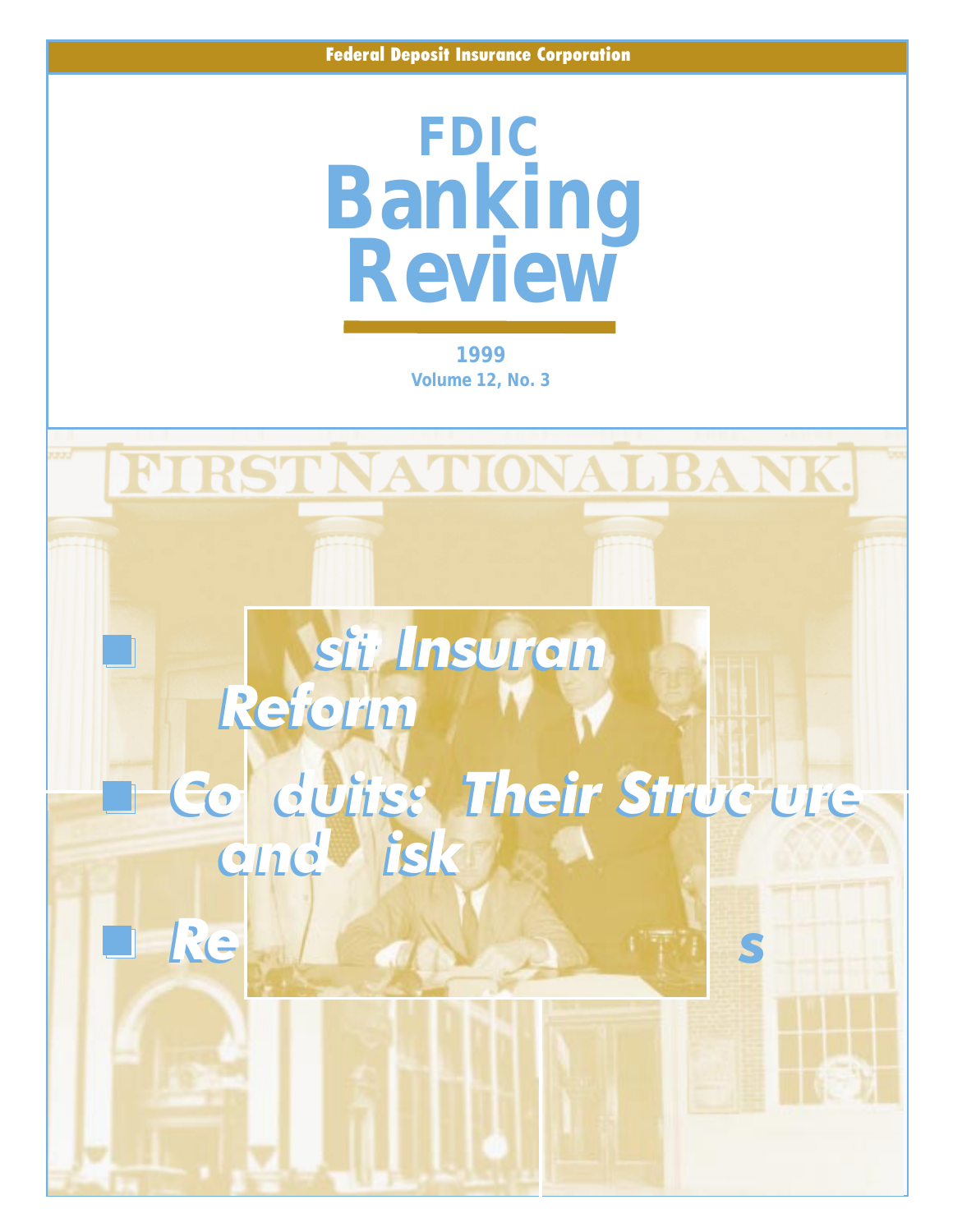

**1999 Volume 12, No. 3** 

## **[Deposit Insurance Reform: State of the Debate](#page-2-0)**

 $S_{\text{steven A. Seelig}}$  This article examines several main deposit insurance issues and analyzes the Editor trade-off that deposit insurance requires between certain public-policy Steven A. Seelig Editorial Committee objectives and the attendant costs and risks.

#### **[Conduits: Their Structure and Risk](#page-28-0)**

Editorial Secretary *by Peter J. Elmer Page 27 Page 27* 

The author traces the development of conduits and analyzes their advantages and disadvantages.

#### **[Recent Developments Affecting Depository Institutions](#page-42-0)**

by Lynne Montgomery *Page 41* 

This regular feature of the *FDIC Banking Review* contains information on regulatory agency actions, state legislation and regulation, and articles and studies pertinent to banking and deposit insurance issues.

Donna Tanoue Division of Research and Statistics, Wm. Roger Watson *by George Hanc Page 1 Page 1* Barry Kolatch Jack T. Reidhill Detta Voesar Managing Editor

Chairman

Design and Production<br>Geri Bonebrake

The views expressed are those of the authors and do not necessarily reflect official positions of the Federal tion. Articles may be the *FDIC Banking Review* Please provide the FDIC's Statistics with a copy of any<br>publications containing reprinted material.

Single-copy subscriptions are available to the public free of charge. Requests for subscriptions, back issues or address changes should be mailed to: *FDIC Banking Review*, Office of Corporate Communications, Federal Deposit Insurance Corporation, 550 17th Street, N.W., Washington, DC 20429.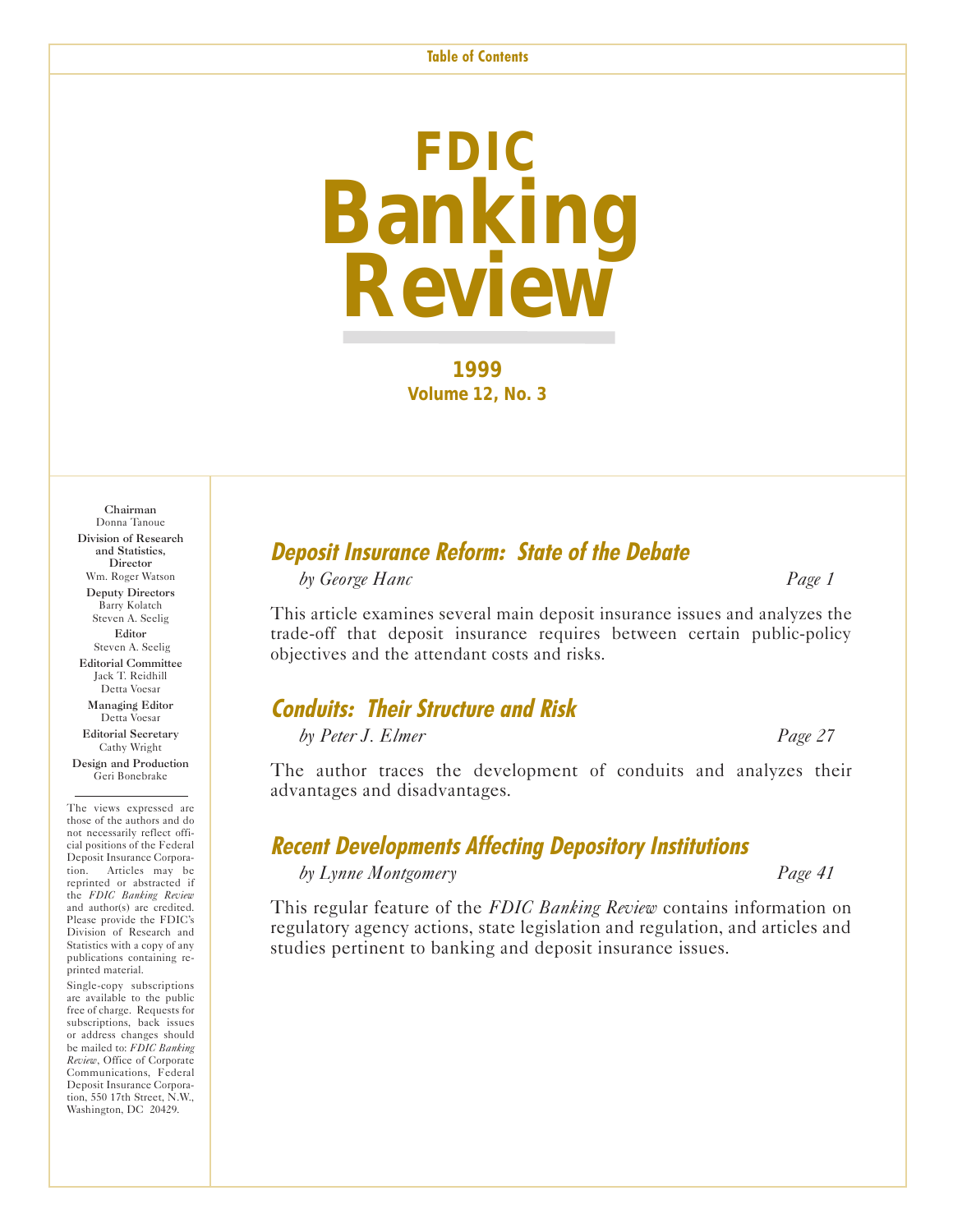## <span id="page-2-0"></span>**Deposit Insurance Reform: State of the Debate**

## by George Hane\*

I undamental issues of deposit insurance are be-<br>
ing debated in the United States and abroad. In<br>
the United States, the debate was stimulated by<br>
the unsurge in bank failures in the 1980s and dissatis-<br>
whether they incr the upsurge in bank failures in the 1980s and dissatis whether they increase depositors' risk, increase bank faction with the record of depository institution regula-<br>owners' costs, rely on increased use of market mechation during that period. One result of the experience nisms to ensure prompt regulatory action, or restrict the of the 1980s was passage of the Federal Deposit range of banking activity financed by insured deposits. Insurance Corporation Improvement Act of 1991 Part 3 analyzes the trade-off that deposit insurance re-(FDICIA). Further reforms are being debated, partly quires between certain public-policy objectives and reflecting the view of some observers that FDICIA did the attendant costs and risks. In this concluding part not go far enough.<sup>1</sup> Although the present favorable differences in views on reform issues are attributed banking climate makes comprehensive reform unlike-<br>mainly to differences in views on the following matters. banking climate makes comprehensive reform unlike mainly to differences in views on the following matters:<br>ly, public discussion of deposit insurance issues could<br>mublic-policy priorities the economic role of bank in-

adopted deposit insurance in recent years, which often and private-sector agents in identifying and restraining replaced the informal practice of providing *ad hoc* pro-<br>risky bank behavior. tection for bank depositors when crises arise. The spread of explicit deposit insurance has partly been a response to a series of banking crises in various countries.<sup>2</sup> In 1994, a European Union (EU) directive re-<br>Research and Statistics. The author acknowledges the valuable in-<br>Research and Statistics. The author acknowledges the valuable inquired each member nation to adopt an explicit system put from Frederick Carns, Lee Davison, Robin Heider, Kenneth of mandatory deposit protection with specified mini- Jones, James Marino, Daniel Nuxoll, Jack Reidhill, Marshall mum levels of coverage.<sup>3</sup> In Eastern Europe, deposit<br>insurance was adopted as countries in this region worsar, Geri Bonebrake, Kitty Chaney, and Cora Gibson. moved from state-owned to privately owned banks. In  $\frac{1 \text{ proposals}}{1 \text{ proposals}}$  is for reforming the deposit insurance and bank regulatory establishing formal deposit insurance *de novo*, these systems have recently been advanced years, confronted (and still confront) U.S. policymak- $\text{ers.}^4$  <sup>2</sup> Garcia (1999).

This article examines several main deposit insur-<br>ance issues. Part 1 discusses the role and functions of<br>the issues associated with maintaining an effective deposit<br>insurance system were explored in an FDIC symposium (FDI deposit insurance and the nature of the moral-hazard [1998]).

ing debated in the United States and abroad. In ance. Part 2 surveys and analyzes specific proposals to the United States, the debate was stimulated by reform deposit insurance, grouping them according to the attendant costs and risks. In this concluding part, public-policy priorities, the economic role of bank insignificantly influence the shape of any future action. the cost of bank risk monitoring, and the Among other countries, an increasing number have relative efficacy of government supervisory authorities

establishing formal deposit insurance *de novo*, these systems have recently been advanced by bankers and banking<br>groups, Federal Reserve Board governors and reserve bank officials, groups, Federal Reserve Board governors and reserve bank officials, bank consulting firms, think tanks, academics, and others. Some of years, confronted (and still confront) U.S. policymak-<br>we recent proposals are variatio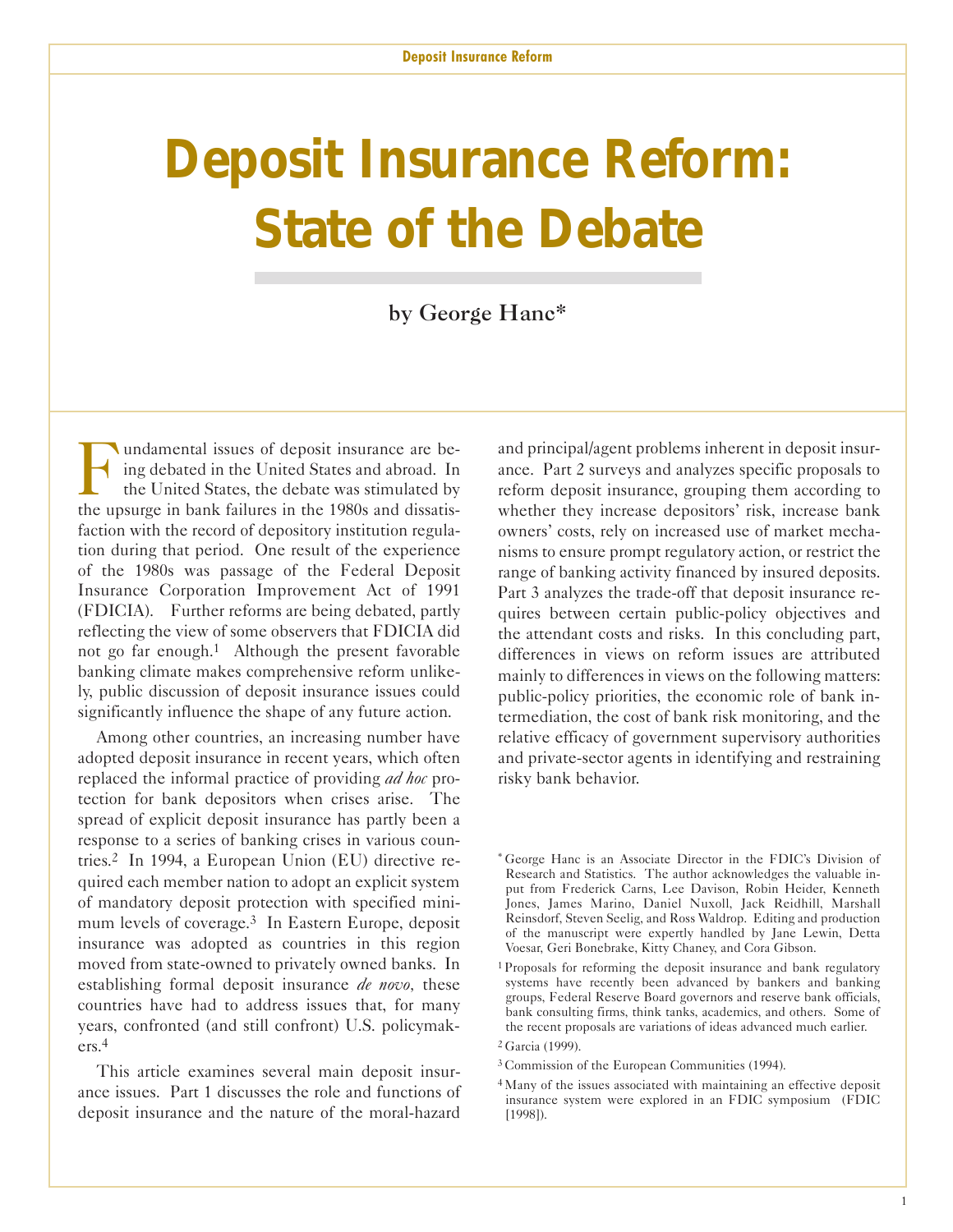## **PART 1. DEPOSIT INSURANCE: PURPOSE AND RISKS**

Follows established in New York State. Among the main<br>purposes of this and subsequent programs were pro-<br>tecting the local economy from the disruptions in the<br>tecting the local economy from the disruptions in the money supply that resulted when banks failed and pro-<br>
tecting holders of bank liabilities against loss. For *Insurance Limits*<br>
The importance of financial-market stability and<br>
The importance of financial-market stabil many proponents of bank insurance, another important objective was to support a predominantly unit banking other broad objectives of deposit insurance is suggestsystem. Although public discussions have often em-<br>phasized protecting the small saver, promoting finan-<br>insurance programs adopted or proposed in this counphasized protecting the small saver, promoting finan-<br>cial-market stability and achieving other broad try. Insurance coverage in the United States has selcial-market stability and achieving other broad try. Insurance coverage in the United States has sel-<br>objectives have become major rationales for bank de-<br>dom if ever been limited to "small" savers. None of objectives have become major rationales for bank de-

In all, six states established bank insurance systems<br>during the pre-Civil War period; some of them experi-<br>enced financial difficulties, and all of them were effec-<br>tively put out of business by the creation of the<br>nation lished, mainly in farm states; during the agricultural The Banking Act of 1933, which established the depression of the 1920s these systems became insol-<br>FDIC, departed from previous practice with respect to vent or inoperative. In the U.S. Congress, 150 deposit insurance limits by establishing a coinsurance feature insurance bills were introduced between 1886 and that limited the amount of coverage provided to large 1933; these attempts culminated in the establishment depositors. The initial "permanent" deposit insurance of the Federal Deposit Insurance Corporation in 1933. plan adopted as part of the 1933 Act provided for 100

one element—the others are access to central bank ad-<br>percent for deposits in excess of \$10,000 up to \$50,000,<br>vances and payments system guarantees—in a federal and 50 percent for deposits above \$50,000. Relative to vances and payments system guarantees—in a federal and 50 percent for deposits above \$50,000. Relative to vast majority of people at the financial resources of the vast majority of people at he cause banks are deemed "spec because banks are deemed "special." The special nature of banks lies in their vulnerability to sudden with-<br>was set high.<sup>8</sup> Moreover, the coinsurance feature nevdrawals of funds from demand accounts, the central er actually went into effect but was replaced by a temrole of bank accounts in the payments system, and the porary overall ceiling of \$2,500 that was raised to \$5,000 role of banks in financial intermediation. With respect in 1934, a ceiling that was adopted in the revised perto the last of these, the dominant view is that banks specialize in lending to idiosyncratic borrowers who lack cost-effective access to capital markets and, in so  ${}^{5}$  FDIC (1950), 63–101; (1952), 59–72; (1953), 45–67; (1956), 47–72; daing develop horrower specific information on these and (1983), appendix G. Also Golembe an doing, develop borrower-specific information on these<br>borrowers. This view implies that many bank loans are<br>borrowers. This view implies that many bank loans are<br>War state insurance programs was partly the result of conver illiquid and "opaque" to investors, analysts, and others from state to national bank charters after 1863 and the prohibitive tax<br>Congress levied in 1865 on state bank notes, a principal bank liabilioutside the bank. Another way to describe the special<br>nature of banks is to say that they specialize in trans-<br>forming liquid deposits into illiquid loans. Banks pro-<br> ${}^{6}$ Rajan (1998), 14–18; Bhattacharya and Thakor (199 vide liquidity not only to depositors but also to <sup>7</sup> The remaining 30 bills would have generally covered less than 100 borrowers, who draw down loans on demand against percent of deposits, excluded interest-bearing accounts, or excluded accounts paying more than a specified rate of interest (FDIC [1950], outstanding commitments.<sup>6</sup> Any assessment of pro- $\frac{2CC}{73}$ . posed changes in deposit insurance must give due 8 In constant dollars, the \$10,000 limit on 100 percent coverage in 1933

**Role of Deposit Insurance**<br>
In the United States bank insurance dates back to<br>
1829, when the first program to protect bank creditors<br>
1829, when the first program to protect bank creditors

posit insurance in this country.<br>In all six states established bank insurance systems grams limited the amount of insurance that was pro-<br>

Currently, deposit insurance is often described as percent coverage up to \$10,000 for each depositor, 75

weight to the special role of bank intermediation. was approximately 25 percent higher than the \$100,000 limit in 1998.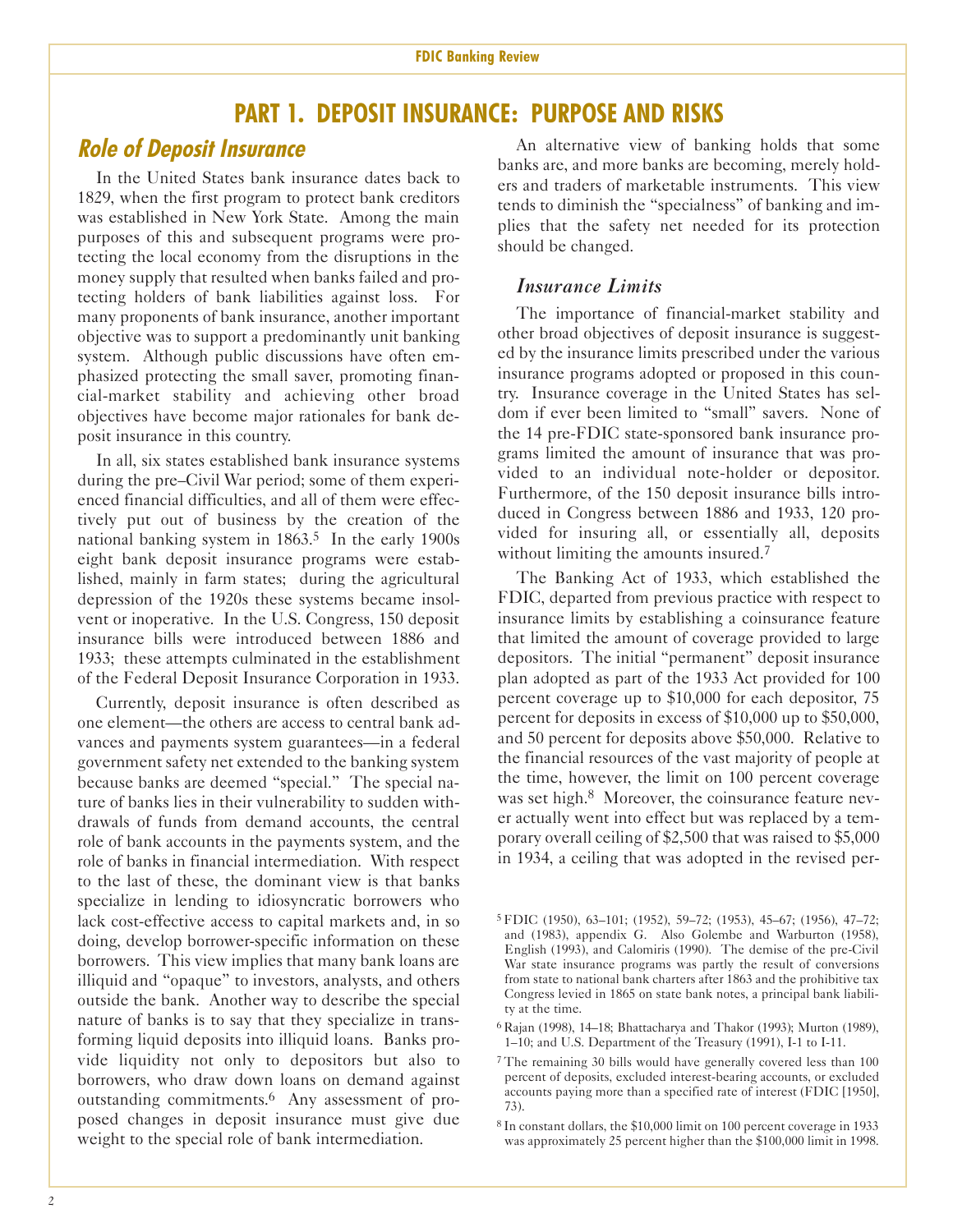manent plan of the Banking Act of 1935. According to FDIC estimates at the time, the \$5,000 limit provided full coverage for more than 98 percent of all depositors.9 The ceiling was subsequently raised in several steps. The most recent increase in the insurance limit, from \$40,000 to \$100,000 in 1980, was apparently designed to help depository institutions, particularly thrift institutions, compete for funds.10

#### *Deposit Insurance and the Unit Banking System*

Deposit insurance has long been perceived as providing important support for a banking system made up of a large number of independent institutions.11 Over the years, adherents of a predominantly unit banking system sought deposit insurance in order to provide a viable alternative to branch banking systems, which benefit from geographic diversification. According to one prominent view, the reason federal deposit insurance was finally adopted in the 1930s was the support it drew from two groups that until then had pursued divergent aims: those who sought to avoid the adverse effects of bank failures on the money supply, and those who sought to preserve the existing banking structure.12

Much has changed since the early days of federal deposit insurance; in particular, branching restrictions have been dismantled and the banking industry has experienced ongoing consolidation. A plausible hypothesis is that without deposit insurance, consolidation would have proceeded more rapidly.13 Nevertheless, the banking system continues to be made up of a large number of independently owned banks and thrift institutions.14 Moreover, the old conflicts between adherents of unit banking and adherents of branch banking find an echo in current discussions of possible reforms of deposit insurance. It seems more than coincidental that within the banking industry, the institutions that favor privatizing deposit insurance are mainly large and geographically diversified, whereas community banks are generally staunch supporters of federal deposit insurance.

### **Moral-Hazard and Principal/ Agent Problems**

Federal deposit insurance has been enormously successful in averting banking panics and preventing bank failures from adversely affecting the nonfinancial economy. Inherent in deposit insurance, however, are what have come to be called "moral-hazard" and "principal/agent" problems. Most proposals for reforming deposit insurance seek to address these problems.

#### *Moral Hazard*

When applied to deposit insurance, the term *moral hazard* refers to the incentive for insured banks to engage in riskier behavior than would be feasible in the absence of insurance.15 Because insured depositors are fully protected, they have little incentive to monitor the risk behavior of banks or to demand interest rates that are in line with that behavior. Accordingly, banks are able to finance various projects at interest costs that are not commensurate with the risk of the projects, a situation that under certain circumstances may lead to excessive risk taking by banks, misallocation of economic resources, bank failures, and increased costs to the insurance fund, to solvent banks, and to taxpayers.

Moral hazard is present because (1) a stockholder's loss, in the event a bank fails, is limited to the amount of his or her investment; and (2) deposit insurance premiums have been unrelated to, or have not fully compensated the FDIC for, increases in the risk posed by

<sup>9</sup> FDIC (l934), 34. In constant dollars, the value of the 1935 ceiling of \$5,000 was equivalent to approximately 59 percent of the \$100,000 ceiling in 1998.

<sup>10</sup> Before passage of the 1980 legislation that provided for a \$100,000 limit, the FDIC testified that an accurate adjustment for inflation would raise the limit to only approximately \$60,000 (FDIC [1997], 1:93). Since then, price increases have once again eroded the real value of the insurance limit. In constant dollars, the value of the current \$100,000 ceiling is equivalent to approximately 59 percent of the 1980 ceiling after it was raised to \$100,000 and is approximately 76 percent of the 1974 ceiling after it was raised to \$40,000.

<sup>&</sup>lt;sup>11</sup> It may be noted that all 14 of the states that adopted bank liability insurance before 1933 had unit banking systems and that in the ante-bellum South, where branch banking prevailed, deposit insurance did not take root. Furthermore, of the 150 deposit insurance bills introduced in Congress from 1886 to 1933, the largest number were introduced by legislators from predominantly unit banking states (Golembe [1960]; Calomiris [1990]).

<sup>12</sup> Golembe (1960), 182.

<sup>13</sup> FDIC (1984), 5.

<sup>&</sup>lt;sup>14</sup> At the end of 1998 there were 10,461 FDIC-insured banks and thrift institutions. If multibank holding companies were counted as single units, the number of independent institutions would drop to 8,554.

<sup>15</sup> *The Nee Palgrave: A Dictionary of Economics* defines moral hazard as "actions of economic agents in maximizing their own utility to the detriment of others, in situations where they do not bear the full consequences or, equivalently, do not enjoy the full benefits of their actions due to *uncertainty and incomplete or restricted contracts* which prevent the assignment of *full* damages (benefits) to the agent responsible" (Kotowitz [1987], 549-51). In the context of deposit insurance, moral hazard has been defined as "the incentive created by insurance that induces those insured to undertake greater risk than if they were uninsured because the negative consequences are passed through to the insurer" (Bartholemew [1990], 163).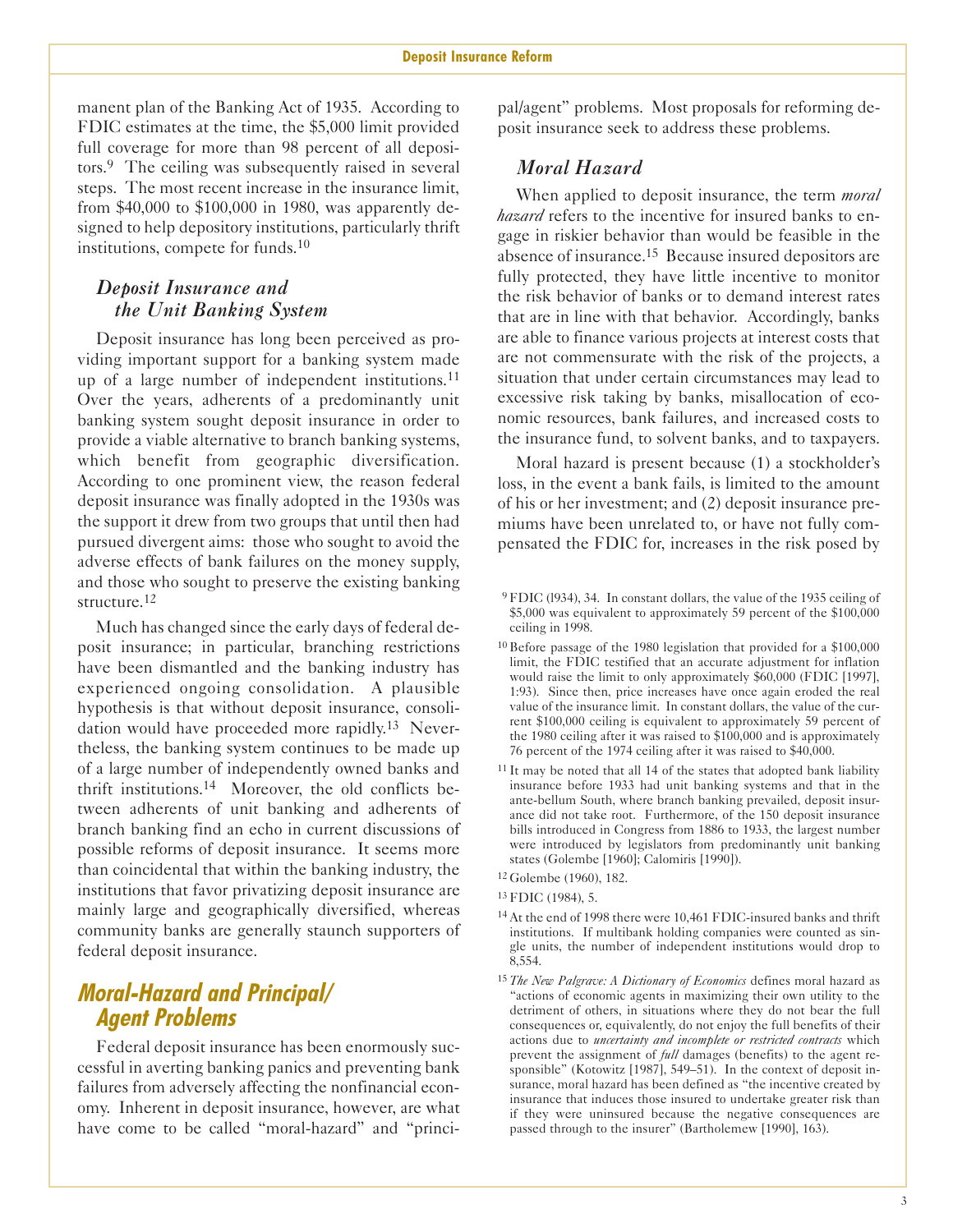#### **FDIC Banking Review**

a particular bank. Moral hazard is particularly acute for institutions that are insolvent or close to insolvency. Owners of insolvent or barely solvent banks have strong incentives to favor risky behavior because losses are passed on to the insurer, whereas profits accrue to the owners. Owners of nonbank companies with little capital also have reason to favor risky activities, but attempts to shift losses to creditors are restrained by demands for higher interest rates, refusal to roll over short-term debt, or, in the case of outstanding longterm bond indebtedness, restrictive covenants required when the bonds were issued.

Probably the most effective counterforce to moral hazard is a strong capital position. Because losses will be absorbed first by bank capital, the likelihood (other things being equal) that they will be shifted to the FDIC diminishes as the capital of the bank increases. In addition, increased capital serves to protect creditors and helps reduce distortions in bank funding costs caused by deposit insurance. Capital regulation, therefore, tends to curb moral hazard, as do other forms of supervisory intervention—specifically the examination, supervision, and enforcement process.16 Moreover, risk-based capital standards and risk-based insurance premiums attempt to impose costs on banks according to the institutions' risk characteristics. Forces operating within the bank may also restrain moral hazard.17

The view that moral hazard is restrained by counterforces is supported by some studies of experience in the 1980s, which suggest that actual bank and thrift behavior differed from the behavior expected on the basis of the moral-hazard principle.<sup>18</sup> It is also noteworthy that from the early 1930s through the 1970s few banks failed, even though flat-rate deposit insurance premiums presumably encouraged risk taking by banks. Apparently other factors (for example, legal restrictions on entry, deposit interest-rate payments, and other activities) had an offsetting effect by insulating many banks from competition and limiting their incentive and ability to take on more risk.

Nevertheless, it is clear that regulatory practices in the 1980s imposed inadequate restraints on moral hazard. Most bank failures were resolved without losses to uninsured depositors and nondeposit creditors, although shareholders' investments were generally wiped out. Such transactions contributed to the stability of the banking system but also enabled large institutions to finance risky activities with both insured and nominally uninsured deposits at low interest rates. In

the case of savings-and-loan associations, many thrifts were permitted to operate with little or no capital and therefore had strong incentives for risky behavior.

#### *Principal/Agent Issue*

Closely related to moral hazard is the principal/agent issue. This term refers to situations in which an agent binds the principal but acts in a manner not in the best interest of the principal, either because the two parties' compensations are not aligned or because the principal lacks the information or power needed to effectively monitor and control the actions of the agent.<sup>19</sup> According to some writers, regulators and elected officials (agents for the taxpayer) have an incentive to ignore the problems of troubled institutions under their jurisdiction and delay addressing them in order to cover up past mistakes, wait for hoped-for improvements in the economy, avoid trouble "on their watch," or serve some other purposes of self-interest.<sup>20</sup> Because insured depositors are protected, an insolvent institution with few uninsured depositors can continue to operate for a lengthy period unless supervisory authorities take action to close it. However, partly because operating losses still accrue, delay in closing the institution often increases the cost when the institution is finally resolved. Thus, the agent (regulator or elected official) has different incentives with respect to the timing of action from the principal (taxpayer), and deposit insur-

<sup>16</sup> The effectiveness of the examination and enforcement process in addressing problem banks is assessed in Curry *et al*. (1999).

<sup>17</sup> Owners of an insolvent or barely solvent bank may conclude that the bank has some franchise value as a going concern (resulting, for example, from existing lending relationships) that is not transferable to new owners and may therefore follow moreconservative policies than would be expected on the basis of the moral-hazard principle. Owners of such banks may also be restrained by managers who seek to preserve their reputations and employment prospects by pursuing more-conservative policies than are in the interests of owners (Demsetz, Saidenberg, and Strahan [1997], 278-83; Keeley [1990], 1183-200).

<sup>18</sup> One study of savings institution failures in 1985-1991 concluded that, among thrifts that failed, risky strategies of rapid growth and nontraditional investment were adopted mainly by thrifts that were initially *well-capitalized*, rather than by institutions that were already close to insolvency (Benson and Carhill [1992], 123-31). A study of Texas commercial banks concluded that for banks with high-risk profiles (as measured by loan-to-asset ratios), slower growth of capital was not accompanied by more rapid loan growth, contrary to what the moral-hazard principle would lead one to expect (Gunther and Robinson [1990], 1-8).

<sup>19</sup> Stiglitz (1987), 966-71.

<sup>20</sup> See, for example, Kane (1995).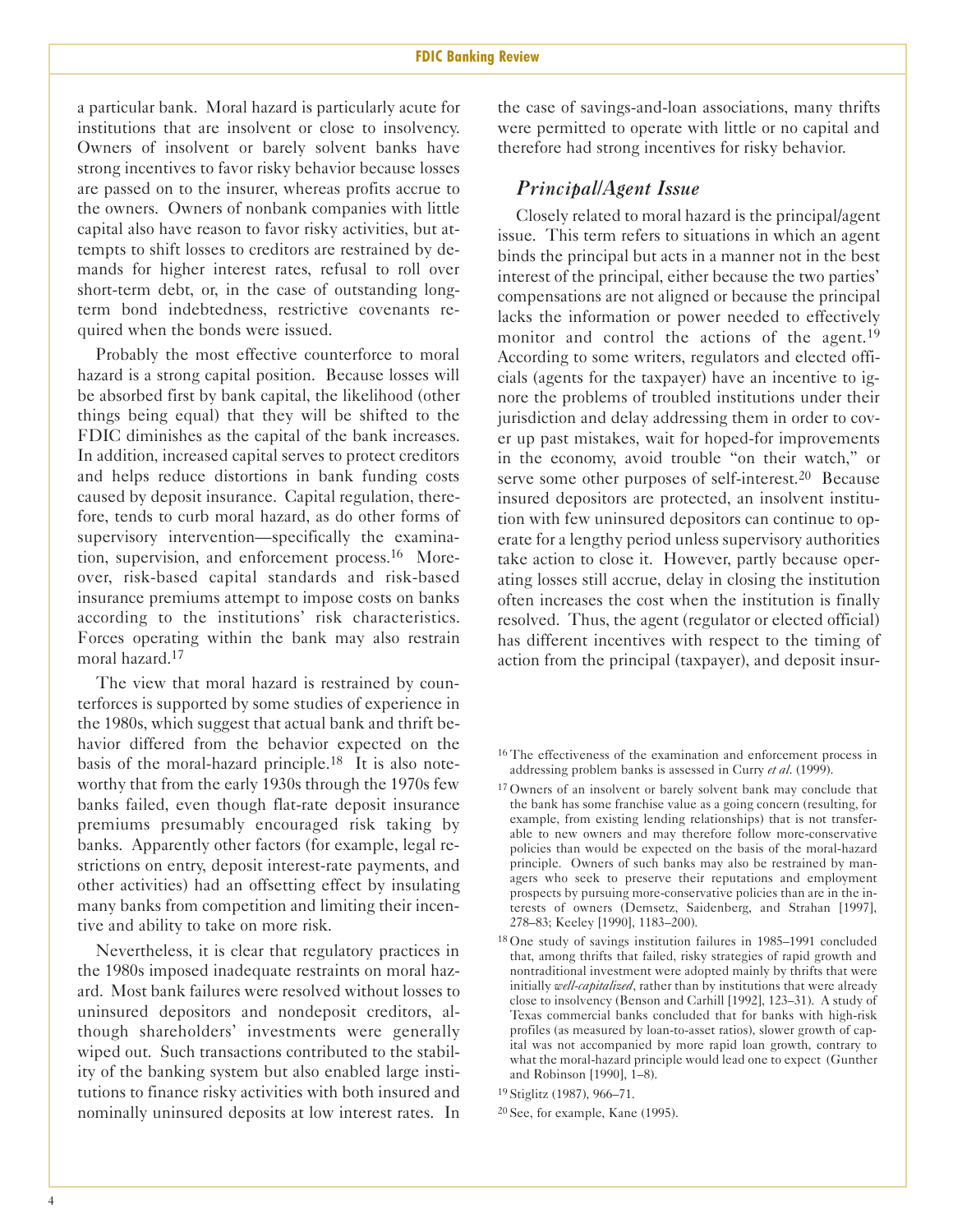ance enables the agent to pursue policies not in the interest of the principal.21

This view is based heavily on the performance of savings-and-loan regulators during the early 1980s in failing to close barely solvent and insolvent savings institutions. This practice partly reflected the depleted state of the S&L deposit insurance fund (the former Federal Savings and Loan Insurance Corporation) and the initial unwillingness of S&L regulators, the S&L industry, Congress, and the administration in the early 1980s to provide, or support provision of, the funds necessary to close insolvent thrifts. Also important were historical conflicts between the objective of promoting housing (the function of S&Ls) and that of maintaining the institutions' safety and soundness, the virtual control of the S&L insurance agency by the S&L chartering agency, and the undue influence the S&L industry exerted on its regulator.

The bank regulatory agencies did not suffer from similar deficiencies, and their experience in the 1980s was better. Most failed banks were resolved within the time frames later prescribed by FDICIA, although in some large-bank exceptions resolution was significantly delayed.22 Nevertheless, the fact remains that unless other forces intervene, deposit insurance makes it possible for regulators to delay the resolution of insolvent banks and thrifts if they so choose, and such delay runs the risk that, when the institutions are finally resolved, losses to the insurance fund will have been unnecessarily increased.

#### *Efforts to Curb Moral-Hazard and Principal/Agent Problems*

Concern about bank risk taking and what is now called the moral-hazard problem is by no means new. A few of the earlier insurance programs incorporated stringent provisions to restrain risk taking by insured banks.23 Bank stockholders were subject to double liability until the 1930s. The Banking Act of 1933, while phasing out double liability for national banks, introduced other restraints on bank risk taking. As noted above, the initial permanent plan for federal deposit insurance (adopted in 1933) set the insurance limit at less than 100 percent for deposits over \$10,000. In addition, the 1933 Act authorized insured-deposit payoffs as the sole method of resolving bank failures. Finally, both the initial permanent plan and the temporary plan that replaced it provided for "insured depositor preference" in the settlement of receivership claims: the FDIC was to be made whole for its obligation to holders of insured deposits before any receivership dividends were available to holders of uninsured

deposits.24 These initial FDIC provisions have special significance for current discussions of various deposit insurance issues, including the "too-big-to-fail" problem. Had these provisions been retained beyond 1935 and had they been uniformly applied without government intervention to protect creditors of large institutions, uninsured depositors of failed banks would have been subject to virtually automatic losses, and federal deposit insurance and bank regulation might have developed quite differently from the way they have in the United States. In fact, however, these provisions were abandoned in the Banking Act of 1935.25

FDICIA is the latest attempt to deal comprehensively with the moral-hazard and principal/agent problems.26 The rules adopted in FDICIA were aimed at preventing a recurrence of certain regulatory policies

- 23 For example, in the pre-Civil War Indiana program (generally regarded as the most successful bank insurance program of that era), each bank was liable to an unlimited extent for any losses suffered by insured creditors of any other bank in the system. In addition to unlimited mutual liability for banks, stockholders of failed banks were subject to "double liability," and officers and directors of failed banks were deemed by statute to be guilty of fraud and had the burden of proving their innocence; if unable to prove their innocence, managers were subject to unlimited personal liability. Insured banks were technically branches of a state bank that exercised considerable supervisory authority over the individual "branches," including authority generally associated with central banking organizations (Golembe and Warburton [1958], IV-1 to IV-30).
- 24 FDIC (1934), 117-21; Marino and Bennett (1999).
- 25 The Banking Act of 1935 authorized mergers as a method of resolving distressed banks, thereby making it possible to protect all depositors and general creditors in the event of failure. Specifically, the Act authorized the FDIC to facilitate the consolidation of a weak bank with a stronger one and the purchase of the weak bank's assets and the assumption of its liabilities, by making loans secured by the bank's assets, by purchasing its assets, or by guarantying the acquiring bank against loss. The Act also put uninsured depositors and general creditors on a par with the FDIC for purposes of receivership claims.
- 26 The rules adopted in FDICIA require the following: the maintenance of the FDIC insurance funds at a specified target level; annual on-site examinations except for small, highly rated banks and thrifts; risk-based insurance premiums; increasingly severe regulatory restrictions on risk taking by a bank as its capital position declines; closure of institutions whose capital positions fall below a specified minimum; restrictions on Federal Reserve advances to undercapitalized banks; and least-cost resolution of failed banks and thrifts except if this were to pose systemic risk as determined by the FDIC, the Federal Reserve Board, the Secretary of the Treasury, and the U.S. president.

<sup>&</sup>lt;sup>21</sup> Principal/agent issues may also exist within a bank-between owners and managers-and may affect the bank's risk behavior. As mentioned above, managers of insolvent banks may seek to preserve their reputations and future employment prospects by following less-risky policies than would be preferred by owners who have nothing left to lose. On the other hand, managers of solvent institutions may favor more-risky policies than owners if their compensation is tied to the growth of the institution rather than to profitability. *See* Demsetz, Saidenberg, and Strahan (1997); and Gorton and Rosen (1995).

<sup>22</sup> *See* FDIC (1997), 1:51-56 and 452-62.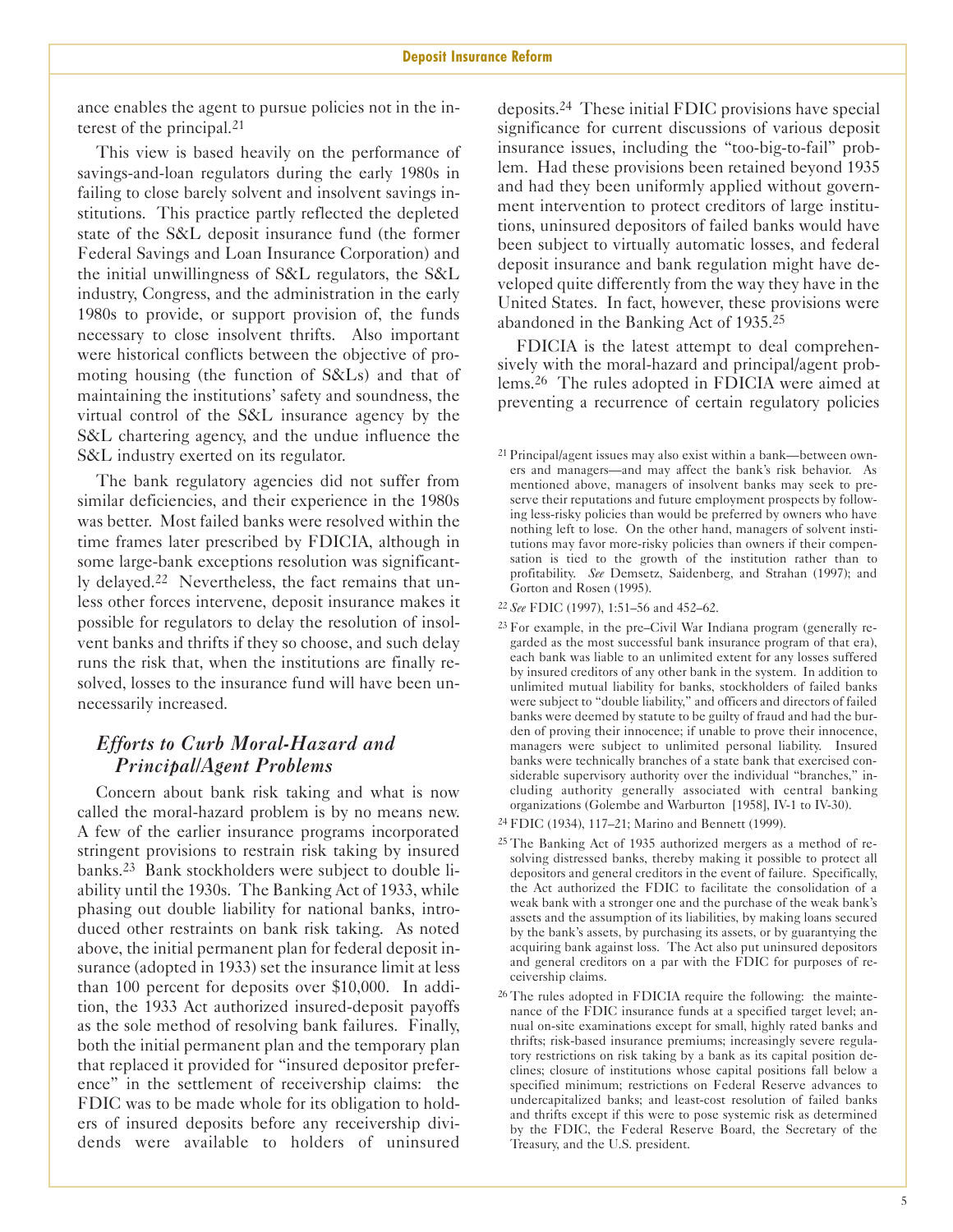with extreme disfavor. These included the failure to FDICIA rules have not been tested by adverse finanrecapitalize the Federal Savings and Loan Insurance cialmarket conditions, proposals for further reforms Corporation (FSLIC) promptly, cutbacks in bank ex-<br>generally assume that they are inadequate to restrain amination forces, capital forbearance and delays in re moral hazard or that they still leave too much discretion solving troubled institutions, and protection of in the hands of regulators. In general, most of these uninsured depositors in failed-bank transactions. proposals would subject banks and/or bank regulators Major provisions of FDICIA sought to strengthen the to greater market discipline by shifting to the private tools available to regulators in curbing risky behavior sector responsibilities, costs, and risks now borne by while at the same time restricting regulators' discre-<br>the regulatory and deposit insurance agencies.

## **PART 2. SPECIFIC DEPOSIT INSURANCE REFORM PROPOSALS**

creased costs on bank owners in line with their banks' privatesector monitoring of bank risk. risk characteristics; (3) use market mechanisms to ensure that prompt action is taken with respect to trou-<br>bled banks; or (4) restrict the range of banking<br>activities financed by insured deposits.<sup>27</sup><br>Reducing the maximum amount of insurance avail-

to induce depositors to increase their monitoring of deposit insurance programs have insurance limits repbank risk and, by means of their deposit and with-<br>resenting only a fraction of \$100,000.<sup>29</sup> In the United drawal activity, discipline and restrain risky banks. States reductions in insurance limits were considered However, increasing depositors' risk could defeat the in the early 1990s, but no action was taken. As price very purpose of deposit insurance. Therefore, propo-<br>levels have risen, however, the real value of the nents of such action generally seek to limit its applica-<br>\$100,000 limit adopted in 1980 has declined to approxtion to some particular group of depositors, chiefly imately \$60,000 in constant dollars. those who are deemed to have the knowledge and re-<br>sources to assess the riskiness of different banks. The<br>main proposals to increase depositors' risk are reduc-<br>main proposals to increase depositors' risk are reduction of deposit insurance limits, coinsurance for insured depositors, mandatory losses for uninsured depositors,<br>
insurance issues and reform proposals are discussed in de-<br>
insured-depositor preference in receivership claims,<br>  $\frac{27 \text{ Deposit instance} \times 1091.28 \text{ Eefective} \times 1091.28 \text{ Effective} \times 10$ 

the following considerations: (1) the relative cost of ac-<br>any case, because insurance ceilings are typically allowed to remain<br>any case, because insurance ceilings are typically allowed to remain quiring the information and analytical skills needed to<br>montor bank risk as compared with the cost and/or in-<br>convenience of shifting funds to alternative invest-<br>held in different institutions, the FDIC conducted a study, convenience of shifting funds to alternative invest-<br>meants anticipality of the shilling of depositors and fund by FDICIA, of the cost and feasibility of tracking the inments entailing little risk; (2) the ability of depositors sured and uninsured deposits of any individual and of the exposure (and other market participants) to monitor bank risk ef-<br>fectively on the basis of publicly available data given (FDIC [1993a]). fectively on the basis of publicly available data, given  $\frac{\text{(FDIC [1993a])}}{29 \text{ Of 68 countries identified by the International Monetary Fund as}}$ the "opaque" quality of bank loan portfolios; and (3)<br>the threat to the stability of the banking system result-<br>the threat to the stability of the banking system result-<br>its below \$100,000, based on June 1998 exchange rate ing when potentially ill-informed depositors have [1999]). This information refers to ongoing, explicit insurance pro-<br>grams. Some countries have implicit guarantees or have introduced greater risk exposure. The first two considerations are<br>central not only to the appraisal of proposals to expose<br>with no limits on the amounts protected.

and actions of the 1980s that had come to be regarded tionary authority in using these tools. Although the

Reform proposals have been designed primarily to depositors to greater risk, but also to many other reform (1) increase depositors' risk exposure; (2) impose in proposals that seek to increase market discipline and

able to an individual depositor has been suggested as a **Proposals to Increase Depositors'** means not only of giving more depositors incentives to monitor the risk behavior of banks but also of reducing failure-resolution costs while still providing protection Proposals for exposing depositors to greater risk seek for truly "small" savers.<sup>28</sup> Most countries with explicit

<sup>&</sup>lt;sup>28</sup> Effective insurance limits might be directly reduced by lowering ance coverage to particular classes of depositors.<br>  $\frac{$100,000 \text{ ceiling}]}{100,000 \text{ ceiling}}}$  the accounts held by a single depositor in more In assessing such proposals, one should bear in mind than one bank, or by restricting the total amounts that could be in-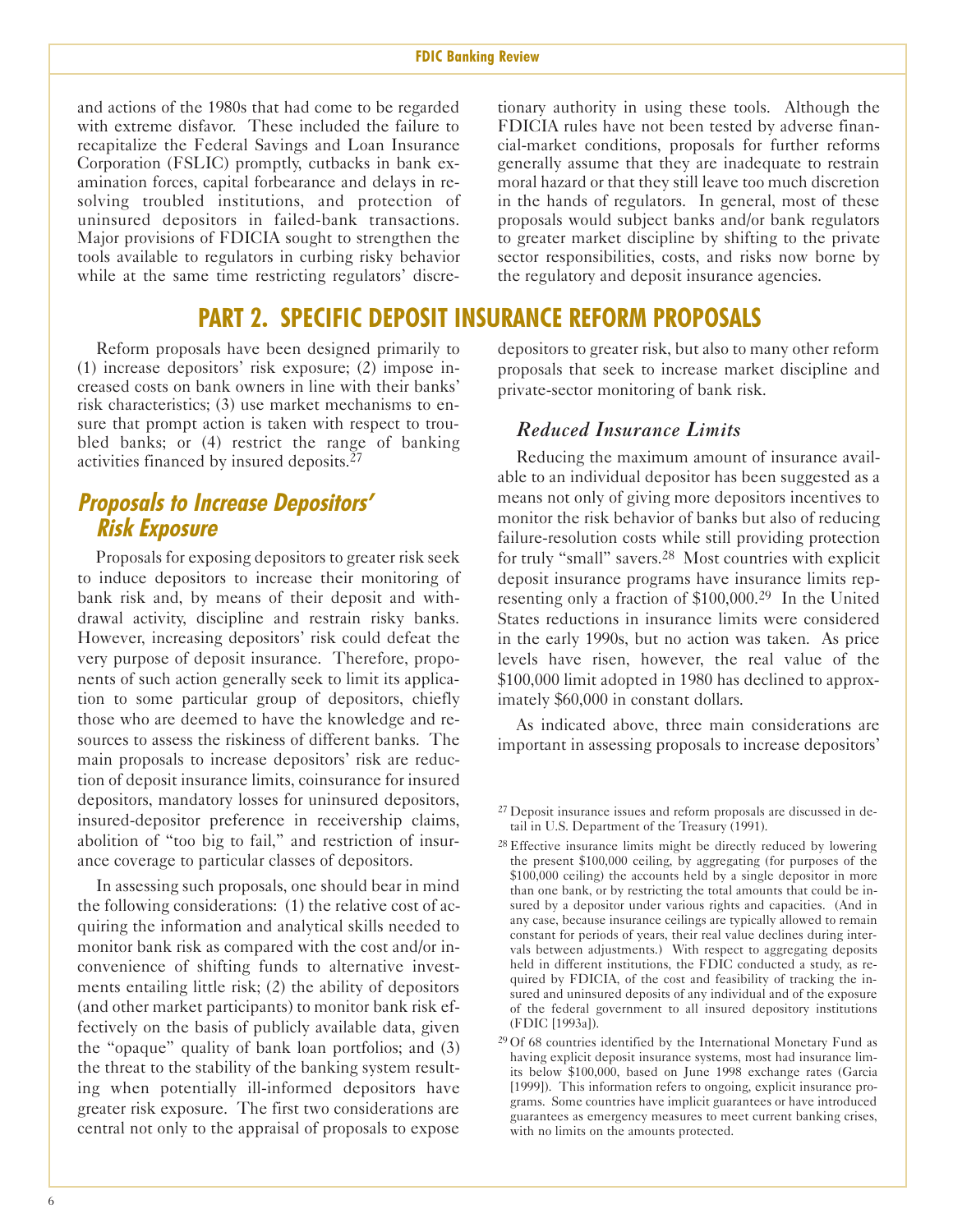risk-the relative cost of risk monitoring, the opaque quality of many bank loans, and threats to financialmarket stability from potentially ill-informed depositors. With regard to the first consideration, tracking and analyzing bank risk-whether done by ordinary depositors, "professional" financial-market participants (for example, rating agencies, uninsured depositors and creditors, security analysts), or government supervisory authorities-requires the expenditure of substantial resources. Among the available alternatives, relying on individual depositors to carry out the monitoring function would probably be more costly than would centralizing such activity in either public or private facilities. With regard to the second, most individual depositors are probably less able than government supervisors or professional private-sector analysts to penetrate the opaqueness of bank portfolios and would therefore be less able to distinguish accurately between weak and healthy banks.<sup>30</sup> With regard to the third, individual depositors' assessments of bank risk would therefore be more likely to lead to contagious runs than would more-informed judgments. This evaluation of what is involved in increasing depositors' risk is part of the rationale for government deposit insurance and bank supervision, as well as for proposals for increased monitoring by professional investors and analysts. Exposing ordinary depositors to greater risk might lead to demands that insured banks and thrift institutions disclose more meaningful and detailed information, but professional market participants would undoubtedly make better use of such information in monitoring bank risk.

Given the potential costs of tracking and analyzing bank risk, a reduction in deposit insurance limits probably would lead most affected depositors not to increase their risk-monitoring activity but to adjust their deposit balances in line with the new limits. The prospect of this outcome is heightened by the widespread availability in the United States of relatively risk-free alternatives for individuals' funds. Thus, existing accounts could be divided among two or more banks, and uninsured balances could be shifted to money-market funds and to large banks considered "too big to fail" (TBTF). As for the expense of resolving failed institutions, lower deposit insurance limits might reduce it temporarily because uninsured depositors would share more of the cost but any such cost savings would result mainly from depositor ignorance and inertia and would be largely eliminated as depositors adjusted their holdings to the new insurance limits.

#### *Coinsurance for Insured Depositors*

As noted above, the initial permanent plan for federal deposit insurance, adopted as part of the Banking Act of 1933, provided for coinsurance for deposits from \$10,000 to \$50,000.31 Although coinsurance has precedents in deposit insurance and has been applied extensively in other insurance markets, it is doubtful whether it would in fact induce many individual depositors to invest the time and knowledge necessary for tracking and analyzing bank risk effectively. Here again, the behavior of depositors is likely to be influenced heavily by the cost of tracking and analyzing bank risk and the availability of alternatives for holding liquid funds. If coinsurance applied only to relatively large balances, depositors presumably would reduce balances below the maximum level at which 100 percent coverage applied (for example, \$10,000 in the case of the 1933 Banking Act provision). If coinsurance applied to *all* insured deposit balances however small, deposits would become less attractive relative to other financial instruments; as a result, individuals would presumably shift some savings away from deposits rather than increase their monitoring of bank risk. At the same time, however, a system of coinsurance for *all* insured deposits would cause some reduction in resolution costs because depositors would not be able to avoid the risk of losses from bank failures as long as they continued to hold bank deposits.

#### *Mandatory Loss for Uninsured Depositors*

A related proposal would restrict the automatic loss imposed at the time of failure to uninsured deposits and similar nondeposit credits. One variation of this idea would require a mandatory "haircut" of up to a stated percentage (x percent) of uninsured deposits

<sup>30</sup> Kane (1987) states that before and during the 1985 state insurance crisis in Ohio, a group of uninsured thrifts were able to attract deposits in competition with state-insured institutions; he attributes this to the uninsured institutions' conservative lending policies and the quality of information these institutions passed on to customers about their policies. Better information would surely facilitate bank risk monitoring by individual depositors, but as noted above, would probably be used more effectively by professional market participants. Calomiris and Mason (1997) and Saunders and Wilson (1996) concluded that during bank runs in the early 1930s, depositors were able to distinguish between solvent and insolvent banks. Neither study differentiated between "small" depositors-those who would be affected by a reduction in the insurance limit—and larger, more sophisticated depositors. Nor is it clear how applicable these conclusions may be today, given the more complex operations of present-day banks.

<sup>31</sup> Of the 68 countries identified by the IMF as having explicit insurance programs, 16 have put coinsurance features into their plans (Garcia [1999]).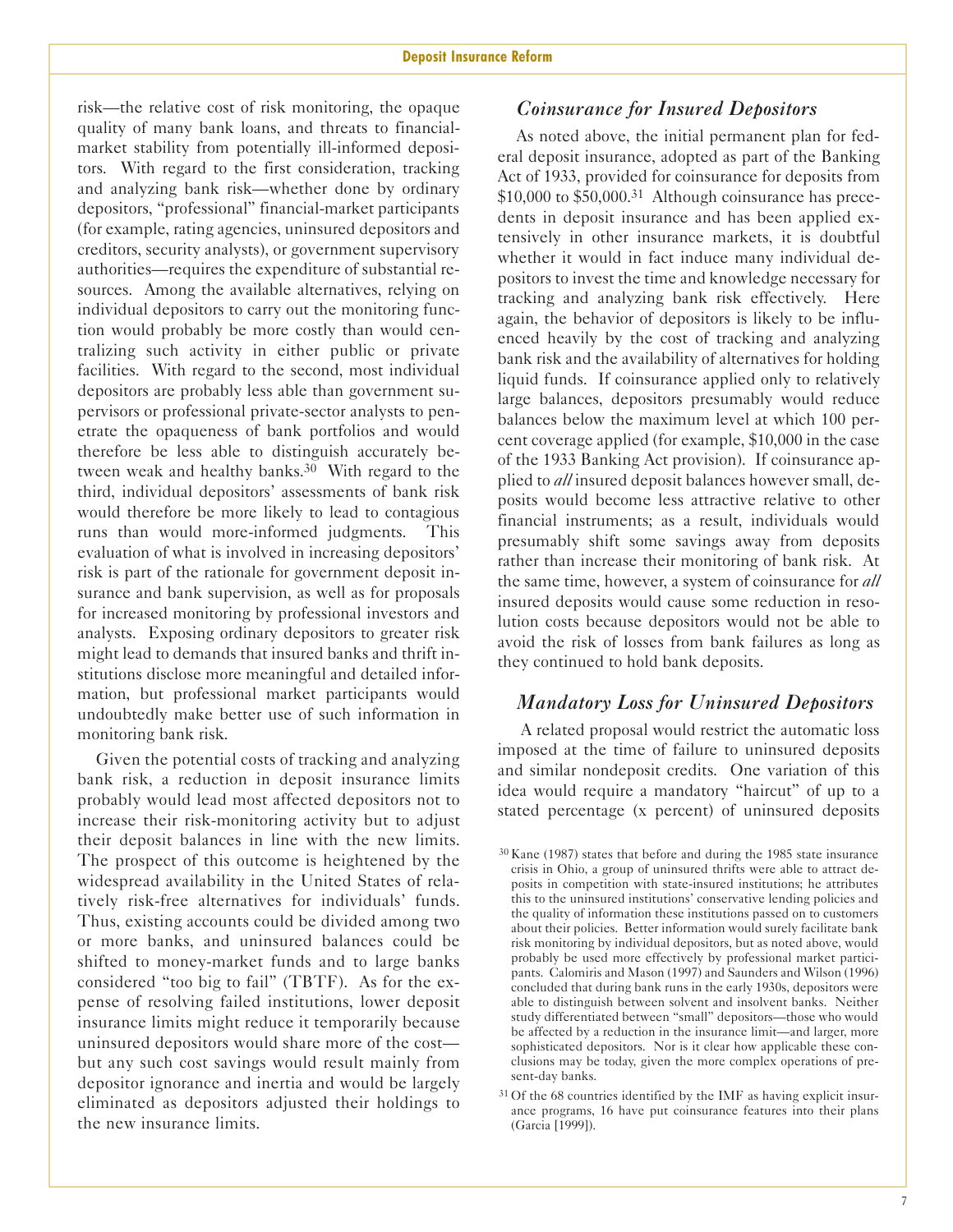#### **FDIC Banking Review**

and similar credits at failed banks. The maximum loss rate to be suffered in the event of failure would be known in advance. Uninsured depositors would bear in full losses below the stated rate (that is, less than the hypothetical x percent) but would be protected against losses above that rate.<sup>32</sup>

This proposal is aimed largely at addressing the TBTF and moral-hazard issues. Proponents argue that limiting the loss the uninsured depositor might otherwise bear will reduce the risk of contagious runs and banking panics and lessen the temptation of regulators and elected officials to bail out large institutions. However, it is not obvious that capping losses of uninsured depositors would significantly diminish the threat of contagion and instability unless the cap were set low-at which point, uninsured depositors might have little incentive to monitor risk. Prescribing a loss rate that would materially reduce the risks of contagion while preserving strong risk-monitoring incentives would indeed be difficult. Gradual implementation of the proposal would be helpful, but ultimately the selection of an appropriate loss rate would be a matter of guesswork with uncertain consequences. At some point, increased market discipline might spill over into disruptive bank runs, and that point is hard to locate in advance.

The mandatory loss proposal may be attractive on grounds of equity. If all uninsured depositors faced the prospect of loss when a bank failed, incentives to move funds to the very largest banks would decrease, as would complaints that small banks were treated unfairly. However, imposing losses on all uninsured depositors would require regulators and elected officials to be willing to allow large banks to fail in some future crisis and to apply the promised haircut to their uninsured depositors. In short, regulators and elected officials would have to be willing to treat troubled large banks the same as troubled small banks. As suggested below, however, regulators and elected officials may wish to retain the option of treating large banks differently.

With respect to moral hazard, it is uncertain what effect the mandatory loss proposal might have on privatemarket risk monitoring. Uninsured depositors would face the certainty of a loss in the event a bank failed, but the magnitude of the loss would be capped. Under the present system, uninsured depositors face losses of uncertain magnitude (either greater or less than the hypothetical x percent loss) if a bank fails unless they happen to choose a TBTF bank, in which case they will suffer no loss. As long as it is uncertain which

banks may be deemed TBTF and under what circumstances, uninsured depositors are at risk in the event of a bank failure. Indeed, the range of potential losses is wider under the present regime, from zero to something in excess of x percent, than under the mandatory loss proposal. It is unclear whether the prospect of mandatory but capped losses would produce moreeffective market discipline than the present system of potentially unlimited losses that may or may not be imposed in particular cases.

As suggested above, the end result of a mandatory loss regime would also depend on the magnitude of monitoring costs relative to the cost and/or inconvenience of shifting funds to collateralized obligations or other alternatives to uninsured deposits. The large depositors and nondeposit creditors who supply unprotected short-term credit to large banking organizations presumably have the resources and analytical ability to distinguish among banks according to risk. However, they may not conclude that expending additional resources for this purpose is useful, on a cost-benefit basis. Responses may differ among individual depositors and nondeposit creditors, depending partly on their existing cost structures.<sup>33</sup> Nevertheless, instead of moreactive risk monitoring and greater attempts to discriminate among banks according to risk, some or many may elect to keep their deposits to a minimum and shift funds to collateralized obligations.<sup>34</sup> Or, by keeping their deposits and loans at all or most banks in short maturities, they may simply rely on their ability to move funds quickly once a bank's troubles become

<sup>32</sup> Stern (1999). An alternative method of introducing coinsurance would be to impose on uninsured depositors only a specified fraction (known in advance) of the loss they would otherwise suffer in the absence of any protection. Under this alternative, uninsured depositors would suffer a loss in the event of a bank failure but would always recover more of their funds than they would if the bank's assets were simply liquidated. Both alternatives are proposed in Feldman and Rolnick (1998).

<sup>&</sup>lt;sup>33</sup> Some depositors and nonbank creditors may already have made substantial investments in monitoring capabilities, while others would face significant start-up costs. Accordingly, incremental costs for expanded monitoring activities might be considerably different in the two cases.

<sup>34</sup> One may argue that decisions by uninsured depositors and nondeposit creditors to keep maturities short or to reduce risk by shifting to secured lending are themselves instruments of market discipline. They are if these decisions are made selectively depending on the basis of the depositor/creditor's assessment of the risk posed by individual institutions and if they are made on a timely basis before a bank's troubles have become a matter of public knowledge and supervisory intervention has been initiated. A shift to secured lending after a bank's problems are widely known is merely a form of run.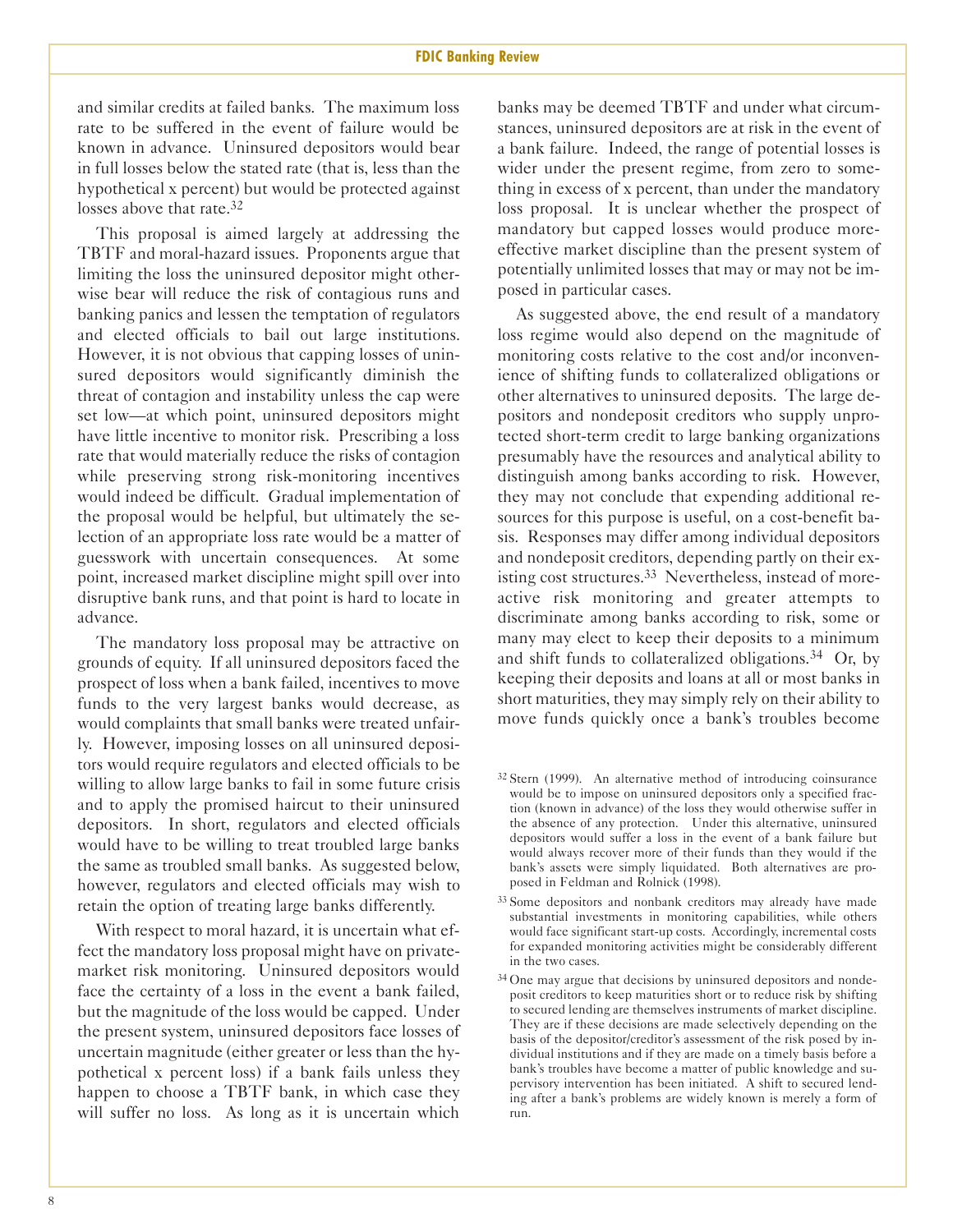obvious and a matter of public knowledge.35 In that event, the uninsured depositors left behind to suffer losses when a bank fails are likely to be those who are not informed or alert enough to make the necessary moves to protect themselves.

#### *Insured-Depositor Preference in Receivership Claims*

Legislation passed in 1993 requires that depositor claims (including both those of uninsured depositors and those of the FDIC standing in place of insured depositors) be satisfied in full before unsecured, nondeposit creditors receive any of the proceeds of failedbank asset liquidations. National depositor preference was adopted in 1993 budget legislation apparently in the belief that it could lead to substantial FDIC cost savings, particularly at large banks that are heavily funded by unsecured, nondeposit liabilities. It was also believed that national depositor preference would create incentives for nondeposit creditors to monitor depository institutions more carefully.<sup>36</sup>

Under *insured-depositor* preference (which, as noted above, was provided in the Banking Act of 1933), uninsured depositors and unsecured, nondeposit creditors would not receive any funds until the FDIC had been made whole for meeting its obligation to insured depositors. The effect of insureddepositor preference on losses of uninsured depositors is sug-

gested by table 1. Insured-depositor preference would tend to reduce FDIC costs and increase the losses of uninsured depositors when banks fail, as compared with the present system of depositor preference. As a result, uninsured depositors would have increased incentives to protect themselves—whether by increasing their risk-monitoring activities or by moving funds out of deposits and into collateralized and other relatively low-risk obligations.<sup>37</sup> Again, the potential effect on market discipline is unclear.

#### *Abolition of "Too Big to Fail"*

At the heart of the misnamed "too-big-to-fail" controversy is the question of whether losses should be imposed on uninsured depositors and nondeposit creditors of large failed banks. During the 1980s bank regulators feared the possibility that imposing such losses might trigger runs on other large banks that were heavily dependent on uninsured funding. Accordingly, large troubled banks were resolved in ways that protected all depositors and other creditors.

Aside from contagion effects on other banks, the failure of a large bank may have serious domestic and international economic consequences if credit flows are reduced to borrowers who lack costeffective funding alternatives. The failure of a large bank may also disrupt the payments system, cause losses to correspondent

36 Marino and Bennett (1999).

<sup>37</sup> Losses of unsecured, nondeposit creditors under an insured-depositor preference regime would depend on how they were treated relative to uninsured depositors. If the two groups were treated alike, unsecured, nondeposit creditors could suffer lower losses in some cases than they do under the present system of depositor preference; this is illustrated in table 1.

| Table 1<br><b>Loss Rates on Claims</b>                             |                           |         |        |          |          |  |  |  |
|--------------------------------------------------------------------|---------------------------|---------|--------|----------|----------|--|--|--|
|                                                                    |                           |         |        |          |          |  |  |  |
| Total Loss = 10% of Total Claims, FDIC Share of Total Claims = 70% |                           |         |        |          |          |  |  |  |
|                                                                    | <b>FDIC</b>               | 70%     | 10%    | $0\%$    | $0\%$    |  |  |  |
|                                                                    | <b>Uninsured Deposits</b> | 20      | 10     | $\Omega$ | 33       |  |  |  |
|                                                                    | <b>General Creditors</b>  | 10      | 10     | 100      | 33       |  |  |  |
| 90%                                                                | Total                     | $100\%$ | 10%    | 10%      | 10%      |  |  |  |
| Total Loss = 10% of Total Claims, FDIC Share of Total Claims = 50% |                           |         |        |          |          |  |  |  |
|                                                                    | <b>FDIC</b>               | 50      | 10     | $\Omega$ | $\Omega$ |  |  |  |
|                                                                    | <b>Uninsured Deposits</b> | 30      | 10     | $\Omega$ | 20       |  |  |  |
|                                                                    | <b>General Creditors</b>  | 20      | 10     | 50       | 20       |  |  |  |
| 90%                                                                | Total                     | $100\%$ | $10\%$ | $10\%$   | 10%      |  |  |  |
| Total Loss = 20% of Total Claims, FDIC Share of Total Claims = 70% |                           |         |        |          |          |  |  |  |
|                                                                    | <b>FDIC</b>               | 70      | 20     | 11       | $\Omega$ |  |  |  |
|                                                                    | <b>Uninsured Deposits</b> | 20      | 20     | 100      | 67       |  |  |  |
|                                                                    | <b>General Creditors</b>  | 10      | 20     | 100      | 67       |  |  |  |
| 80%                                                                | Total                     | $100\%$ | 20%    | 20%      | 20%      |  |  |  |

<sup>a</sup> Assumes that uninsured depositors and unsecured, nondeposit creditors are treated alike.

<sup>35</sup> Marino and Bennett (1999) discuss the behavior of uninsured depositors and creditors of a number of large banks before the banks failed in the 1980s, and potential changes in pre-failure behavior resulting from the adoption of FDICIA in 1991 and national depositor preference in 1993.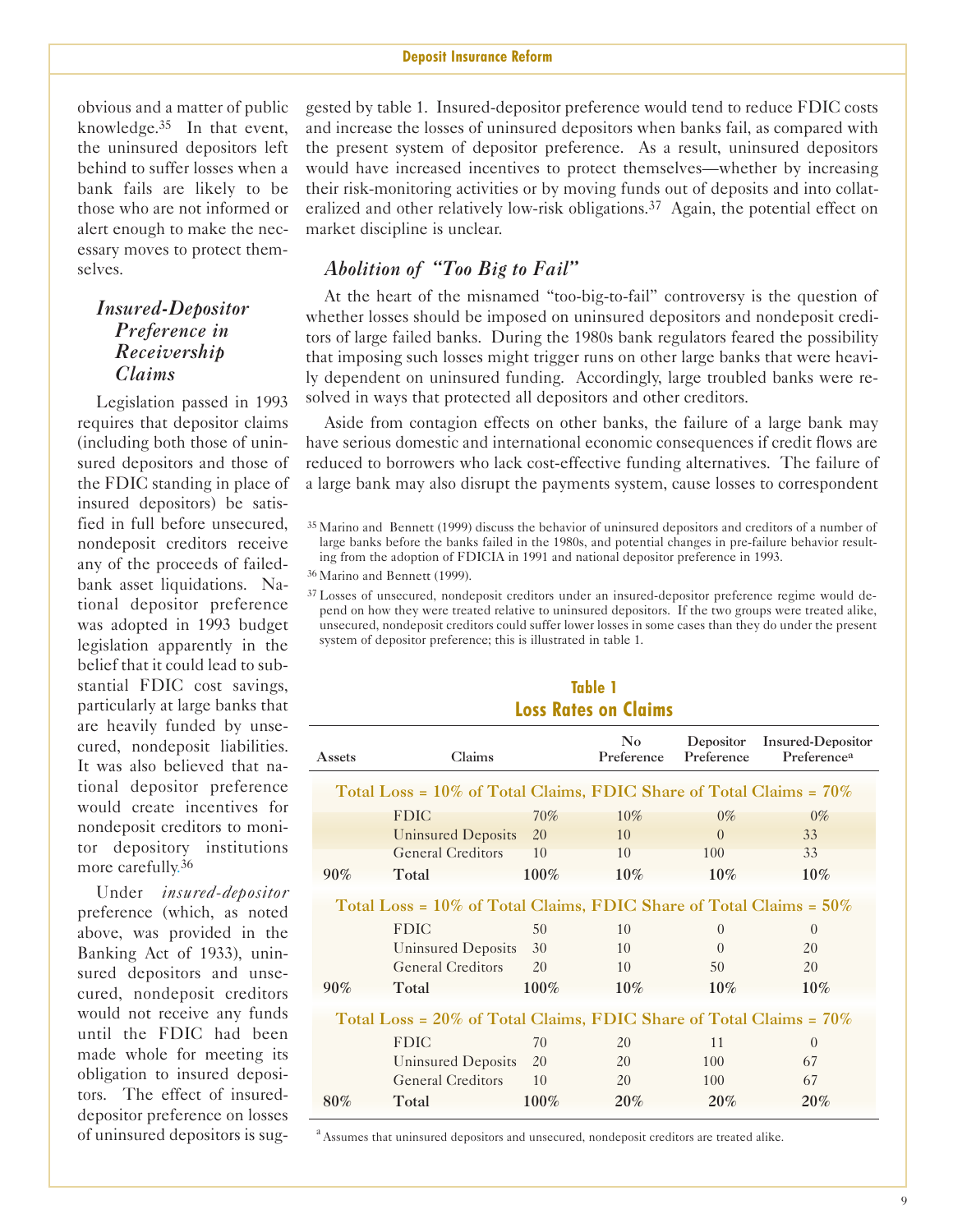banks, and generate counter-party credit losses in derivatives markets.

FDICIA took two steps to reduce the likelihood that uninsured depositors would be protected in bank failures: it strengthened the least-cost test, and it prohibited protection of uninsured depositors if such protection would increase the cost to the FDIC, subject to a systemic-risk exception. $38$ 

Some scholars have argued, on the basis of pre-FDIC experience in the United States or of experience in countries without deposit insurance, that the likelihood of a contagious run bringing down healthy banks is small.<sup>39</sup> Even so, "abolishing" TBTF in any meaningful sense may be impossible. The likelihood that a systemic crisis will be caused by a least-cost resolution of a large bank may be small, but if such a crisis were to occur, the consequences might be great. This is especially true in light of recent mergers among some of the largest banks in the country, with the possibility of additional such mergers. Consolidation into fewer, larger banks may reduce the risk of individual bank failures because of greater geographic and product diversification-assuming that the larger size of the resultant institutions does not encourage them to assume additional risk.40 However, the failure of only one of several currently existing megabanks could deplete or seriously weaken the deposit insurance fund, with potentially adverse consequences for the stability of financial markets. Accordingly, regulators, administration officials, and Congress may want to retain the option of treating troubled large banks differently from troubled small banks. Moreover, given the past treatment of troubled large banks, one may question whether a ban adopted in good times would be a credible restriction on the behavior of regulators and elected officials in some future crisis.

Although outright abolition may be difficult or impossible, some degree of uncertainty as to which banks may be treated as TBTF, and under what circumstances, is needed to encourage creditors of large institutions to apply market discipline. Under almost any reasonable resolution scenario, stockholders face the prospect of losses-but if uninsured depositors in a bank believe the bank TBTF and expect to be protected, they will have little incentive to monitor its risk.

#### *Restriction of Coverage to Particular Types of Depositors*

Insurance coverage could be confined to individual

savers or some other narrowly defined group of depositors, excluding from protection the accounts owned by depositors who may be presumed capable of assessing the risk characteristics of banks. Two-thirds of the countries that have explicit deposit insurance programs exclude interbank deposits from protection, and a few countries limit deposit insurance to households and nonprofit organizations.<sup>41</sup> In countries that recently adopted explicit deposit insurance *de novo* and therefore were not breaching longstanding protections, limited coverage may be feasible. The United States, in contrast, has a long history of insuring deposits of all types of account holders, and efforts to scale back such coverage would probably meet strong political resistance.

### **Proposals to Impose Increased Costs on Bank Owners Commensurate with Their Banks' Risk Characteristics**

Given the problems associated with increasing depositors' risk, numerous proponents of reform seek to create substantially stronger incentives for bank owners to restrict risk taking by their institutions. The rationale for such proposals is that bank stockholders have the knowledge to assess risk-return relationships accurately and, if provided appropriate incentives, have the power to require prudent policies on the part of officers and directors. The main proposals have been to increase losses of owners of failed banks beyond the value of their investments (contingent liability), require substantially increased capital, and increase funding costs associated with risky lending activities.

41 Of the 68 explicit deposit insurance programs identified by the IMF, 45 excluded interbank deposits (Garcia [1999]).

<sup>38</sup> Any decision to invoke the systemic-risk exception under FDICIA is to be made by the Secretary of the Treasury, upon the recommendation of two-thirds of the Board of Directors of the FDIC and of the Federal Reserve Board, after consultation with the U.S. president. Any additional cost to the FDIC is to be financed by a special assessment on the banks or thrifts in the same insurance fund. Unlike the case of regular assessments, the base for this special assessment would include foreign deposits, with the result that the burden would fall more heavily on large banks, which have a disproportionate share of such deposits. With respect to least-cost resolutions, before FDICIA various types of resolution transactions were permissible if they were less costly than an insured depositor payoff or if the bank's services were determined to be "essential" to the community.

<sup>39</sup> Kaufman (1994); Calomiris and Gorton (1991).

<sup>40</sup> The effect of consolidation on bank risk is discussed in Berger, Demsetz, and Strahan (1999).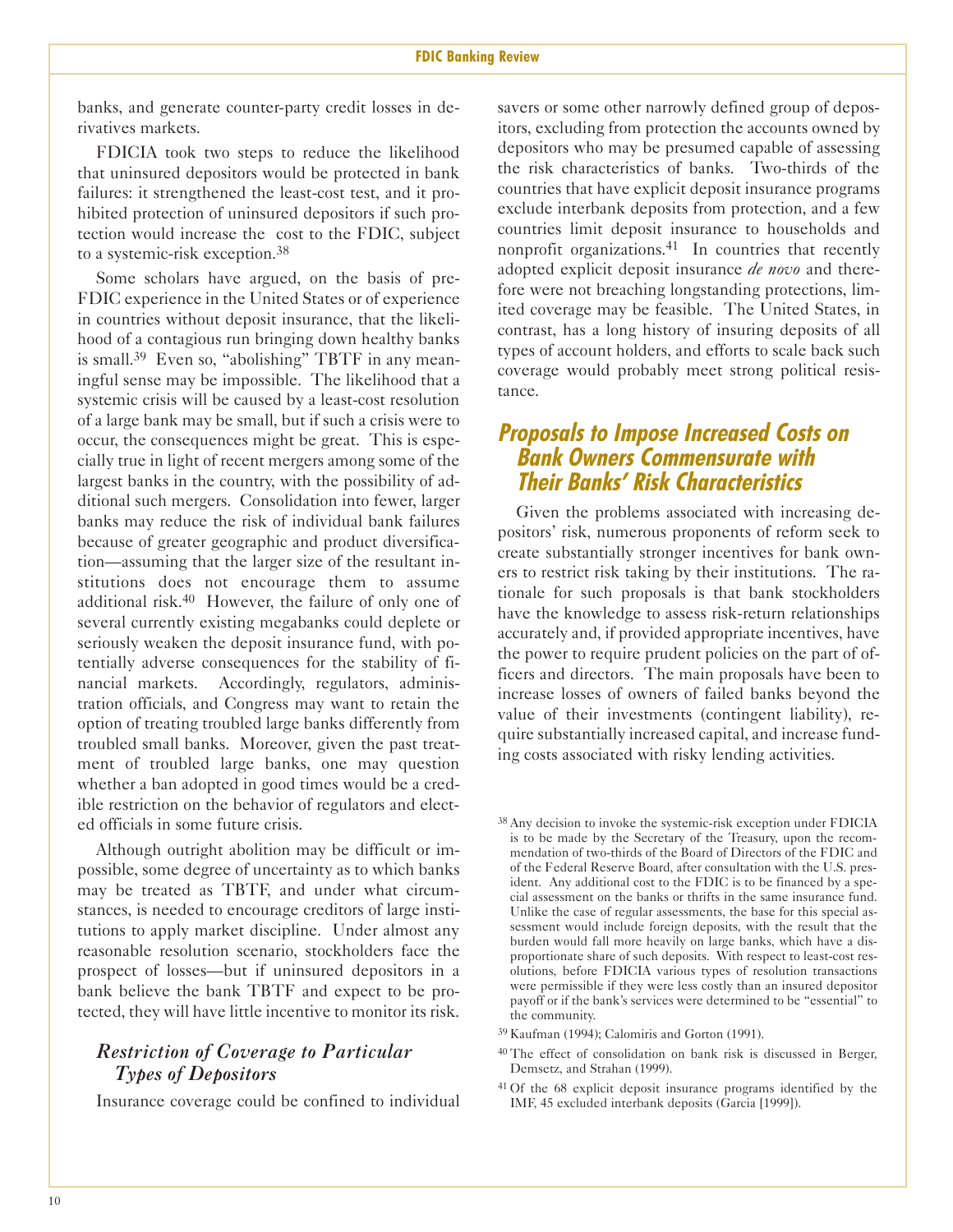#### *Contingent Liability for Bank Stockholders*

The most direct means of increasing bank stockholders' aversion to risk is to impose additional losses on them, beyond the amount of their investment, if recoveries on receivership assets cannot meet the claims of creditors of failed banks. As noted above, "double liability" of stockholders applied to national banks from 1863 to 1933.42 Under double liability, owners of a failed bank could lose both the value of their stock and the cost of an additional assessment up to the par value of their shares. A more recent proposal is to require a "settling up" process that would impose additional charges on stockholders and managers of failed banks after the banks were resolved. However, despite the long history of double liability in the United States, proposals to restore some form of increased or contingent stockholder liability in bank failures have attracted little attention outside of academic circles. Any serious effort in this regard would have to address the prospect that the flow of equity funds to the banking industry would be curtailed, with potentially adverse effects on new bank entry, competition, and availability of credit to bank borrowers.

#### *Increased Capital Requirements*

As noted above, higher capital requirements are perhaps the strongest restraint on moral hazard because they force stockholders to put more of their own money at risk (or suffer earnings dilution from sales of shares to new stockholders) and provide a larger deductible for the insurer. Higher capital requirements also tend to reduce returns on equity because banks must substitute equity for lower-cost deposits, and this substitution increases their average cost of funds. Reduced leverage may slow the growth of the banking sector and bank credit, discourage entry of new banks, and reduce competition.<sup>43</sup> Pushed too far, therefore, higher capital requirements could have adverse effects on banking and the nonfinancial economy. Moreover, some theoretical analyses suggest that higher capital requirements may actually lead to increased risk taking under certain conditions, as banks with reduced leverage seek to offset the reduction in expected returns by increasing their higher-risk, higher-return lending.<sup>44</sup>

#### *Risk-Based Capital Requirements*

Risk-based capital standards were designed partly to overcome any incentives on the part of banks to offset the effects of flat-rate capital requirements by assum-

ing greater risk. The risk-based standards presently in effect in the United States were adopted in the early 1990s in conformity with the "Basel Accord" of 1988. They prescribe different minimum capital ratios for four asset categories, or "buckets," and for off-balancesheet activities. But almost from their inception these standards have been criticized on the grounds that they consider only credit risk; take no account of diversification or hedging; set inappropriate capital requirements for the various risk buckets; and prescribe the same minimum capital levels, within a particular asset bucket, for loans having very different risk characteristics. As a result of these shortcomings, opportunities exist for "regulatory capital arbitrage," whereby capital requirements may be reduced while underlying risk is not materially changed.

The growing complexity of bank operations and the rapid changes taking place in financial technology, both of which particularly affect large institutions, have focused attention on banks' internal risk-management systems as a means of helping regulators set risk-based capital requirements for individual institutions.45 Minimum standards have been established for calculating "value-at-risk," a calculation based on the behavior of underlying risk factors such as interest rates or foreign-exchange rates during a recent period. Valueat-risk represents an estimate, with a specified degree of statistical confidence, of the maximum amount that a bank may lose on a particular portfolio because of general market movements.

So far, this approach has been confined mainly to large banks' trading activities. The application of these techniques to risk-based capital requirements for credit risk comes up against significant problems of data availability, including the fact that serious credit problems have developed infrequently over a long time period, the absence at many banks of consistent internal credit-rating systems covering such periods, and the

<sup>42</sup> Esty (1997); Kane and Wilson (1997).

<sup>43</sup> A more precise formulation of the potential effect of capital requirements can be found in Berger, Herring, and Szego (1995). Under conditions spelled out in that article, increasing equity beyond market requirements reduces the value of the bank and raises its weighted average cost of financing, so that in the long run the size of the banking industry and the quantity of intermediation may be reduced.

<sup>44</sup> Calem and Rob (1996); Gennotte and Pyle (1991). A contrary view is presented in Furlong and Keeley (1989).

<sup>45</sup> Federal Reserve Bank of New York (1998); Jones and Mingo (1998); Nuxoll (1999).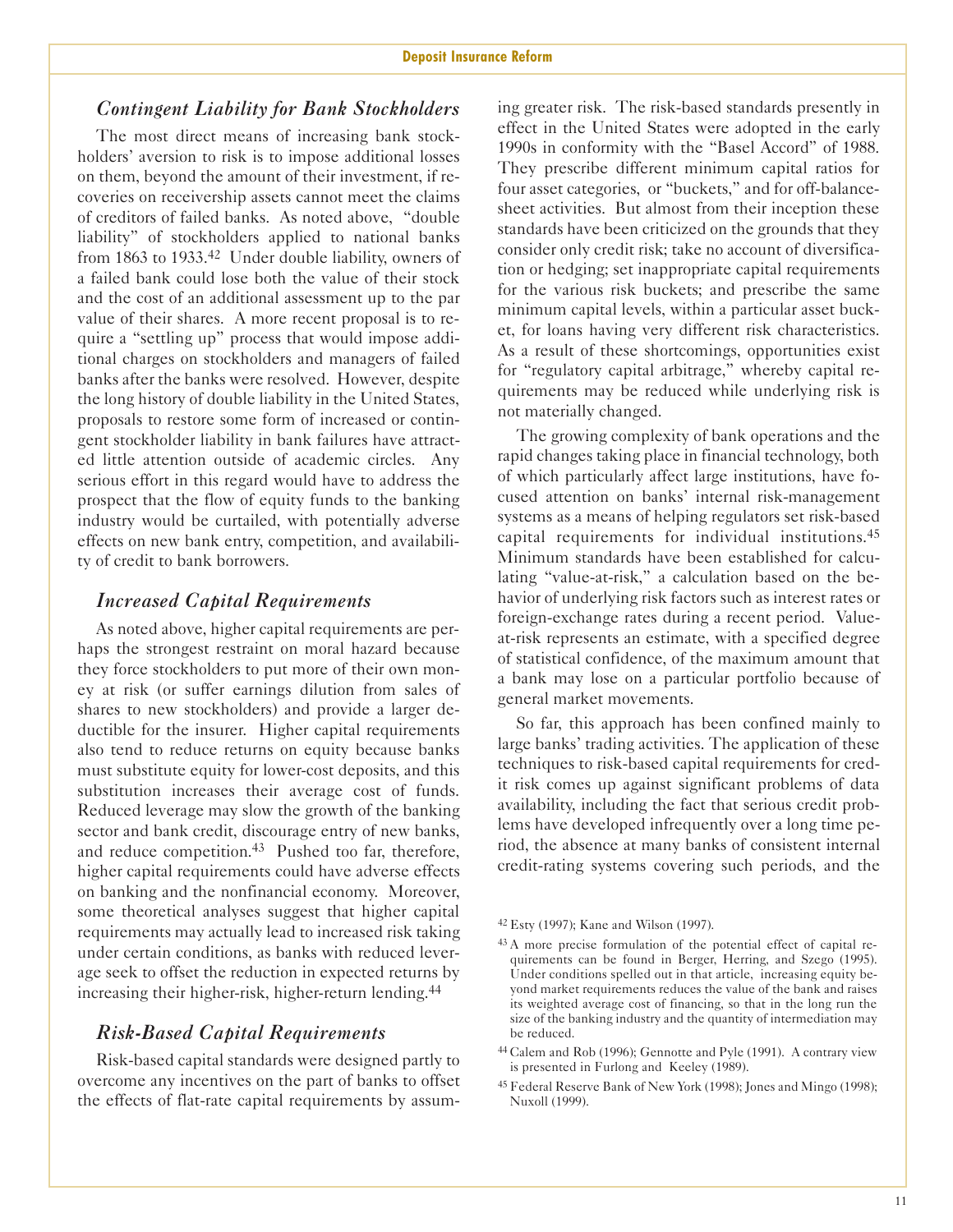questionable accuracy of bond-market data as proxy measures of loan quality. Efforts to solve these problems are under way, but at present internal models apparently do not provide a reliable basis for setting regulatory capital requirements for credit risk.

#### *Risk-Based Insurance Premiums*

Risk-based premiums are designed to raise the explicit cost of funding risky activity. In an ideal world, premiums would be assessed on the basis of risky behavior, not on unfavorable outcomes such as loan losses and reductions in capital. However, under the present system as adopted in the early 1990s, assessments vary with capital ratios and supervisory ratingsthat is, premiums are increased after the bank experiences losses, reductions in capital, or other discernible reductions in quality. Initially the best-capitalized, highest-rated banks paid an assessment of 23 basis points on assessable deposits, and the worst-capitalized, lowest-rated banks paid  $31$  basis points.<sup>46</sup> Currently the assessment rate ranges from 0 to 27 basis points, with more than 90 percent of all insured banks and thrifts paying no premiums. Many observers doubt that existing differences in premiums accurately reflect differences in bank risk or provide a sufficient incentive to reduce moral hazard significantly.<sup>47</sup>

Banks with little capital and poor supervisory ratings are, of course, more likely to fail than stronger banks and thus pose a greater danger to the insurance fund. However, bank regulators have not attempted to extract sharply higher insurance premiums from these banks, partly because doing so might hasten their descent into insolvency. Rather, regulators have pressured or encouraged problem banks to strengthen their capital positions by reducing asset growth, cutting back dividends, and increasing their infusions of external capital. In this regard, it should be noted that even in the 1980s three-fourths of all problem banks (banks with CAMELS ratings of 4 or 5) survived as independent institutions or were merged with healthier banks without FDIC financial assistance.<sup>48</sup> These rehabilitation efforts might have been impeded if problem banks had been assessed deposit insurance premiums commensurate with the risk the banks posed to the insurance fund.49

The chief problem is that some types of risky bank behavior are hard to assess in advance of losses, when banks are still profitable and able to absorb sharply increased premiums and when there is still an opportunity to modify risky behavior. For example, few observers recognized the magnitude of the risks pre-

sent in farm, energy, and commercial real-estate lending before losses were incurred as a result of regional and sectoral recessions during the bank and thrift crises of the 1980s. Ideally, risky behavior should be accurately identified and distinguished from new, innovative, and other unfamiliar but acceptable activity. Moreover, the probability of adverse outcomes and the potential magnitude of the resultant loss should be estimated in order to gauge the seriousness of the risk. Because this is difficult to do in advance of actual losses, deposit insurers are loath to charge the sharply higher premiums that might be appropriate in particular cases.50

Proposals have been made to get around this difficulty by basing premiums on market indicators, such as prices that private reinsurance companies require to compensate them for bearing a portion of the risk of failure of individual institutions, or prices of subordinated or other debt issued by banks.<sup>51</sup> However, it is not obvious that private market participants would be more successful than supervisory authorities in accurately assessing and weighing risky behavior in advance of losses. More realistically, such market signals could serve, along with other information, as input in the assessment process.

- 46 This narrow 8 basis point spread reflected another FDICIA requirement (that assessments were to be maintained at an average annual rate of 23 basis points until the Bank Insurance Fund was fully recapitalized) as well as a reluctance on the part of the FDIC to impose additional burdens on weaker banks-burdens that would interfere with their efforts to restore their capital positions.
- <sup>47</sup> Options-pricing models generally yield wider estimates of fair insurance premiums among individual banks. In general, fair premiums have been estimated to be very low for a majority of banks, but much higher for a minority (Ronn and Verma [1986]; Kuester and O'Brien [1990]). See also Pennacchi (1987).
- 48 FDIC (1997), I:62 and 443-48.
- 49 A 1995 simulation of the effect of a 20 basis point assessment differential between BIF-insured banks and SAIF-insured thrift institutions found that the number of thrift failures and failed-thrift assets would increase by as much as one-third, depending on the assumptions in a particular economic scenario (FDIC [1995], 20).
- 50 One reason some types of bank risk are hard to assess in advance of losses is the influence of overall economic conditions. For example, lending practices that lead to losses in a serious recession may pose no problem if the economy stays strong. In addition, losses on loans of different types are often correlated. Furthermore, many banks remain specialized in particular regions or economic sectors, and this concentration of risks may aggravate (or alleviate) the effects of changing economic conditions on loan losses, depending on regional and sectoral differences in the pace of economic activity. Therefore, the probability and potential magnitude of loss from a particular lending practice depend heavily on factors outside the practice itself. The relationship between risk factors and actual losses is less stable and predictable in bank lending than, say, in life insurance.
- 51 Stern (1999).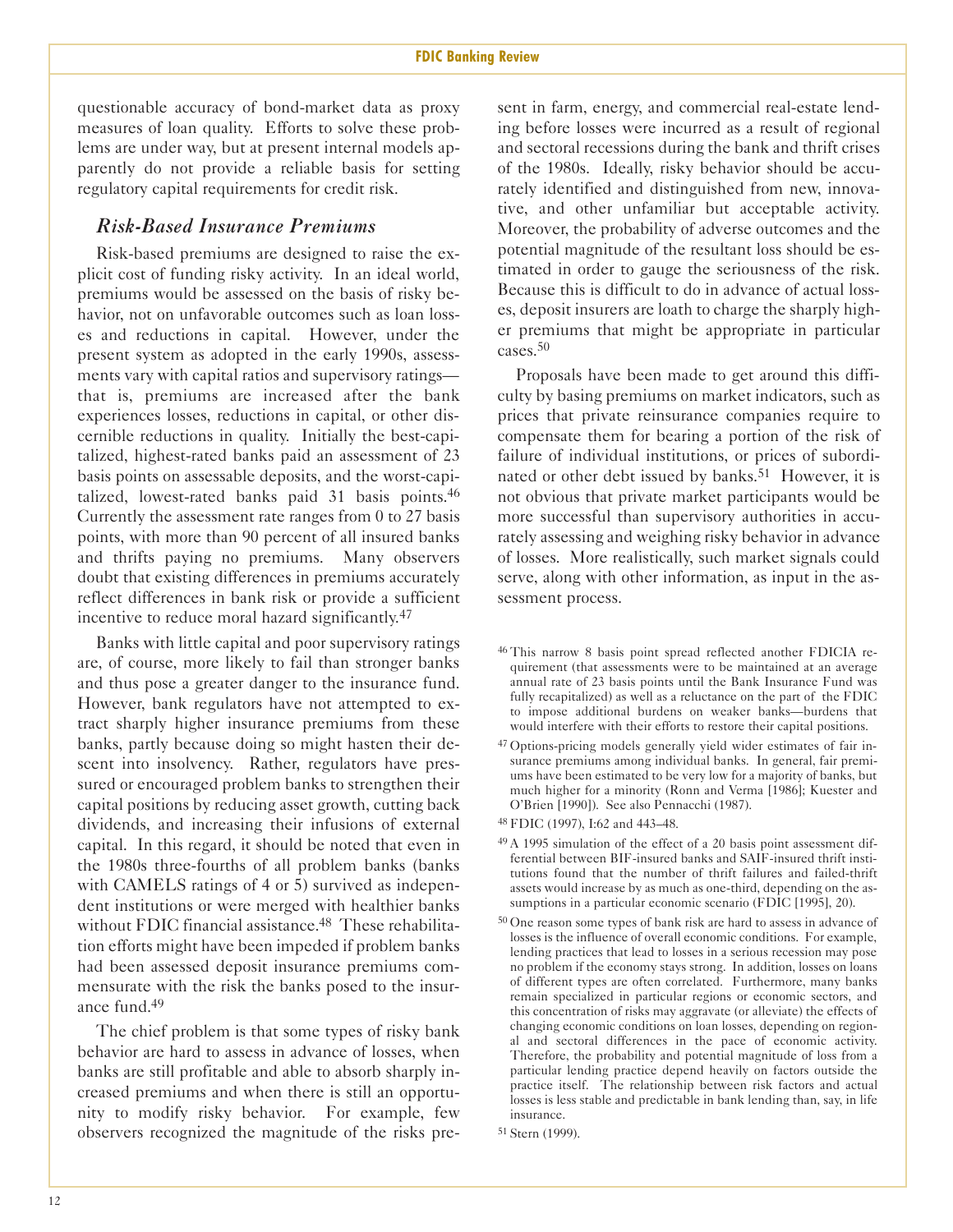## **Proposals to Use Market Mechanisms to Ensure Prompt Action with Respect to Troubled Banks**

In view of the potential principal/agent problems inherent in deposit insurance, a number of reforms have been proposed to reduce reliance on government supervisors to assess and restrict bank risk and to resolve failing institutions promptly. These include the substitution of market value accounting for historical cost accounting, outright privatization of deposit insurance, and the privatization (in varying degree, depending on the proposal) of the risk-monitoring function. The latter includes proposals to require the FDIC to purchase reinsurance from private sources or to issue its own capital notes, and proposals to require large banks to issue subordinated debt or purchase private insurance for a portion of their deposits.

A basic purpose of these proposals is to obtain assessments of the condition and risk exposure of banks from private financial-market participants. The underlying assumptions are that private market participants are better able, and more willing, than government regulators to recognize developing problems and to act promptly to minimize losses. This is believed to be so because the compensation of these private-sector parties is based on their success or failure in assessing bank risk and in forcing timely supervisory action to cut the losses developing in troubled institutions. As it now stands (so the argument goes), private market participants have limited incentives to undertake this monitoring role; reduced reliance on government surveillance would encourage increased private-sector monitoring. Also, private market participants might demand fuller disclosure of bank information to support their risk assessments. As noted above, however, for market discipline by debt-holders to be effective, there must be some degree of uncertainty as to whether and to what institutions the TBTF doctrine might be applied.

#### *Market Value Accounting*

The purpose of substituting market value accounting (MVA) for historical cost accounting would be to depict more accurately the condition and riskiness of banks and to force both regulators and bankers to act more promptly to cure problems. Although MVA has considerable support among academic writers, several major issues remain unresolved.

First, it is unlikely that the market can accurately access the kind of information on individual loan quality, internal controls, and other internal risk-related matters that supervisory authorities gather in on-site examinations. If comprehensive MVA were adopted, therefore, supervisory assessments would still be necessary to

provide information on risk factors not apparent from reported asset and liability values as well as to ensure the accuracy and consistency of the information that insured institutions released to the public.

Second, some types of bank assets and liabilities have no active secondary markets. Proponents of MVA deal with this fact by holding that prices of bonds, securitized loans, or other traded instruments could be used as proxies, or that nontraded assets and liabilities could be priced by discounted cash-flow techniques. They also point out that values of nontraded balancesheet items are routinely determined through competitive bidding or by agreement of the parties engaged in mergers, whole-loan sales, or failed-bank transactions.

The accuracy of the values that would be produced by these proposed approximations cannot be known. If one holds that banks specialize in lending to borrowers who lack practical access to capital markets and that such loans are fundamentally nonmarketable, assets that are securitized or traded whole do not necessarily represent banks' nontraded assets. Furthermore, whereas in merger and other transactions values of nontraded assets and liabilities are determined by bidding or by agreement, in more adversarial situations (such as supervisory actions that result in penalties or burdens on the bank) similar procedures may not be feasible. If proxies for market values are to serve as an effective trigger for supervisory intervention, they must be widely accepted as accurate and must be capable of being readily defended by the regulators; this may not always be feasible, given the opaque nature of many bank loans. However, many writers would argue that proxy measures of market values could still play the less-ambitious role of indicating the true condition of banks better than historical cost does.

To avoid the problem of valuing nontraded balancesheet and off-balance-sheet items, some observers have suggested that MVA be applied only to items for which active secondary markets exist. However, critics of this view have argued that a partial approach might lead to greater volatility and inaccuracy of reported net worth than either historical cost or comprehensive MVA.52 This, in turn, could discourage prudent riskmanagement activities. An example is when banks use

<sup>52</sup> U.S. Department of the Treasury (1991), XI-31 to XI-32. Carey (1995) concluded that any net benefits of market valuation of securities only (or of a portion of securities as required by the Financial Accounting Standards Board in 1993) would be small. Federal Reserve Board Chairman Alan Greenspan criticized both a "piecemeal" approach to fair value accounting and a "sudden" adoption of comprehensive market value accounting, stating that either one of them could produce unreliable information and cause an inappropriate increase in the volatility of reported income and equity measures (Greenspan [1997]).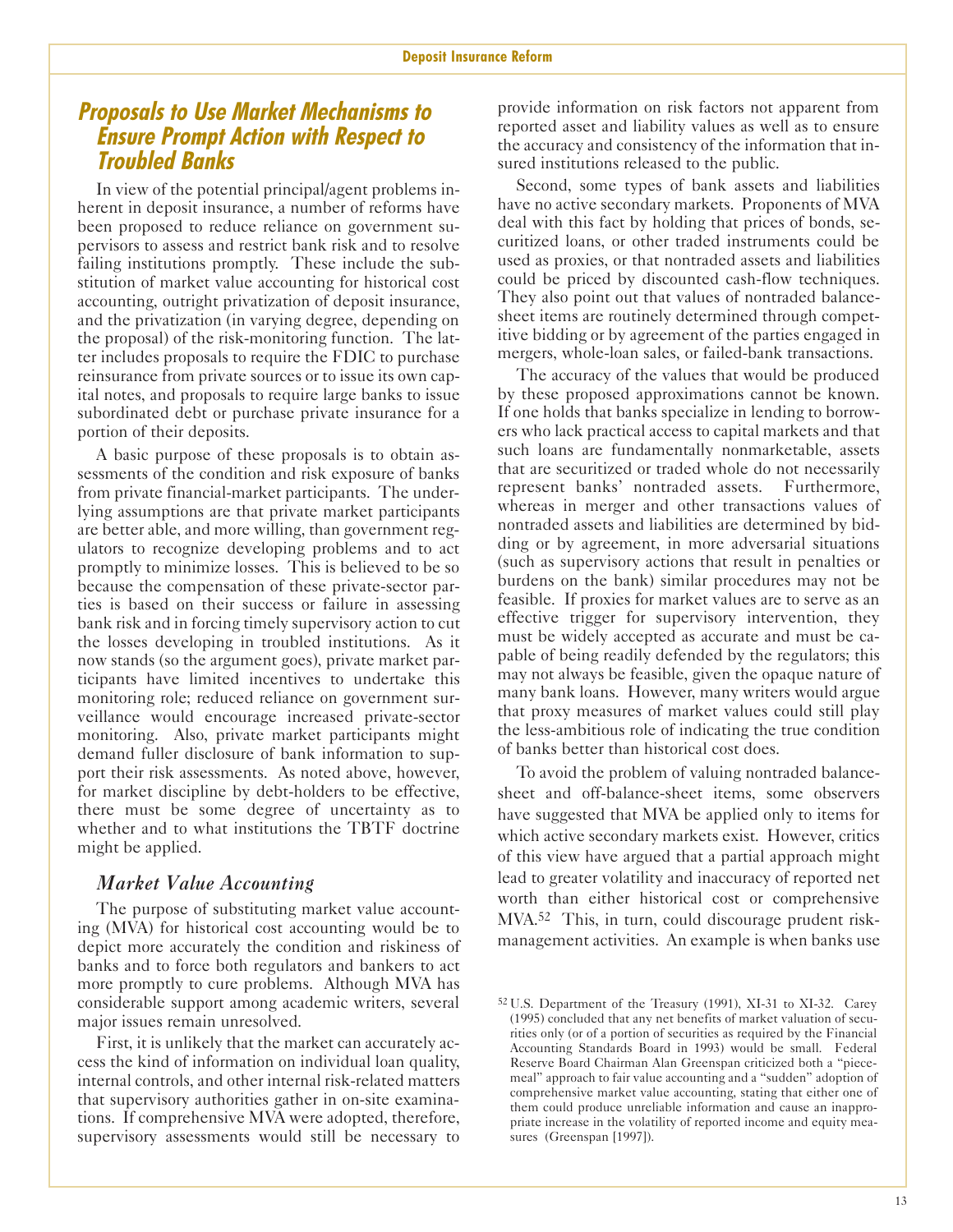securities and other marketable instruments to hedge positions in nonmarketable assets and in liabilities: under partial market valuation, changes in market prices might result in gains or losses in market-valued items without recognition of offsetting changes in values of items carried at historical cost. In fact partial MVA currently prevails, since reported amounts for trading assets, securities-held-for-sale, and certain other items reflect market prices; it is not clear that the effects have been significant.53

A third issue is the concern of many observers that MVA (comprehensive as well as partial) might lead to wide short-run variation in the stated value of a bank and that such variation would obscure underlying trends in the banks' condition. According to this view, prices of bonds and other proxies might reflect transitory changes in market conditions rather than the value of the nonmarketable loan portfolios they were being used to represent, and might be more volatile than was warranted. This objection also reflects the absence (in the opinion of critics) of specific guidance and standards for estimating fair market values of some balance-sheet items. Finally, it reflects a concern that banks engaging in even moderate interest-rate risk might experience volatile capital values in periods of rapid interest-rate changes.

With respect to the last point, the adoption of comprehensive MVA could have substantial economic effects. The acquisition of long-term assets might be discouraged because they would lose value in periods when equity and debt prices were declining, whereas values of shorter-term liabilities would remain relatively stable. Proponents of MVA might retort that the hazards of a "borrow-short, lend-long" balance-sheet structure are precisely the type of risk that historical cost accounting has obscured and that marking to market would clearly reveal. As a result, they would argue, MVA would reduce bank risk by discouraging maturity mismatches. However, as with other reform proposals, the reduction in bank risk would come at a price. Depending on how bank assets and liabilities were adjusted, adoption of comprehensive MVA might be accompanied by increased costs to long-term borrowers and/or a shift of risk from banks to borrowers or other segments of the public.

Given these problems, MVA may be feasible only for wholesale banks that invest heavily in marketable or securitizable instruments and engage in extensive trading activity. At present such banks constitute a

small minority of all U.S. banks, although their share of total bank resources is more substantial. These banks are already subject to the kind of market discipline envisioned by proponents of market value accounting. They tend to rely heavily on funding through uninsured deposits and nondeposit credits, and their total assets are heavily weighted by assets that reprice frequently or are carried at market prices.54 Like other publicly traded banking organizations, they are also subject to market discipline on the part of equity investors. Conceivably the number of wholesale banks may grow as bank powers are broadened and secondary markets continue to develop, but most banks will probably continue to specialize in nonmarketable loans, with this specialization remaining an obstacle to the adoption of comprehensive MVA.

#### *Privatizing Deposit Insurance*

Those who propose privatizing deposit insurance sometimes argue that eliminating federal deposit insurance would make it politically feasible to eliminate restrictive federal bank regulations. Over the years numerous private deposit insurance programs have been organized by various states for mutual savings banks, savings-and-loan associations, credit unions, and other depository institutions operating in those states.55 As of 1982, 30 such programs existed, but since then most have failed because they could not meet their obligations or have been phased out because adverse public reactions were feared. Historically, many private, statelevel insurance programs suffered from one or more of

<sup>53</sup> Barth *et al*. (1995) concluded that fair value accounting for investment securities gains and losses increased the volatility of bank earnings relative to historical cost but that this increase was not reflected in bank share prices.

<sup>54</sup> Trading assets, securities available for sale, and other real estate are carried for the most part at values that reflect market prices. Assets that reprice daily or frequently include noninterest-bearing deposits, fed funds sold, and repos. For all insured commercial banks, the total of all such assets represented 30 percent of total assets at the end of 1998. The percentages were much higher for a few banks, such as Bankers Trust Co. (71 percent) and Morgan Guaranty Trust Company of New York (78 percent). On the other hand, total loans and leases represented 58 percent of total assets for all insured commercial banks but only 20 percent for Bankers Trust and 15 percent for Morgan Guaranty Trust.

<sup>55</sup> English (1993) classifies these programs as "private" because they had no financial backing from state governments, although states sometimes provided funds when the deposit insurance agency could not meet its obligations. Even so, in a number of cases the state allowed "insured" depositors to suffer losses—attesting to the essentially private nature of the programs. See also FDIC (1983). Proposals to privatize deposit insurance are discussed in FDIC (1998), 53-89.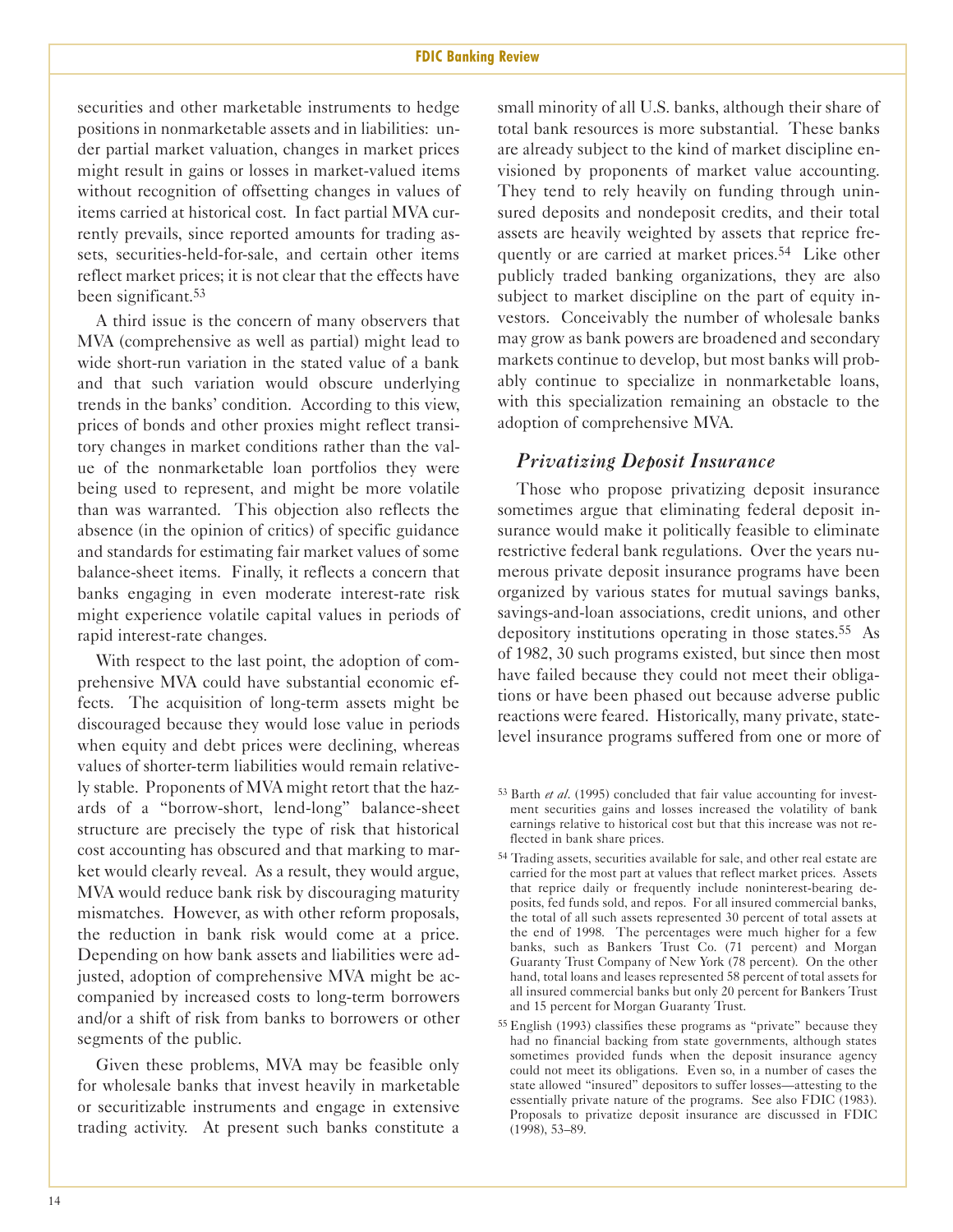#### **Deposit Insurance Reform**

the following weaknesses: lack of risk diversification because of geographic limitations or the dominance of a few large institutions, adverse selection resulting from the fact that the stronger institutions were able to withdraw from the program, insufficient funding to meet systemic losses, inadequate supervision, and conflicts of interest. Some of these weaknesses would be eliminated if a private fund were organized on a national basis and if membership were mandatory.

The chief questions raised by privatization proposals are these: (1) Why would a private deposit insurance system be superior to federal deposit insurance? (2) How would a private system deal with catastrophic losses? (3) How would a private system deal with a potential credibility problem-the belief that in extremis the federal government would come to the rescue and bail out the private fund in order to ensure protection of depositors?

With respect to the first question, it seems clear that private insurance organizations would face the same problems in assessing bank risk and would have to use the same techniques for this purpose that government supervisory agencies do. Private insurance organizations might have *stronger incentives* to assess risk accurately if they stood to profit from correct assessments and to suffer losses from incorrect assessments. Strong incentives to restrain risk taking would also exist if the insurance arrangements were organized on mutual lines, whereby all insured members were mutually liable for all insurance losses.56 It has also been argued that private organizations would have greater incentives to act promptly in the case of troubled banks in order to minimize failure resolution costs, whereas action by regulators may be delayed by bureaucratic procedures. Although the "prompt corrective action" provisions of FDICIA seek to prevent undue regulatory delay, many proponents of privatizing deposit insurance or of other comprehensive reforms have apparently concluded that these provisions are inadequate.

One consideration generally ignored by supporters of the proposal is that a private deposit insurance organization would presumably pursue different goals from those a government agency pursues. As noted above, federal deposit insurance has been provided partly to promote the stability of banking and financial markets. Federal regulators must also be mindful of how their supervisory actions affect the economy-witness the "credit crunch" of the early 1990s, when regulators were severely rebuked by elected officials for

"overzealously" applying new capital standards. Public policy also favors entry of newly chartered institutions into banking markets and vigorous competition among banks. In keeping with such public-policy objectives, federal deposit insurance is broadly available to all qualifying banks through long-term contracts that, once issued, are seldom terminated.

In contrast, a private deposit insurance company would presumably focus more narrowly on the objective of earning maximum profits from the business of insuring deposits, and a mutual guaranty organization might concentrate on minimizing costs to the existing body of insured members. The private company or mutual organization might achieve these objectives by assessing the insurance risks posed by individual banks and charging commensurate premiums-or instead might seek to deny coverage to banks that would strain the insurers' or guarantors' financial capacity or banks whose risk characteristics were too difficult or expensive to monitor.<sup>57</sup> Unlike government insurers, they

- 56 Calomiris (1990) and others have argued that unlimited mutual liability in mutual deposit insurance systems (like the pre-Civil War Indiana system) provided strong incentives to member institutions to monitor each other and to require strict supervision. A similar conclusion has been drawn from the experience of private clearinghouses. English (1993) attributed the success of these arrangements to the small number of members involved (which facilitated monitoring and prevented "free-riding" by risky institutions), strong supervisory powers, high exit costs for insured members, and the fact that these arrangements included central-bank features. The chief problem with such private-sector arrangements is that the necessary assessments to protect depositors at failed institutions may, under extreme conditions, cause other institutions to fail or may be effectively resisted by them. This is particularly true if the initial failures are at large institutions that hold a disproportionate share of the system's resources.
- 57 Unlike some other types of insurance, losses on deposit insurance are not independent of one another; in serious national or regional economic recessions they tend to be bunched and have the potential to reach "catastrophic" proportions. Private insurers often seek protection against bunched or catastrophic losses by excluding such losses from coverage. This option is generally not available to government deposit insurers except in extreme cases, and it might be inconsistent with important public-policy objectives of government deposit insurance. For example, municipal bond insurance companies, which arguably are subject to a similar risk of loss bunching because of adverse business conditions, have generally protected themselves by denying coverage to low-quality bond issues. According to Sweeney (1998), premiums are based on the assumption of zero loss, and 53 percent of the municipal bond issues floated in 1996 were uninsured. Other examples are the "wartime exclusion" in life insurance policies and the "hostile action or insurrection exclusions" in fire insurance. In property/casualty insurance, many exposures faced by corporations and households are retained and never reach insurers, and very little of the reinsurance in place provides protection against industry-wide losses for catastrophic events greater than \$5 billion, at a time when prospective losses can easily exceed \$50 billion (Froot [1999], 2). Froot and O'Connell (1999) conclude that in the 1990s, a period of unprecedented catastrophic losses, there was evidence that "capital market imperfections" impeded the flow of capital into the property/casualty reinsurance sector.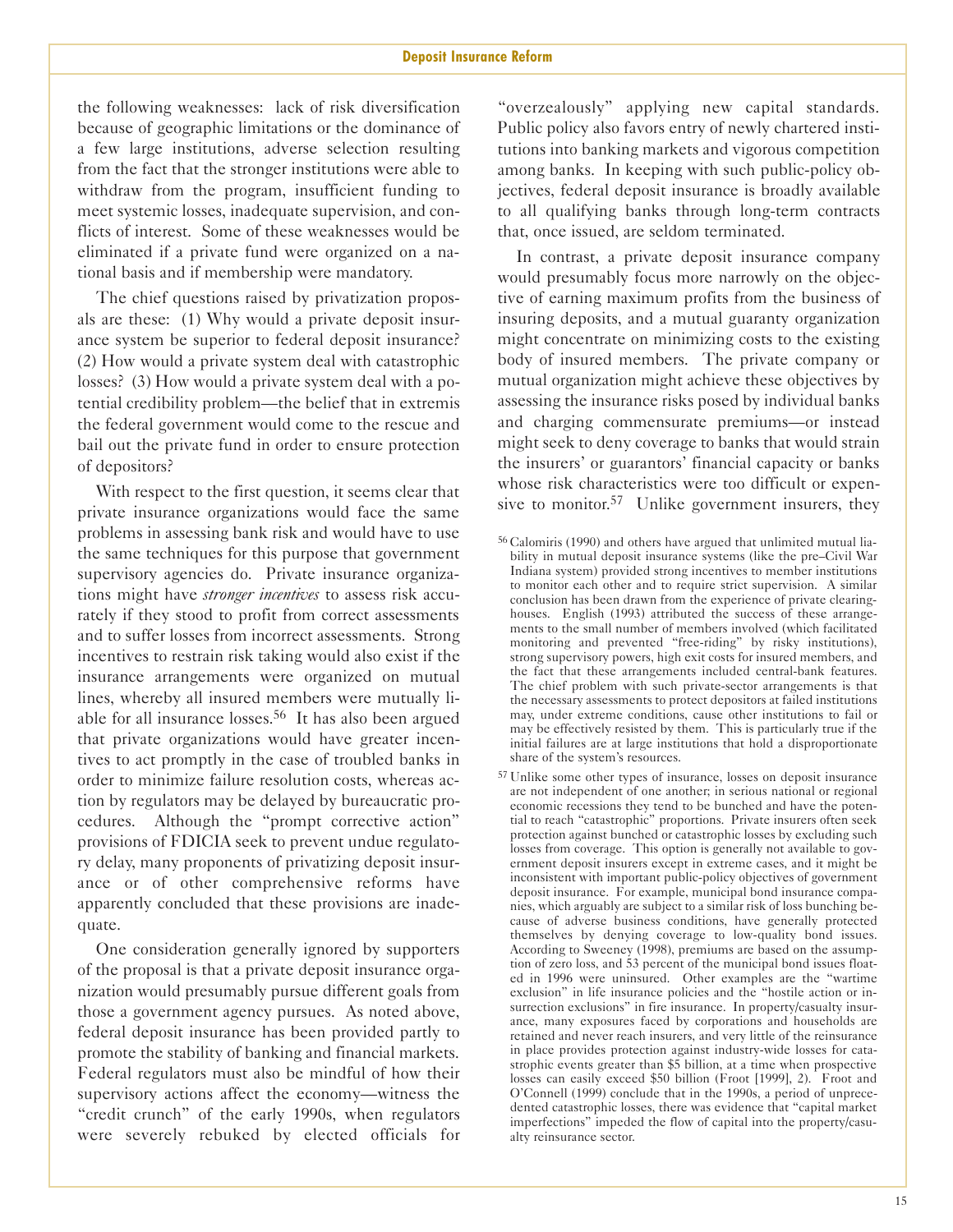#### **FDIC Banking Review**

might choose to offer only short-term contracts that are easily cancelled, or might take other steps to limit their exposure. Private insurers who pursued such low-risk strategies would, of course, have to accept lower expected returns, but from their standpoint this might be preferable.58

Thus, whether a private deposit insurance system or the present federal system would be preferable depends partly on one's view of the purpose of deposit insurance. If one construes the purpose narrowly, holding that deposit insurance should do no more than provide depositors with some measure of protection at minimum cost to insurers and taxpayers, then in principle a private system might have merit. However, if one construes the purpose more broadly and believes deposit insurance should also promote financial-market stability, new bank entry and competition, and perhaps other broad objectives, then the appropriate vehicle for providing deposit insurance is a public agency subject to oversight by elected officials. Reconciling broad and sometimes conflicting publicpolicy objectives is preeminently a governmental function.

With respect to the second question (how would a private system deal with catastrophic losses), most observers agree that a federal deposit insurance fund commands greater resources than a private insurance facility would. The availability of resources that can be mobilized in an emergency is critical in protecting against bunched or catastrophic losses; to many people, providing such protection is a principal function of deposit insurance. Private insurers might seek to increase their capacity through reinsurance arrangements and catastrophe securities, as casualty insurance providers have tried to do. Even with such arrangements, however, the resources available to private insurers would probably fall short of the resources available to a government deposit insurer. Although one can design on paper a private system with sufficient capital for catastrophic losses, experience in existing private insurance markets suggests that, in practice, the supply of private capital for such losses is limited. As a result, it might be hard to maintain public confidence in the ability of a private fund to protect depositors under extreme conditions. In this regard, one proponent of privatization would assign a back-up, or reinsurance, role for the FDIC.59

With respect to the third question (how would a private system deal with a potential credibility problem), proposals for private deposit insurance assume that

losses from bank failures would in fact be borne by private insurers or guarantors who would not be able to pass them on to the federal government or other parties. This assumption might be questionable, however, if the public continued to regard the protection of deposits as ultimately a government responsibility, or if the remaining insured members would be seriously weakened by increased assessments, or if the remaining insured members were successful in exerting political pressure for governmental relief. Federal sponsorship of a private deposit insurance system might lead to expectations that the federal government would come to the rescue if the private system could not protect depositors. Such expectations might be heightened if the FDIC formally reinsured the private program. An explicit or implicit federal backstop could generate moral-hazard problems comparable to those existing in the present system and therefore defeat the purpose of privatizing deposit insurance.<sup>60</sup>

#### *Privatizing the Risk-Monitoring Function*

Less-drastic approaches would be to privatize the risk-monitoring function of bank supervisory agencies or (perhaps more realistically) to increase substantially reliance on market indicators of bank risk as compared with supervisory assessments. Currently regulators do, of course, track bond and stock prices, rating agency downgrades and upgrades, and other market information pertaining to large, publicly traded banking organizations. An extension of current practice would be to formally incorporate market indicators in the failureprediction and CAMELS-rating-deterioration models currently used by regulatory agencies in off-site monitoring activities.

<sup>58</sup> The government might intervene, as it has in other insurance markets, to require that coverage be extended to banks and risks that private insurers would prefer to exclude. Depending on how extensive this intervention might be, the perceived advantages of private deposit insurance might be obviated.

<sup>59</sup> Ely (1998) and H.R. 4318: The Deposit Insurance Reform, Regulatory Modernization, and Taxpayer Protection Act of 1996. In this proposal, bank deposits and certain other debt obligations would be protected by cross-guarantee contracts negotiated with direct guarantors whose obligations would, in turn, be guaranteed by other guarantors. Thus the entire guarantee system would, in principle, stand behind every guaranteed deposit. In addition, FDIC insurance would remain in place, at least initially, as a backstop.

<sup>60</sup> One study of property/casualty insurance companies that are implicitly backed by state governments (through quasi-governmental guaranty funds) observed behavior on the part of the companies that was consistent with the moral-hazard principle (Bohn and Hall [1999]).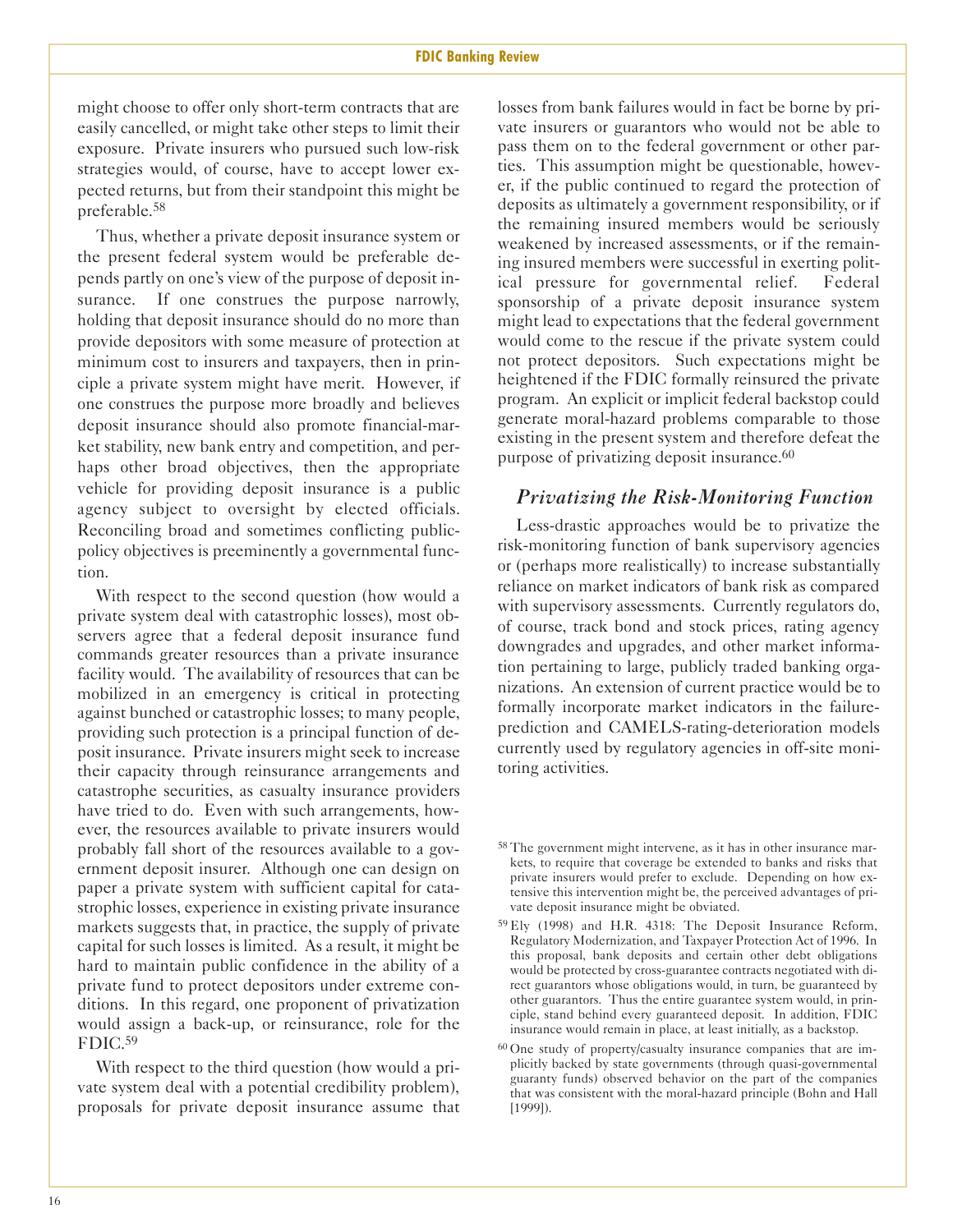Reform proposals, however, would rely more fundamentally on market signals. As noted above, they would use market indicators to help set deposit insurance premiums, trigger supervisory intervention, or force market-driven changes in bank risk taking. In general, they would induce some group of relatively sophisticated investors (in addition to stockholders) to assume a portion of a bank's or the insurer's risk; the prices or investment returns required by these investors would indicate their risk assessments. In one alternative, the FDIC would be required to obtain reinsurance from private firms for a portion of the losses it incurred as a result of the failure of a bank or thrift. In another, large banks would be required to obtain private insurance for a portion of their deposits. In a third, insured institutions would be required to issue subordinated debt. Finally, the FDIC would be required to issue capital notes to the public.

Unquestionably, markets can be helpful in supplementing supervisory risk assessments of large banks.<sup>61</sup> In the case of Continental Illinois and the Bank of New England in the 1980s, for example, adverse market reactions triggered supervisory action that many believe should have been taken earlier. Furthermore, many institutions appear to be already subject to some degree of market discipline through equity and debt markets. Presumably this is true of publicly traded banking organizations, which represent only a fraction of the number of banks but a predominant share of total bank assets.62 Moreover, many large banks rely heavily on uninsured funding. For the 25 largest commercial banks, insured deposits represented only 30 percent of total liabilities at the end of 1998. For the top decile in terms of asset size (874 commercial banks), the corresponding percentage was 52 percent; for the bottom nine deciles, it ranged from approximately 75 percent to nearly 90 percent. As noted below, most of the largest banks have outstanding subordinated notes and debentures that were issued mainly by parent holding companies.

Although market discipline is a valuable supplement to supervisory monitoring, the two are not necessarily interchangeable, even in the case of large, publicly traded banks. Some studies suggest that the bank examination process uncovers relevant information on the current condition of large banks that is not reflected in contemporaneous market information.<sup>63</sup> Moreover, as noted above, on-site examinations are needed to ensure the accuracy of the financial data banks release to the public. For small banks, of course, because they do not rely heavily on uninsured funding and generally do not have widely traded stock, there is often no effective market alternative to supervisory examinations in providing an independent risk assessment.

#### *Private Reinsurance*

In keeping with a provision of FDICIA, the FDIC explored the feasibility of establishing a private reinsurance system for deposit insurance. According to the proposal studied, the FDIC would obtain private reinsurance covering up to 10 percent of any loss it might incur in the event a bank failed. The bank's deposit insurance premium would be based wholly or partly on the cost of reinsurance and would reflect a market assessment of the risk posed by the bank. In principle private reinsurance has certain advantages from the standpoint of market discipline because the reinsurers, like the FDIC, would not benefit from the upside potential of risky situations. Moreover, unlike mandatory sub-debt, private reinsurance could arguably be required of banks of all sizes. The study found, however, that potential reinsurers had only limited interest in engaging in reinsurance contracts on terms acceptable to the FDIC.64

One reason for the limited interest might have been conflicts between the goals of federal deposit insurance and the goals of private reinsurers (the latter are discussed above in connection with proposals for private deposit insurance). For example, private reinsurers may prefer to limit their risk (and accept lower prices) by reinsuring only the soundest banks. If private reinsurers were permitted to "cherry pick" deposit insurance risks, reinsurance prices would not accurately reflect the risk that many insured institutions pose to the FDIC. On the other hand, the prices demanded by private reinsurers would reflect regulatory risk because the magnitude of their losses could be affected by the FDIC's actions in regulating bank activities, resolving failed institutions, and liquidating their assets.

<sup>61</sup> Flannery (1998) reviews the evidence on the relative efficacy of market signals and government supervision.

<sup>62</sup> Publicly traded banking organizations represented an estimated 20 percent of the total number of banks and approximately 90 percent of total bank assets at the end of 1998. These estimates are based on information furnished by the Office of the Comptroller of the Currency, the Federal Reserve Board, and SNL Securities; they refer to banks, and banks owned by holding companies, whose equity was traded on the New York Stock Exchange, American Stock Exchange, or NASDAQ as of December 31, 1998.

<sup>63</sup> Berger *et all* (1998); De Young *et al* (1998); Simons and Cross (1991). 64 FDIC (1993b).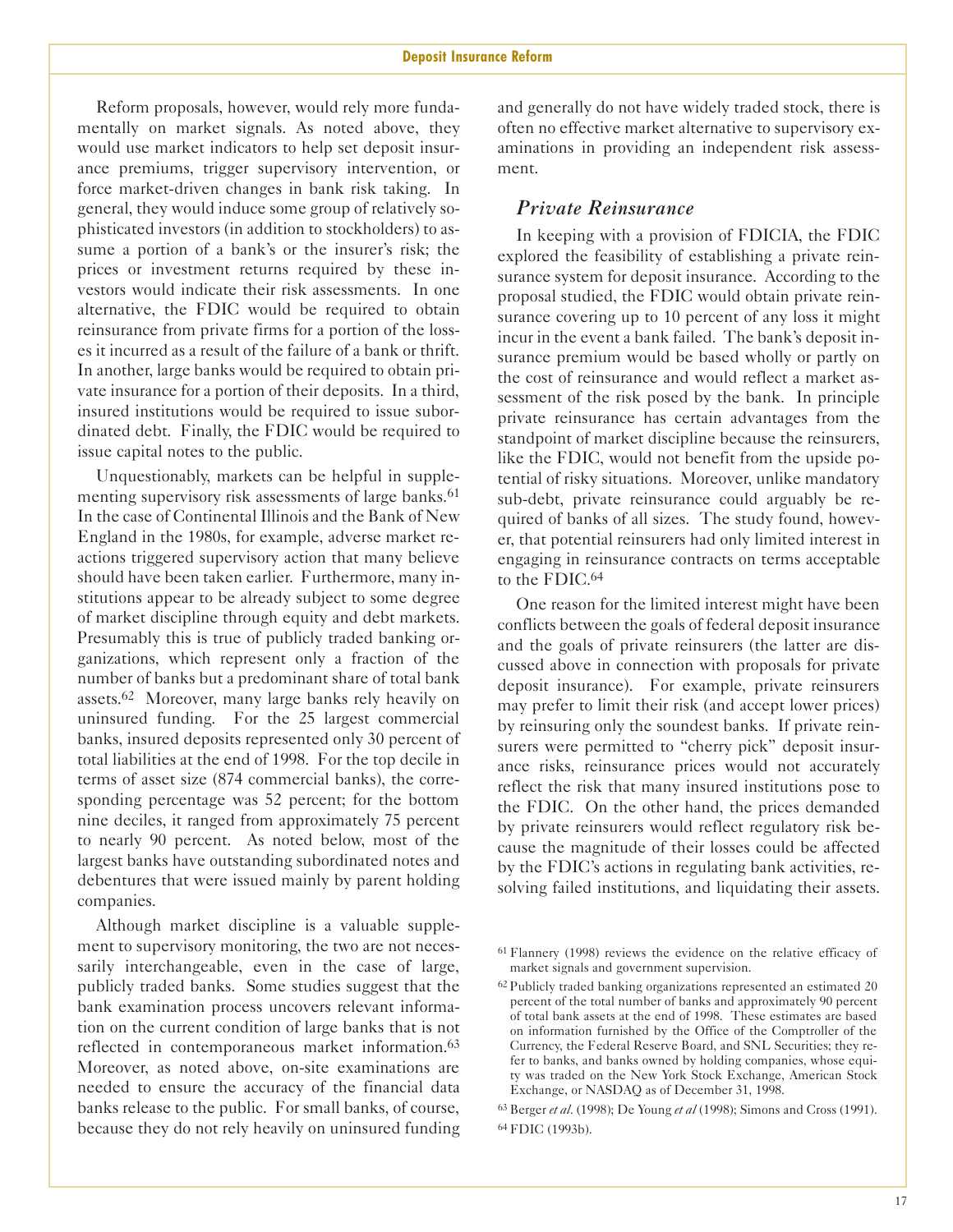So for this reason as well, reinsurance prices might not accurately reflect risks to the FDIC. Nor is it obvious how the FDIC might use reinsurance prices in setting deposit insurance assessments and in conducting other supervisory processes; further exploration would be needed.

Proposals to require large banks to buy private insurance for a portion of their deposits raise broadly similar issues. Risk aversion on the part of private insurers might lead them to deny insurance or to charge prohibitive premiums to banks whose activities posed above-average risk or required expensive monitoring activities. Although providing insurance for only the best risks, at relatively low premiums to the banks and low monitoring expenses to the insurer, might be an effective use of private insurance capital, it would be of limited value in supervisory processes.

#### *Mandatory Subordinated Debt*

Of the various alternatives for private bank monitoring, proposals to require the issuance of subordinated debt have received the most attention. In 1984 William Isaac, then-Chairman of the FDIC, proposed that banks be required to have subordinated debentures up to 3 percent of assets, on top of 6 percent in equity. Since then, the proposal for mandatory subordinated debt has been periodically revived in order to promote private-sector monitoring of bank risk, to increase bank capital, and to provide greater protection for the insurance fund. From a regulatory standpoint, sub-debt has a number of advantages. Unlike shortterm creditors, investors in long-term sub-debt must rely on their assessment of the institution's condition and prospects rather than on their ability to shift funds quickly in the event of trouble.65 Unlike equity investors, moreover, holders of subordinated debt cannot expect to profit significantly from increases in value and are likely to view bank risk somewhat as regulators and deposit insurers view it. From the standpoint of banks, sub-debt is a relatively cheap form of regulatory capital, especially given the deductibility of interest for income tax purposes.

Sub-debt might assist bank risk monitoring in a number of ways. Movements in prices of outstanding sub-debt, and in differentials among individual banks, would presumably reflect changing market perceptions of the condition of the issuing banks collectively, as well as the relative risk of individual institutions. Furthermore, banks might be required not only to have outstanding sub-debt but also to issue new debt peri-

odically, perhaps in keeping with a staggered-maturity requirement. In that case, banks would be subject to periodic evaluation by newissue investors as well as by traders. Sub-debt issued by a bank holding company would serve the purpose if the company's principal asset were a bank. In the case of companies with major nonbank subsidiaries, banks might be required to issue the sub-debt directly to the public.

The principal disadvantage of this proposal is that small banks do not have practical access to the market for sub-debt: securities issuance involves high fixed costs, and interest in small-bank issues on the part of investors and analysts would be limited. Most large banking organizations, in contrast, have issued subdebt voluntarily, presumably because doing so was profitable. At the end of 1998, 23 of the 25 largest commercial banks had subordinated notes and debentures outstanding, ranging up to 3.7 percent of total assets for individual institutions and averaging 2.0 percent of total assets. For the 9,672 individual banks and thrifts with less than \$500 million in assets, the corresponding percentage was .01 percent of total assets. In the case of small institutions, market prices would not necessarily reflect the condition and prospects of the issuer but, rather, the thinness of the market for small-bank issues. Under these circumstances, mandatory sub-debt issues would be an effective monitoring device only for large banks; these banks, however, do represent a major share of total bank assets in the country.<sup>66</sup>

Some proponents of mandatory sub-debt—and of increased reliance on market discipline generally-recognize that such measures would be feasible mainly for large, publicly held banking organizations that make heavy use of unsecured, uninsured financing. They propose a two-tier regulatory system. Large, publicly traded banks would be subject to a combination of increased reliance on market discipline and supervisory monitoring, whereas small, closely held banks that generally rely on insured deposit funding would be

<sup>65</sup> Most proposals for mandatory subordinated debt envision intermediate-term securities. Current regulations require that subordinated debt have an original average maturity of at least five years to qualify as part of Tier 2 capital. However, one proposal would require large banks to issue puttable subordinated debt. The put feature would require redemption at par after 90 days. If the institution could not redeem the put debt in 90 days while continuing to meet regulatory capital standards, it would be deemed insolvent (Wall [1989], 2-17).

<sup>66</sup> In 1995, banking firms with traded debentures outstanding represented 1 percent of all U.S. banking firms but more than one-half of total bank assets (Flannery [1998], 283).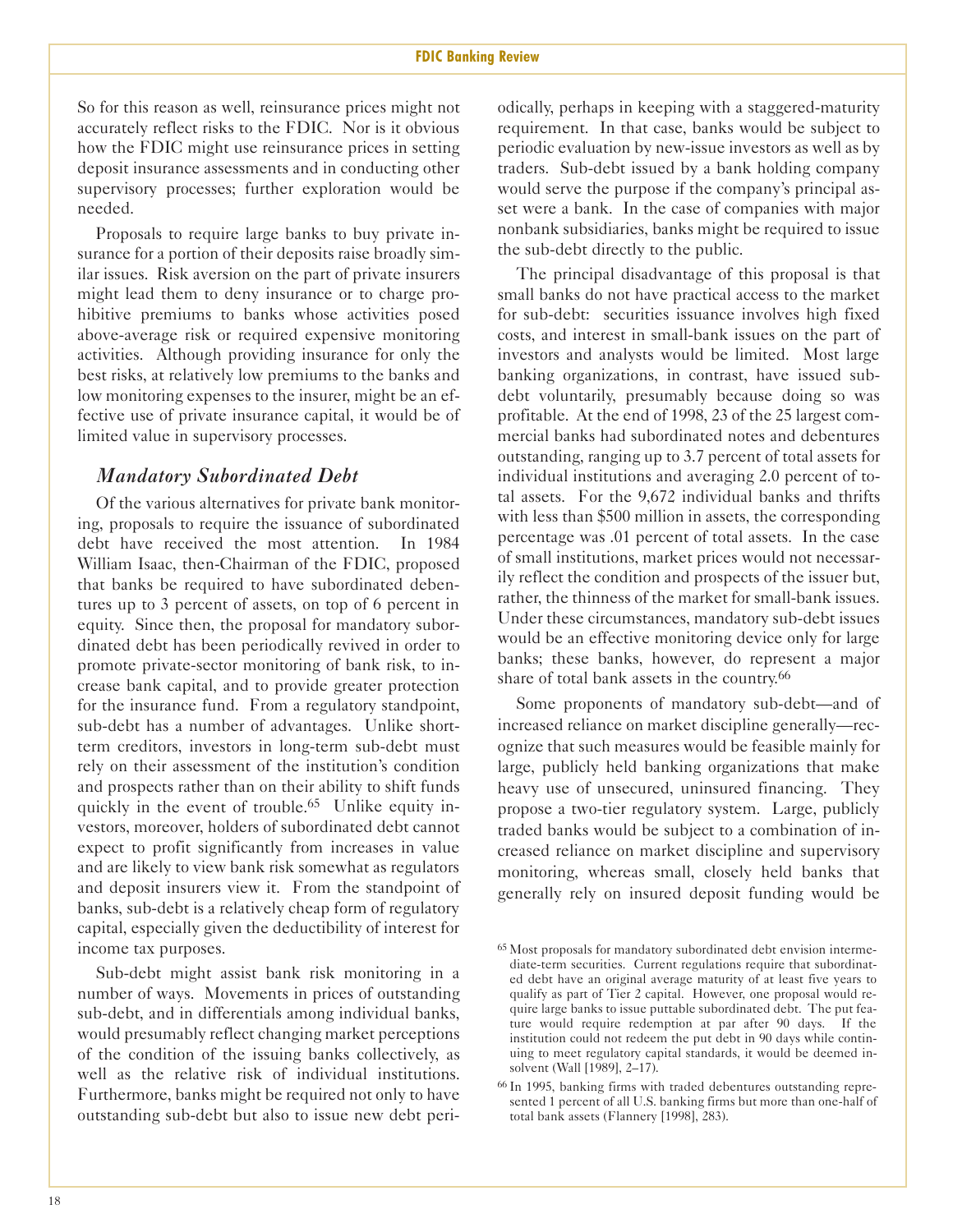subject only to supervisory monitoring. (Differential treatment for small and large banks might also be applied to capital requirements, closure rules, and other regulatory provisions.) To date there has been little discussion of the competitive and political issues that might arise if large and small banks were subject to different supervisory provisions, or of technical issues, such as how to distinguish objectively between the two groups of banks.

#### *FDIC Capital Notes*

Another proposed way to encourage prompt and effective supervisory action is to require the FDIC to periodically issue capital notes to the public. Interest on the notes would be terminated if the insurance fund dropped to zero and taxpayer funds had to be appropriated by Congress to meet insurance losses.67 Furthermore, part of the pension funds provided for FDIC directors would be invested in FDIC capital notes while they were in office, to reinforce incentives to avoid policies that might weaken the insurance fund.

The purpose of the proposal is to enlist private-sector assistance in monitoring the condition of the insurance fund and to make sure that the FDIC will avoid taxpayer funding. However, little in the history of the FDIC suggests insufficient concern on this score. Considering the fate of the Federal Savings and Loan Insurance Corporation and the intensity of congressional oversight of the taxpayer-funded Resolution Trust Corporation, bureaucratic self-interest (if nothing else) should ensure the FDIC's strong commitment to minimizing the danger that taxpayer funding would be needed.

If the FDIC were to be subject to market discipline, as this proposal contemplates, then the FDIC should have the powers appropriate to its new status. Such powers would presumably include greater freedom to increase the size of the insurance fund to levels dictated by the market for its capital notes. (Currently the fund is constrained by a statutory reserve target of 1.25 percent of insured deposits.) It would also be appropriate to give the FDIC increased supervisory authority over national and state member banks so that it could better control its risk exposure and could avoid principal/agent problems with other federal regulators.68

### **Proposals to Restrict the Range of Banking Activity Financed by Insured Deposits**

Proposals to restrict the range of banking activity financed by insured deposits would address the moralhazard and principal/agent problems quite differently from the reform proposals already discussed. The narrow-bank proposal would essentially prevent the use of insured deposits to fund investments with more than minimal risk. The traditional-bank proposal would confine the use of insured deposits to the banks' liquidity transformation function; insured deposits would be used primarily for funding illiquid loans, but generally not for funding investments or products traded in established markets.

#### *Narrow Banks*

The narrow-bank proposal calls for a drastic reduction in, if not outright elimination of, deposit insurance.69 If deposit insurance were retained at all, it would be restricted to deposits held in banks that invest solely in liquid, risk-free assets and operate like money-market funds. And if runs on narrow banks occurred at all, the bank would be able to meet them by liquidating a portion of its assets without delay, significant cost, or disruptive effects on capital markets. Deposit insurance would be needed only for failures caused by fraud or external disasters; premiums would be low; and the risk that taxpayer funds would ever be required would be very small. Assuming that asset restrictions were strictly enforced, moral hazard would be

<sup>67</sup> Interest on these notes would be suspended if the FDIC were to borrow from the Treasury to obtain sufficient liquidity. The purpose of this provision is "to make sure that solvency problems are not hidden by the FDIC under the pretense that the only issue is the liquidity of the fund" (Wall [1997], 21).

<sup>68</sup> Wall (1997) states that the FDIC could seek permission from Congress to increase the insurance fund and that the FDIC should be able, at its own discretion, to examine banks supervised by the Federal Reserve Board or the Comptroller of the Currency. However, if Congress did not heed the agency's petition to increase the fund, the FDIC's ability to maintain a strong market for its capital note obligations might be undermined. Furthermore, other federal banking agencies have sometimes resisted the FDIC's efforts to exercise its currently existing back-up examination authority.

<sup>69</sup> The narrow-bank proposal has a long history and numerous precursors, which Wallace (1996) traces back to Adam Smith's 1789 *Wealth* of Nations. Recent examples of narrow-bank proposals are Litan (1987), Bryan (1991), and Pierce (1991).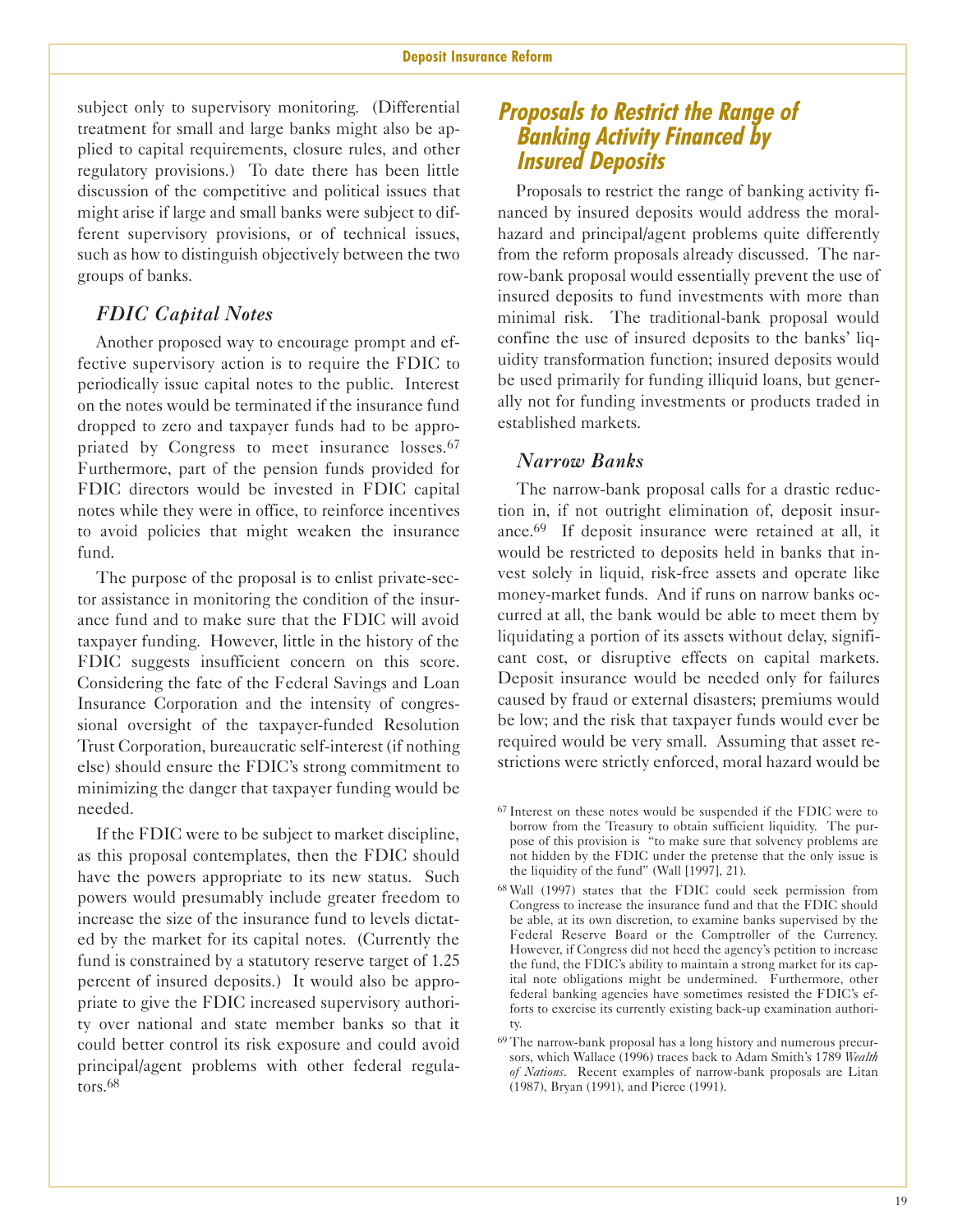largely eliminated. Lending to businesses and con-<br>regulatory concerns, because of the profitability of desumers would be conducted by uninsured, nondeposit posit-funded lending. Owners of narrow banks might institutions, perhaps holding-company affiliates of nar-seek to circumvent (or, by exerting political pressure, to row banks, which would fund their lending activity obtain relief from) asset restrictions in order to earn through various uninsured debt and equity instru-<br>ments and would be subject to market discipline like<br>private-sector borrowers than they could earn on liquid ments and would be subject to market discipline like private-sector private-sector borrowers than the private-sector private-sector private-sector borrowers. any other nonbank borrower.

There have been numerous examples of narrow *Traditional Banks* banks in the United States and other countries: postal *Traditional Banks* savings systems, government savings banks, and na-<br>A less-drastic alternative would be to restrict deposit tional banks in their operations as issuers of notes insurance to banks engaged primarily in liquidity transbacked by U.S. government securities early in their formation-intermediating between liquid deposits history. These institutions operated alongside other and illiquid loans.<sup>71</sup> Except when synergies exist with banks that provided credit to the private sector funded traditional intermediation, other activities would be by equity and deposits—in some cases, by insured de-carried on in affiliates or subsidiaries not funded by inposits. In the context of deposit insurance reform, sured deposits. Financial transactions between the however, the narrow-bank proposal would apply to all bank and these nondeposit entities would be at "arm's presently insured banks and is designed to reduce the length" and enforced by "firewalls" so that the benescope of deposit insurance or eliminate it altogether. In fits of the federal safety net would not be extended beeffect, the narrow-bank proposal would eliminate one yond the traditional function of bank intermediation.<br>
of the main features that is believed to make banks<br>
Incolarged the approach would require distinguish-

capital markets. Many savers who seek safe and liquid<br>accounts would gravitate to the narrow banks, where<br>their savings would be channeled solely into liquid<br>government and high-quality corporate obligations.<br>Credit flowin for borrowers who lack direct access to capital markets,<br>but at the risk of socially harmful bank runs and at the positinsurance in 1991, only to reinstate it in 1995) and New cost of maintaining a deposit insurance system to pre-<br>
vent such runs. This is the trade-off that the United (World Bank [1996]). Certain other countries do not have explicit vent such runs. This is the trade-off that the United (World Bank [1996]). Certain other countries do not have explicit systems but may introduce some form of protection in the event of States and most other countries have chosen.<sup>70</sup> a crisis.

A narrow banking system would also present some <sup>71</sup> FDIC (1992); Carns (1995); Hoenig (1996).

of the main features that is believed to make banks<br>special and that justifies the existence of a federal safe-<br>ty net—the use of liquid deposits to finance relatively<br>illiquid loans.<br>Illiquid loans.<br>Illiquid loans.<br>In add

## **PART 3. CONCLUDING REMARKS**

public-policy objectives (such as promoting financial for insured banks to take increased risks, and it gener-

As has often been stated, here and elsewhere, de-<br>market stability and protecting savers) and various posit insurance involves a trade-off between certain risks and costs. Deposit insurance creates incentives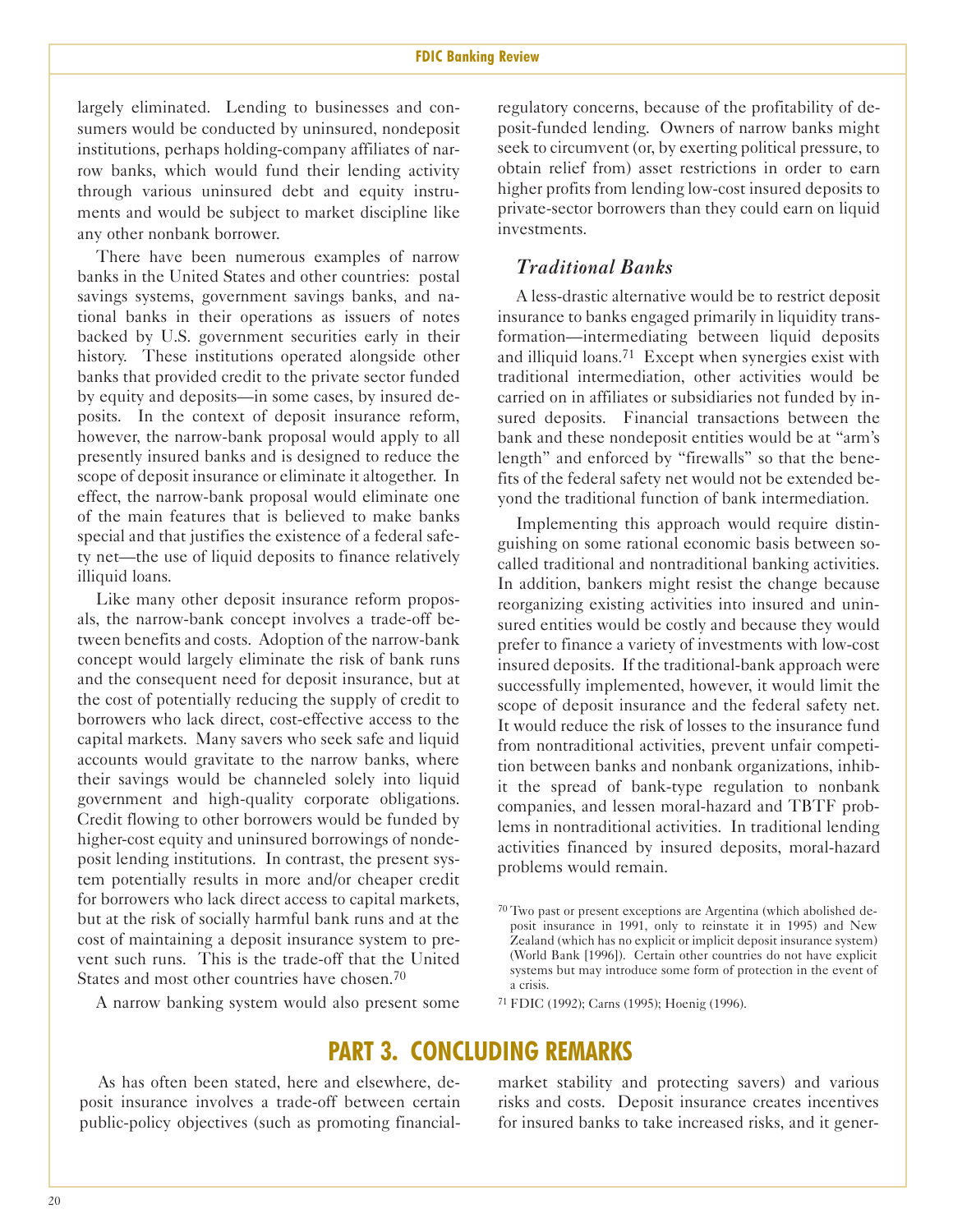ates substantial costs for monitoring and restraining bank risk. To the extent that mechanisms for restraining bank risk are ineffective, low-cost funds will flow to high-risk ventures, and the result will be a misallocation of resources, bank failures, and increased insurance costs for banks that operate safely. In extreme cases, the cost of insurance losses may fall on taxpayers.

Proposals for reforming deposit insurance are generally based on the view that the present balance between the terms of the trade-off is inappropriate. These proposals put greater weight on the side of restraining bank risk, and their proponents generally attach less importance to the public-policy objectives of deposit insurance than do defenders of the present system. For example, proponents of increased market discipline (to be achieved by market value accounting, increased depositor risk exposure, or other means) appear willing to accept greater volatility in financial markets, considering it a necessary price to pay for ensuring prompt action by bankers and regulators to correct weaknesses in individual institutions. Similarly, proponents of increased burdens on bank stockholders (to be achieved, for example, with sharply increased capital requirements or a return to double liability of stockholders) appear willing to accept a smaller, less-competitive banking sector and a potential reduction in the availability of credit to borrowers who are dependent on banks, as a necessary price for restraining risk. And proposals for privatizing deposit insurance generally all but ignore the possibility that coverage might be denied to particular classes of banks or types of risk, and generally disregard the public-policy implications of such action. In general, many reform proposals ignore or discount the prospect that reducing bank risk may effectively increase costs and/or risk to borrowers, creditors, or other sectors of the economy.

Besides differing on how to balance conflicting objectives, opposing sides on specific reform proposals (or on reform generally) also differ on certain critical issues: the cost of monitoring bank risk; the relative efficacy of risk monitoring and restraint by creditors, investors, and government supervisory authorities; and the economic significance of bank intermediation. Thus, proposals for increased discipline by depositors and nondeposit creditors appear to assume that the cost of effectively monitoring banks is low relative to the cost (or foregone income) of shifting to investments that are less risky and need less monitoring.

With respect to the relative effectiveness of different agents for identifying or restraining bank risk, differences in judgment appear to be based on factual, historical, and ideological considerations. Factually, until recently few efforts had been made to compare rigorously the relative predictive powers of market signals and supervisory assessments of the condition of banks. Historically, regulatory lapses during the bank and thrift crises of the 1980s and skepticism that enough has changed since then have provided part of the rationale for proposals to shift to the private sector responsibilities now borne by government supervisors. For some proponents of reform, the S&L debacle was not an aberration but a true reflection of the fundamental deficiencies of depository institution regulation. Ideologically, faith in free markets and suspicion of any government intervention have also been a factor in judgments about which agents are more effective or less in restraining bank risk. For many proponents of reform, market discipline is the preferred tool for restraining risk, followed by statutory rules that largely eliminate the discretionary authority of regulators. This preference for rules over discretion reflects a distrust of regulatory action and leads to the conclusion that FDICIA did not go far enough in restricting regulatory discretion.

With respect to bank intermediation, proponents of narrow banks tend to downplay the importance of the liquidity-transformation function (which some people) regard as fundamental to banking), while advocates of market value accounting generally dismiss the significance of inherently nonmarketable loan portfolios, viewing their existence as a readily surmountable obstacle. In short, one's view of many reform proposals depends on one's view of the nature and economic significance of bank intermediation. If the appropriate model is that of banks as lenders to idiosyncratic borrowers, then bank runs (rational or irrational) can have serious economic consequences because they may result in the dumping of essentially nonmarketable assets or an interruption of credit flows to borrowers who lack practical alternatives. In this model, market discipline will have limited effectiveness because market participants will lack relevant information on borrower characteristics. But if the more appropriate model, at least for a major segment of the banking industry, is that of banks as holders/traders of marketable or securitizable instruments, it would be logical to reach quite different conclusions on reform proposals.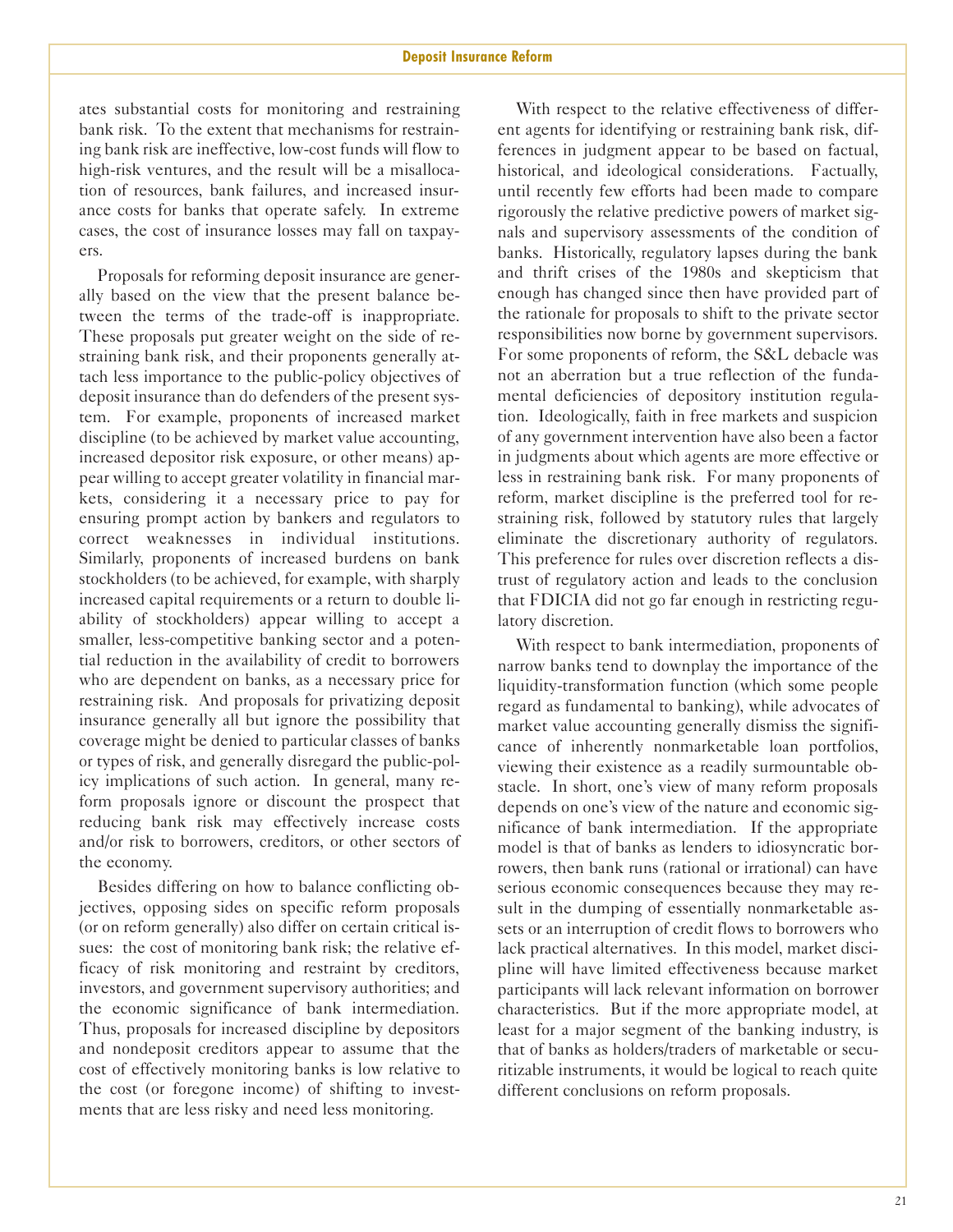In assessing reform proposals, one should always remember that no regulatory regime, existing or proposed, is or will be perfect; all are likely to have occasional unforeseen and unintended consequences, and all are likely to fall short of their objectives at times. Proponents of reform sometimes draw a comparison between the present system, with all its shortcomings in practice, and an idealized proposed system that works perfectly on paper. Proponents of greater market discipline, while emphasizing major errors of judgment by regulators, ignore the fact that markets, too, make mistakes; and more important, they ignore the fact that both market participants and regulators operate with limited information and their own particular biases, and that they pursue sometimes divergent objectives. So the essential but difficult task is to compare the actual operations of the existing regime with the likely behavior of a proposed substitute.

Some of the deposit insurance questions raised in recent years may be settled by research on factual matters or by extensive debate. Many other questions will probably not be settled by these means, because they reflect the various participants' divergent "world views" of the efficacy of markets and government intervention. These questions may remain unresolved unless another round of serious bank and thrift problems subjects the existing deposit insurance and bank regulatory systems to a new and challenging test.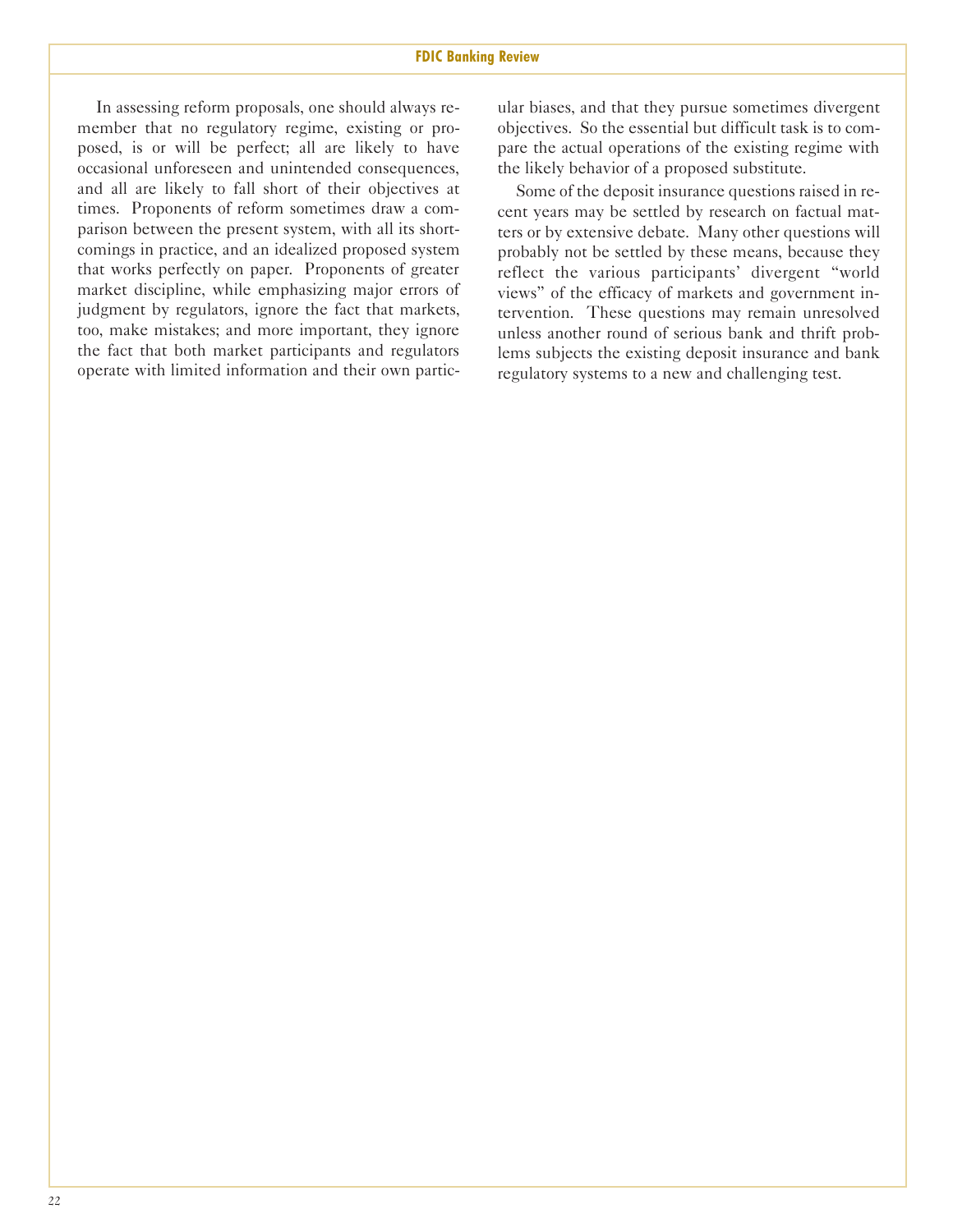### **REFERENCES**

Barth, Mary E., Wayne R. Landsman, and James M. Wahlen. 1995. Fair Value Accounting: Effects on Banks' Earnings Volatility, Regulatory Capital, and Value of Contractual Cash Flows. *Journal of Banking and Finance* 19:577-605.

Bartholomew, Philip F. 1990. Reforming Federal Deposit Insurance. Congressional Budget Office.

- Benson, George J., and Mike Carhill. 1992. FSLIC Forbearance and the Thrift Debacle. In *Proceedings of the 28th Annual Conference on Bank Structure and Competition*, 123-31. Federal Reserve Bank of Chicago.
- Berger, Allen N., Sally M. Davies, and Mark J. Flannery. 1998. Comparing Market and Supervisory Assessments of Bank Performance: Who Knows What When? Working Paper. Board of Governors of the Federal Reserve System.
- Berger, Allen N., Rebecca S. Demsetz, and Philip E. Strahan. 1999. The Consolidation of the Financial Services Industry: Causes, Consequences, and Implications for the Future. *Journal of Banking and Finance* 23:135-94.
- Berger, Allen N., Richard J. Herring, and Giorgia P. Szego. 1995. The Role of Capital in Financial Institutions. *Journal of Banking and Finance* 19:393-430.
- Bhattacharya, Sudipto, and Anjan V. Thakor. 1993. Contemporary Banking Theory. *Journal of Financial Intermediation* 3, no. 1:2-50.
- Bohn, James G., and Brian J. Hall. 1999. The Moral Hazard of Insuring the Insurers. In *The Financing of Catastrophe Risk*, 363-89. University of Chicago Press.
- Bryan, Lowell L. 1991. *Bankrupt: Restoring Health and Profitability to our Banking System*. Harper Business.
- Calem, Paul S., and Rafael Rob. 1996. The Impact of Capital-Based Regulation on Bank Risk-Taking: A Dynamic Model. Finance and Economics Discussion Series, no. 96-12. Board of Governors of the Federal Reserve System.
- Calomiris, Charles W. 1990. Is Deposit Insurance Necessary? A Historical Perspective. *Journal of Economic History* 50, no. 2:283-95.
- Calomiris, Charles W., and Gary Gorton. 1991. The Origin of Banking Panics: Models, Facts and Bank Regulation. In *Financial Markets and Financial Crises*, edited by R. Glenn Hubbard, 109-74. University of Chicago Press.
- Calomiris, Charles W., and Joseph R. Mason. 1997. Contagion and Bank Failures during the Great Depression: The June 1932 Chicago Banking Panic. *American Economic Reviee* 87, no. 5:863-83.
- Carey, Mark S. 1995. Partial Market Value Accounting, Bank Capital Volatility, and Bank Risk. *Journal of Banking and Finance* 19:607-22.
- Cargill, Thomas F. 1989. CAMEL Ratings and the CD Market. *Journal of Financial Services Research* 3, no. 4:347-58.
- Carns, Frederick S. 1995. A "Two-Window" System for Banking Reform. *FDIC Banking Review* 8, no. 2:1-12.
- Commission of the European Communities. 1994. Directive 94/19/EC of the European Parliament and of the Council of 30 May 1994 on deposit-guarantee schemes.
- Curry, Timothy J., John P. O'Keefe, Jane Coburn, and Lynne Montgomery. 1999. Financially Distressed Banks: How Effective Are Enforcement Actions in the Supervisory Process? *FDIC Banking Reviee* 12, no. 2:1-18.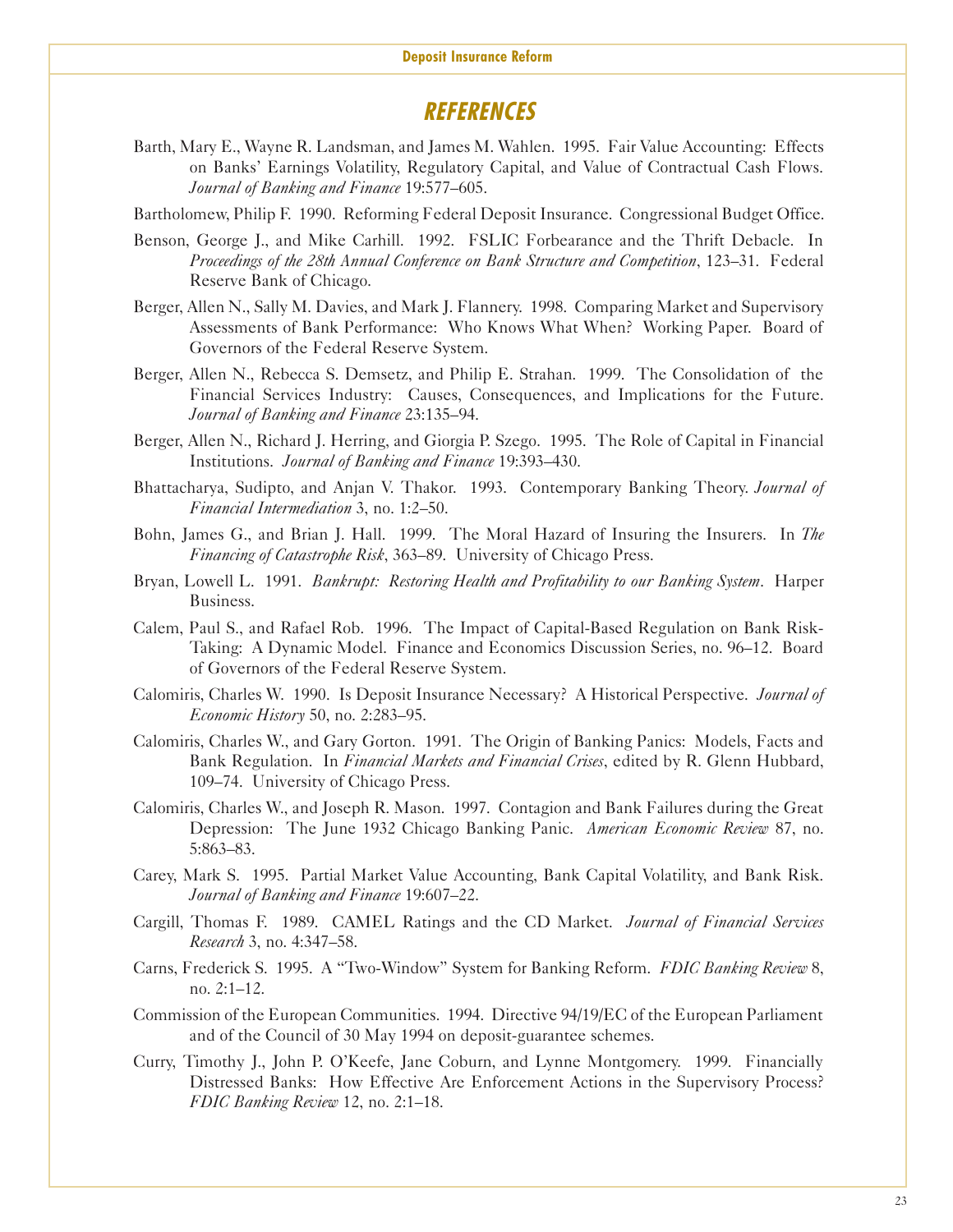- Dahl, Drew, Gerald Hanweck, and John P. O'Keefe. 1998. The Influence of Examiners and Auditors on Loan-Loss Recognition. *FDIC Banking Review* 11, no. 4:10–25.
- Demsetz, Rebecca S., Marc R. Saidenberg, and Philip E. Strahan. 1997. Franchise Value, Ownership Structure, and Risk Taking at Banks. In *Proceedings of the 33d Annual Conference on Bank Structure and Competition*, 278-83. Federal Reserve Bank of Chicago.
- De Young, Robert, Mark J. Flannery, William Lang, and Sorin M. Sorescu. 1998. The Informational Advantage of Specialized Monitors: The Case of Bank Examiners. Federal Reserve Bank of Chicago. Working Paper 98-4.
- Ely, Bert. 1998. Comments on Reform Proposals: Examining the Role of the Federal Government In *Confidence for the Future: An FDIC Symposium*, 65-72. Federal Deposit Insurance Corporation.
- English, William B. 1993. The Decline of Private Deposit Insurance in the United States. Carnegie-Rochester Conference Series on Public Policy 38, June: 57–128.
- Esty, Benjamin C. 1997. The Impact of Contingent Liability on Commercial Bank Risk Taking. In *Proceedings of the 33d Annual Conference on Bank Structure and Competition*, 402-34. Federal Reserve Bank of Chicago.
- Federal Deposit Insurance Corporation (FDIC). 1934. *Annual Report*. FDIC.
- ---. 1935. *Annual Report*. FDIC.
- ---. 1950. *Annual Report*. FDIC.
- ---. 1952. *Annual Report*. FDIC.
- -- 1953. *Annual Report.* FDIC.
- ---. 1956. *Annual Report*. FDIC.
- ---. 1983. *Deposit Insurance in a Changing Environment*. FDIC.
- ---. 1984. *Federal Deposit Insurance Corporation: The First Fifty Years*. FDIC
- ---. 1992. *Findings and Recommendations Concerning the "TeolWindoe" Deposit System Proposal,* Report to Congress. FDIC.
- ---. 1993a. *Report to Congress on the Costs, Feasibility and Privacy Implications of Tracking Deposits*. FDIC.
- ---. 1993b. *Private Reinsurance Feasibility Study: Report to Congress*. FDIC.
- ---. 1995. *Analysis of Issues Confronting the Savings Association Insurance Fund*. FDIC.
- ---. 1997. *History of the Eighties, Lessons for the Future: An Examination of the Banking Crises of the* 1980s and Early 1990s. 2 vols. FDIC.
	- ---. 1998. *Confidence for the Future: An FDIC Symposium*. FDIC.
- Federal Reserve Bank of New York. 1998. Capital Regulation in the Twenty-first Century, Proceedings of Conference on Financial Services at the Crossroads. *Economic Policy Reviee* 4, no. 3.
- Feldman, Ron J., and Arthur Rolnick. 1998. Fixing FDICIA: A Plan to Address the Too-Big-to-Fail Problem. In *1997 Annual Report: The Region*, 2-22. Federal Reserve Bank of Minneapolis.
- Flannery, Mark J. 1998. Using Market Information in Prudential Bank Supervision: A Review of the U.S. Empirical Evidence. *Journal of Money, Credit and Banking* 30, no. 3:273-305.
- Froot, Kenneth A. 1999. Introduction to *The Financing of Catastrophe Risk*, edited by Kenneth A. Froot. University of Chicago Press.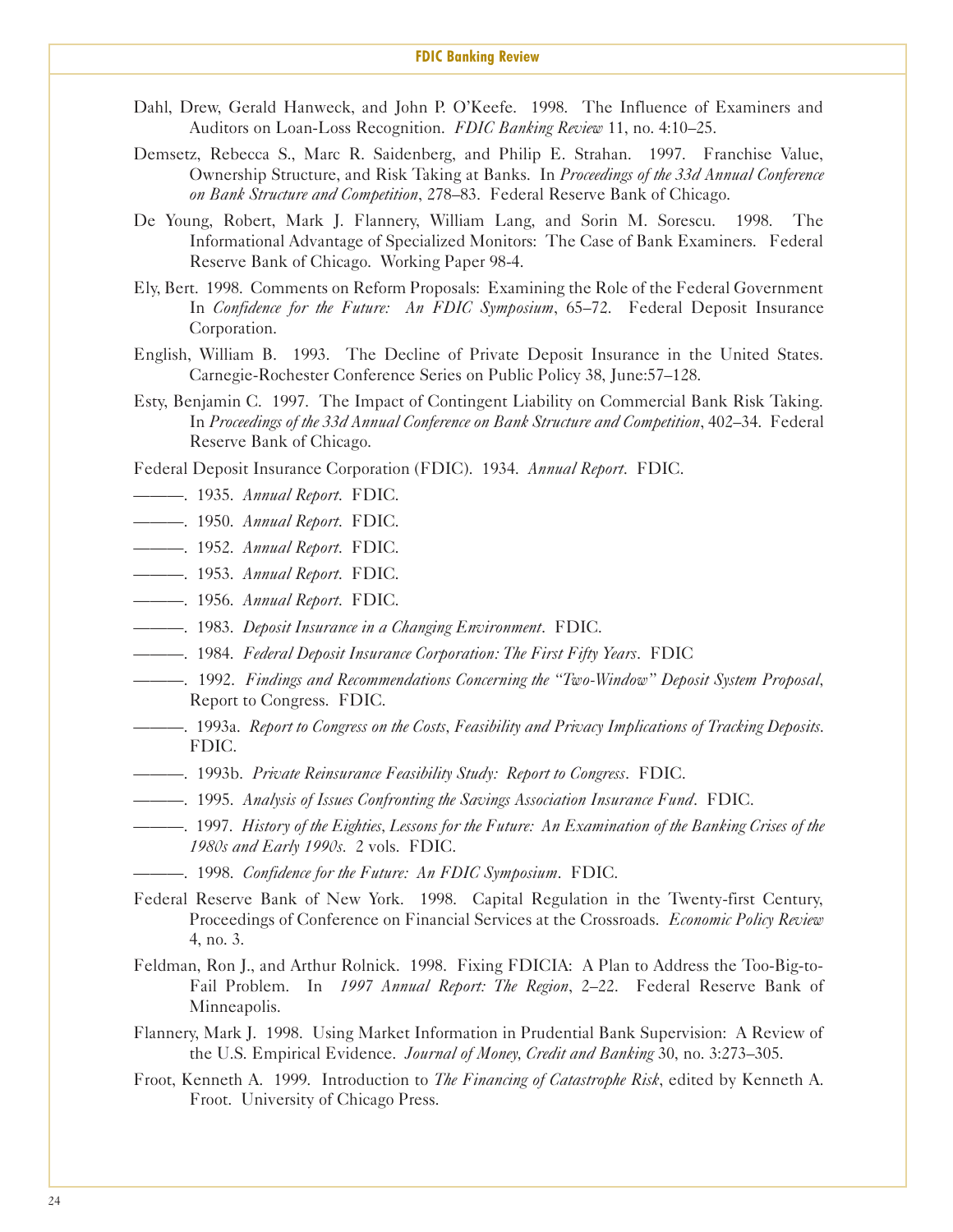- Froot, Kenneth A., and Paul G. J. O'Connell. 1999. The Pricing of U.S. Catastrophe Reinsurance. In *The Financing of Catastrophe Risk*, edited by Kenneth A. Froot. University of Chicago Press.
- Furlong, Frederick T., and Michael C. Keeley. 1989. Capital Regulation and Bank Risk-Taking: A Note. *Journal of Banking and Finance* 13, no. 6:883-91.
- Garcia, Gillian. 1999. Deposit Insurance: A Survey of Actual and Best Practices. IMF Working Paper. International Monetary Fund.
- Gennotte, Gerard, and David Pyle. 1991. Capital Regulation and Bank Risk. *Journal of Banking and Finance* 15, no. 4-5:805-24.
- Golembe, Carter H. 1960. The Deposit Insurance Legislation of 1933. *Political Science Quarterly* 75, no. 1:181-200.
- Golembe, Carter, and Clark Warburton. 1958. Insurance of Bank Obligations in Six States during the Period 1829-1866. FDIC, unpublished manuscript.
- Gorton, Gary, and Richard Rosen. 1995. Corporate Control, Portfolio Choice, and the Decline of Banking. *Journal of Finance* 50, no. 5:1377-410.
- Greenspan, Alan. Letter to Financial Accounting Standards Board, July 31, 1997.
- Gunther, Jeffrey W., and Kenneth J. Robinson. 1990. Moral Hazard and Texas Banking in the 1980s: Was There a Connection? Federal Reserve Bank of Dallas *Financial Industry Studies*, December:1-8.
- Hoenig, Thomas M. 1996. Rethinking Financial Regulation. 1996. Federal Reserve Bank of Kansas City *Economic Reviee*, Q II:5-13.
- Jones, David, and John Mingo. 1998. Industry Practices in Credit Risk Modeling and Internal Capital Allocations: Implications for a Models-Based Regulatory Capital Standard. Federal Reserve Bank of New York *Economic Policy Reviee* 4, no. 3:53-60.
- Kane, Edward J. 1987. Who Should Learn What from the Failure and Delayed Bailout of the ODGF? In *Proceedings of the 23d Conference on Bank Structure and Competition*, 306-26. Federal Reserve Bank of Chicago.
	- ---. 1995. Three Paradigms for the Role of Capitalization Requirements in Insured Financial Institutions. *Journal of Banking and Finance* 19, no. 3-4:431-59.
- Kane, Edward J., and Berry K. Wilson. 1997. The Demise of Double Liability as an Optimal Contract for Large-Bank Stockholders. In *Proceedings of the 33d Annual Conference on Bank Structure and Competition*, 374-89. Federal Reserve Bank of Chicago.
- Kaufman, George G. 1994. Bank Contagion: A Review of the Theory and Evidence. *Journal of Financial Services Research* 8, no. 2:123-50.
- Keeley, Michael C. 1990. Deposit Insurance, Risk and Market Power in Banking. *American Economic Reviee* 80, no. 5:1183-200.
- Kotowitz, Y. 1987. Moral Hazard. In *The Nee Palgrave*: *A Dictionary of Economics*, edited by John Eatwell, Murry Milgate, and Peter Newman, 549-51. Macmillan Press Limited.
- Kuester, K. A., and J. M. O'Brien. 1990. Market-Based Deposit Insurance Premiums. In *Proceedings of the 26th Conference on Bank Structure and Competition*, 62-95. Federal Reserve Bank of Chicago.
- Kyei, Alexander. 1995. Deposit Protection Arrangements: A Survey. Working Paper 95/134. International Monetary Fund.
- Litan, Robert E. 1987. *What Should Banks Do*? Brookings Institution.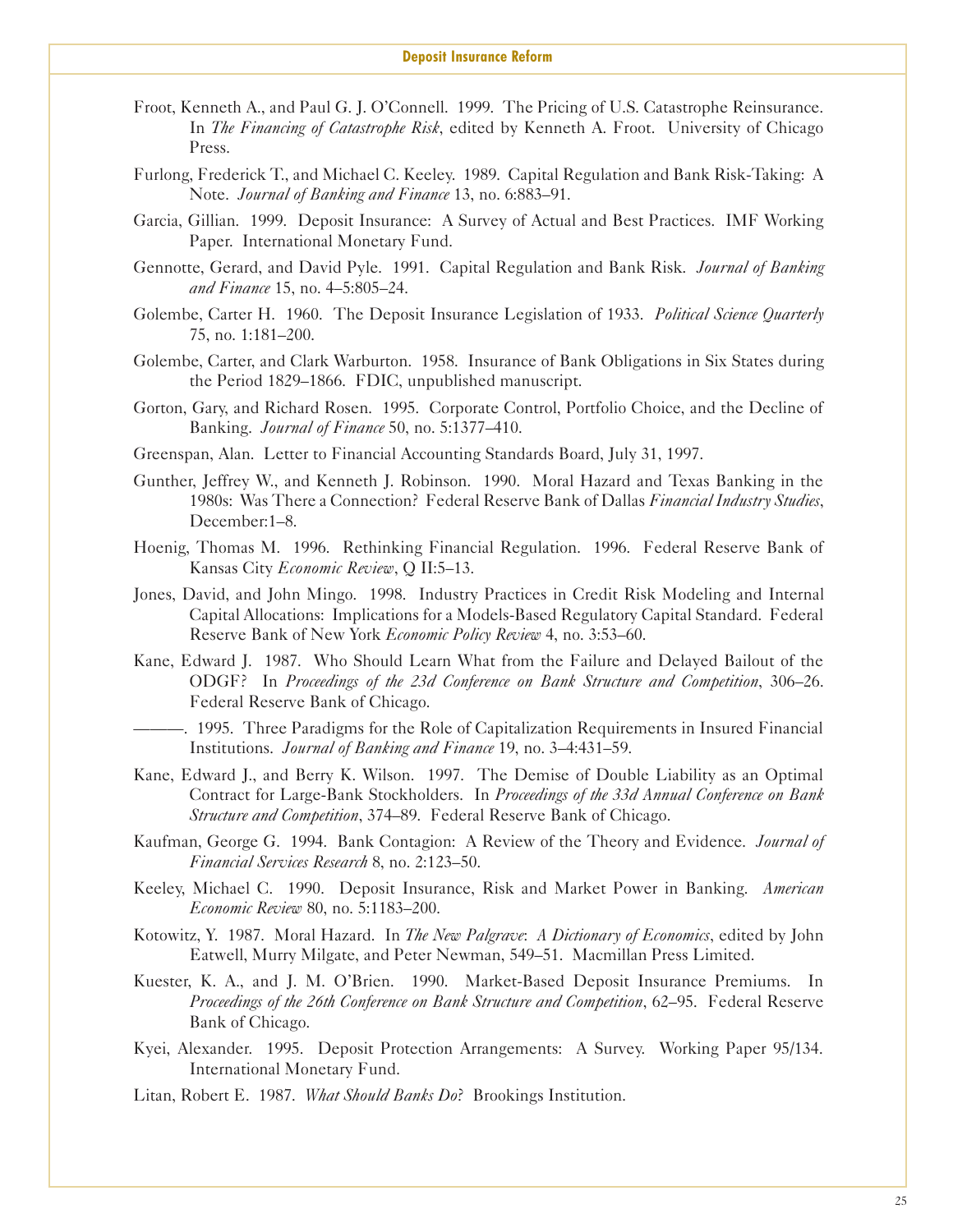- Marino, James A., and Rosalind L. Bennett. 1999. The Consequences of National Depositor Preference. *FDIC Banking Reviee* 12, no. 2:19-38.
- Murton, Arthur J. 1989. Bank Intermediation, Bank Runs, and Deposit Insurance. *FDIC Banking Reviee* 2, no. 1:1-10.
- Nuxoll, Daniel A. 1999. Internal Risk-Management Models as a Basis for Capital Requirements. *FDIC Banking Reviee* 12, no. 1:18-29.
- Pennacchi, George. 1987. A Reexamination of the Over- (or Under-) Pricing of Deposit Insurance. *Journal of Money, Credit and Banking* 19, no 3:340-60.
- Perraudin, William. 1998. Commentary. Federal Reserve Bank of New York *Economic Policy Reviee* 4, no. 3:95-98.
- Pierce, James L. 1991. *The Future of Banking*. Yale University Press.
- Pozdena, Randall J. 1992. Danish Banking: Lessons for Deposit Insurance Reform. *Journal of Financial Services Research* 5, no. 3:289-98.
- Rajan, Raghuram. 1998. Do We Still Need Commercial Banks? *NBER Reporter*, Fall:14-18.
- Ronn, Ehud I., and Aninash K. Verma. 1986. Pricing Risk-Adjusted Deposit Insurance: An Option-Based Model. *Journal of Finance* 41, no. 4:871-95.
- Saunders, Anthony, and Berry Wilson. 1996. Contagious Bank Runs: Evidence from the 1929-33 Period. *Journal of Financial Intermediation* 5:409-23.
- Silverberg, Stanley C. 1986. A Case for Depositor Preference. *FDIC Banking and Economic Reviee* 4, no. 4:7-12.
- Simons, Katerina, and Stephen Cross. 1991. Do Capital Markets Predict Problems in Large Commercial Banks? Federal Reserve Bank of Boston *New England Economic Review*, May:51-56.
- Stern, Gary H. 1999. From Command and Control to Market Discipline: How Regulation Should Change with Changes in Banking. Federal Reserve Bank of Minneapolis.
- Stiglitz, Joseph E. 1987. Principal and Agent. In *The Nee Palgrave: A Dictionary of Economics*, edited by John Eatwell, Murray Milgate, and Peter Newman, 966-71. Macmillan Press Limited.
- Sweeney, Patrick. 1998. Insuring a Piece of Wall Street. *Best's Reviee*, May.
- U.S. Department of the Treasury. 1991. *Modernizing the Financial System: Recommendations for Safer, More Competitive Banks.* U.S. Department of the Treasury.
- U.S. House of Representatives. 1996. *The Deposit Insurance Reform, Regulatory Modernization and* Taxpayer Protection Act of 1996. 104th Cong., 2d sess., H.R. 4318.
- Wall, Larry D. 1989. A Plan for Reducing Future Deposit Insurance Losses: Puttable Subordinated Debt.
	- ---. 1997. Taking Note of the Deposit Insurance Fund: A Plan for the FDIC to Issue Capital Notes. Federal Reserve Bank of Atlanta *Economic Reviee* 74, no. 4:2-17.
- Wallace, Neil. 1996. Narrow Banking Meets the Diamond-Dybvig Model. Federal Reserve Bank of Minneapolis *Quarterly Reviee*, Winter 1996.
- World Bank. 1996. Preventing Banking Sector Distress and Crises in Latin America. Discussion Paper No. 360, proceedings of a conference held in Washington, DC, April 15-16. World Bank.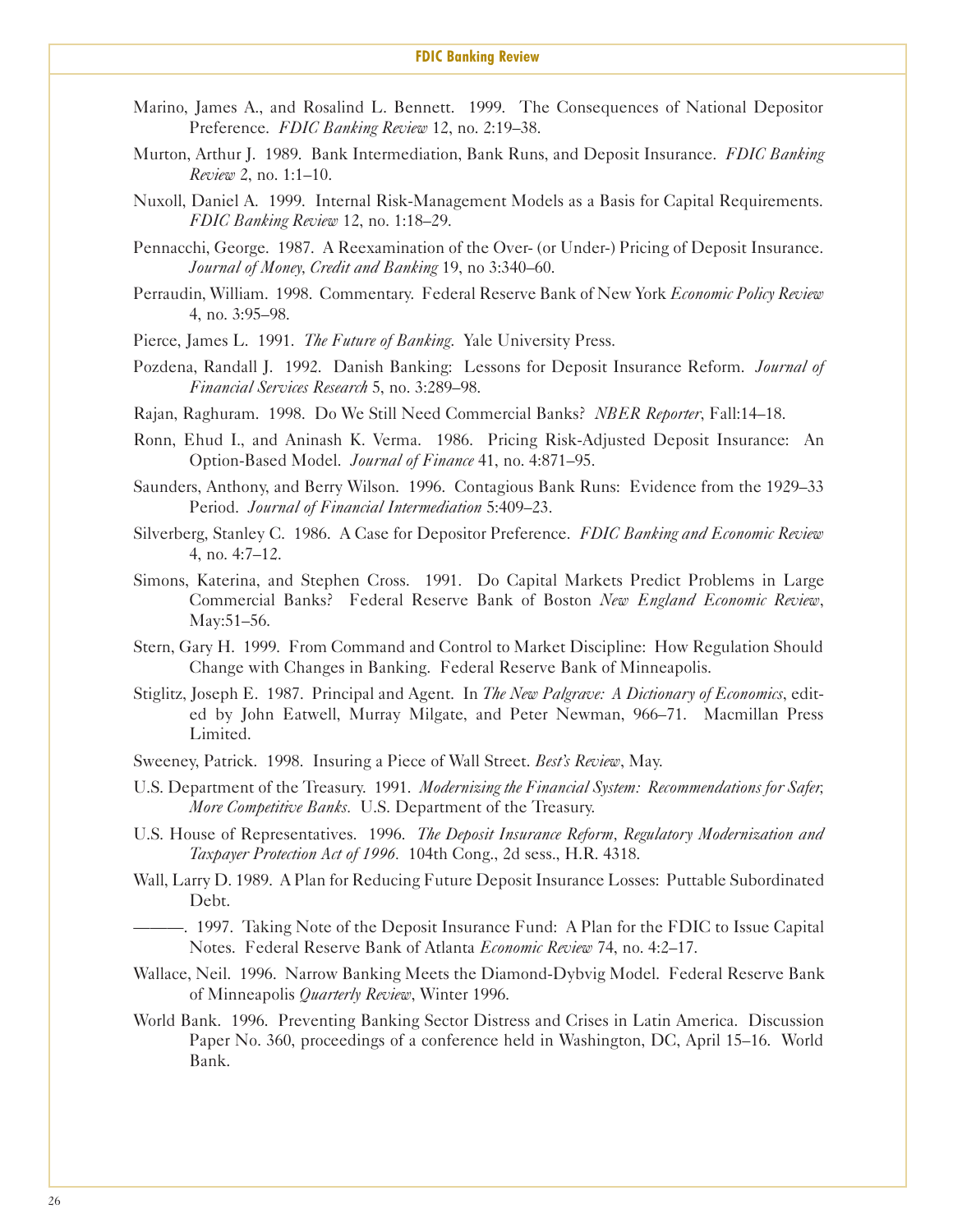## <span id="page-28-0"></span>**Conduits: Their Structure and Risk**

by Peter J. Elmer\*

The First Conduit<br>
ments of the past two decades has been the<br>
growth of asset securitization. This growth has<br>
effectively created a new dimension of banking, simularly a napkin over dinner by three major players in the effectively created a new dimension of banking, simulation and particle in the taneously allowing banks to liquefy or sell financial as-<br>sets more easily and opening new investment Salomon Brothers, David Beal of Banco Mor sets more easily and opening new investment

Two trends have combined to create these opportume insurance Corporation (MGIC). The idea seemed<br>nities for banks. One is the spread of securitization to<br>simple: a firm could carve a niche for itself by buying<br>virtually al

Entities that focus on generating a profit by buying<br>or originating loans at one price, then selling them<br>through securitization at a higher price, have come to<br>be called conduits (see sidebar). In this regard, their<br>funct ness function than an arbitrage. Indeed, the host of problems encountered by conduits over the past two<br>
years suggests that their structure is relatively risky<br>
of Research and Statistics. The author would like to thank Mark and difficult to manage.  $I_{\text{V}}$  is a set of GMAC-RFC for valuable assistance.

opportunities.<br>
Company, and Bill Lacy of the Mortgage Guarantee<br>
Insurance Corporation (MGIC). The idea seemed

them as securities.<br>
Fannie Mac, the first conduit initially focused on buy-<br>
Fannie Mac, the first conduit initially focused on buy-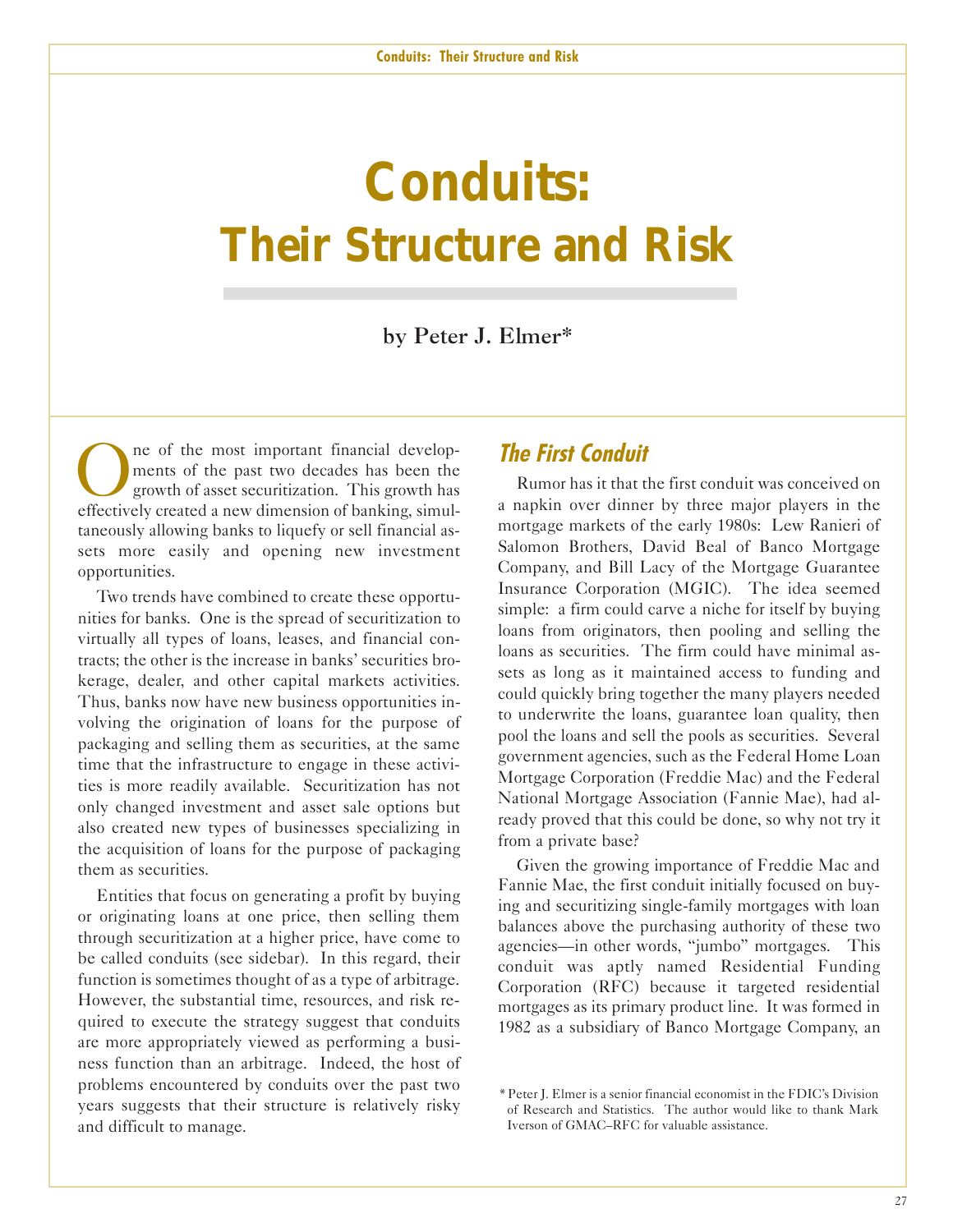#### **When Is a Conduit Not a Conduit?**

Analysts new to securitization often encounter a confusing set of terms. This is especially true for "conduit."

In most cases, "conduit" refers to a financial organization or entity whose business purpose is to buy loans or other financial assets from correspondents, with the goal of earning a profit by repackaging and selling the assets as securities. That is, a conduit is a type of business that specializes in securitizing loans and other types of financial assets.

A "pure" conduit minimizes its involvement in complementary activities. For example, this type of structure can be found in the early development of RFC or, more recently, in Wall Street brokers and dealers. Conduits that expand by adding servicing or other functions to their core activities, such as GMAC-RFC during the 1990s, can be difficult to classify accurately, although in practice they may be referred to as conduits.

Unfortunately, the term conduit has also been used to describe other entities. For example, it has been used to describe bankruptcy-remote companies formed for the special purpose of issuing securities that are effectively collateralized by loans or other assets held by the companies, such as asset-backed commercial paper. These conduits act more like trusts or financial vehicles for issuing securities than independent organizations seeking a profit.

The 1986 Tax Reform Act added to the confusion by giving the name Real Estate Mortgage Investment Conduit (REMIC) to another type of vehicle for structuring securities. Unfortunately, while "conduit" appears in the REMIC acronym, the term REMIC has since been used to describe not only legal structures that elect to be REMICs but also the securities these structures issue. These legal structures are generally not taxed, and when their mortgage or MBS collateral is paid off, their life is over. Thus, REMICs are best thought of as a special class of securities rather than as ongoing business enterprises. That is, a REMIC is a conduit in name only, and should not be confused with conduits formed as business enterprises focused on buying and securitizing loans.

affiliate of Northwestern National Bank, the predecessor of Norwest Bank.1

RFC soon learned that buying and securitizing loans required many activities. As illustrated in figure 1, loan purchase programs must be set up with any of a variety of originators, such as banks, thrifts, and mortgage bankers, and a securities sales function must be established with securities brokers and dealers. However, even with the origination, servicing, and security-sale functions performed by others, a host of activities remain the responsibility of the conduit. For example, underwriting guidelines must be established, qualitycontrol procedures implemented, funding secured, and interest-rate risk managed while the loans are held in portfolio. Long after the securities are sold, a variety of commitments may remain relating to representations (reps) and warranties, investor relations, and the maintenance of residual interests retained in the security.2

RFC began as a relatively simple, or "pure," conduit by purchasing jumbo mortgages from established originators, especially mortgage bankers. The existence of Freddie Mac and Fannie Mae proved useful because their loan underwriting and seller/servicer approval requirements were widely recognized standards that could be easily referenced in prospectuses and other documents. Moreover, originators approved to do business with Freddie Mac and Fannie Mae were typically familiar with selling loans to the secondary market, servicing securitized loans, and performing related functions.

In its formative years, RFC developed the primary relationships required of a pure conduit. Since it was initially affiliated with a mortgage company and a commercial bank, it had access to established origination, servicing, and funding relationships as well as to expertise in selling loans in the secondary market. RFC purchased mortgage insurance from mortgage insurers to cover default risk in the mortgage pools created.

<sup>1</sup> Banco and Northwestern changed their names to Norwest in 1983. As is often true of new firms, aspects of RFC existed in one form or another before 1982. For example, Brendsel (1985) points out that private firms began issuing mortgage-backed securities in 1977, and the number of such firms had grown to approximately 50 by 1982. Wholesale mortgage bankers were also established buyers of previously originated loans, for the purpose of reselling them in the secondary markets. However, RFC's focus on the wholesale acquisition of mortgages with an eye toward packaging and selling them as securities was unique and inspired the term "conduit."

<sup>&</sup>lt;sup>2</sup> For a discussion of reps and warranties, see Moreland-Gunn, Elmer, and Curry (1995).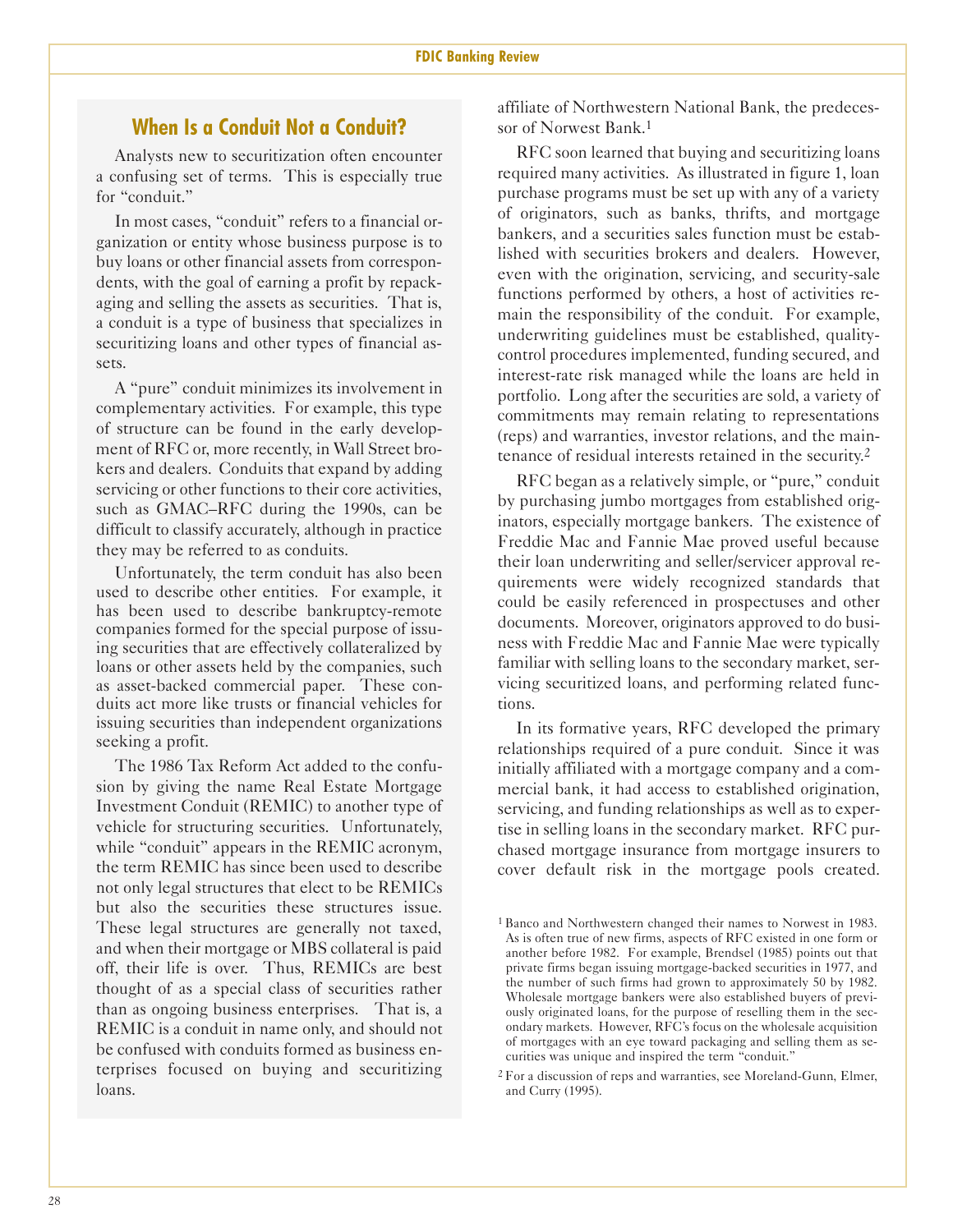Salomon Brothers provided not only the investment often occurred through affiliate relationships within the banking expertise needed to pull together rating GMAC holding company "family").4 agency, legal, and other components required for secu-<br>
itization but also the dealer expertise required to sell<br>
the lifeblood of a conduit is a steady supply of loans,<br>
the origination side of figure 1 offers one anneali

risk management and quality control had to be set in enhanced this flow by purchasing origination capabiliadded. Growth of internal staff implied a need for 1992. more extensive accounting and personnel functions. Thus, even a relatively simple conduit with a narrow 3 As discussed by Fitch (1999b), master servicers are responsible for product focus can quickly become a sizable operation. protecting the interests of security investors by overseeing primary

with closely related institutions in an effort to reduce<br>costs or otherwise enhance efficiency. In this regard,<br>the acquisition of RFC by General Motors Acceptance<br>tors and the flow of incoming loans. Bear Stearns (1999) n of the functions shown in figure 1 (although expansion that are serviced by the conduit or by an affiliated servicer.

the origination side of figure 1 offers one appealing av-As RFC grew, its strategic options expanded along enue by allowing conduits to control and enhance the with a need for internal support functions. Elements of flow of incoming loans. Although some conduits have place. A strategic decision was made to begin per-<br>ties directly, GMAC-RFC expanded into a related forming master-servicer services.<sup>3</sup> As more investors function—warehouse lending.<sup>5</sup> To generate similar held RFC securities, investor-relations personnel were synergies, it started a construction finance division in

- servicers and otherwise ensuring that cash flows smoothly from servicing to trustees. Trustees ensure that the correct amounts are re-**Recent Conduits and Their Structures** entries amounts promised investors, per the requirements of the security.
	- As an industry matures, its members often merge  $4$  For a more complete report on GMAC-RFC's current structure and operations, see Fitch (1999a).
- Corp. (GMAC-RFC) in 1990 was a harbinger of conduits continue to place primary reliance on loans purchased ei-<br>ther in bulk or on a flow basis. Even with loans ostensibly "originatchange reflecting the expansion of conduits into many ther in bulk or on a flow basis. Even with loans ostensibly originate-<br>ed" by conduits, substantial portions may be refinancings of loans



**Figure 1**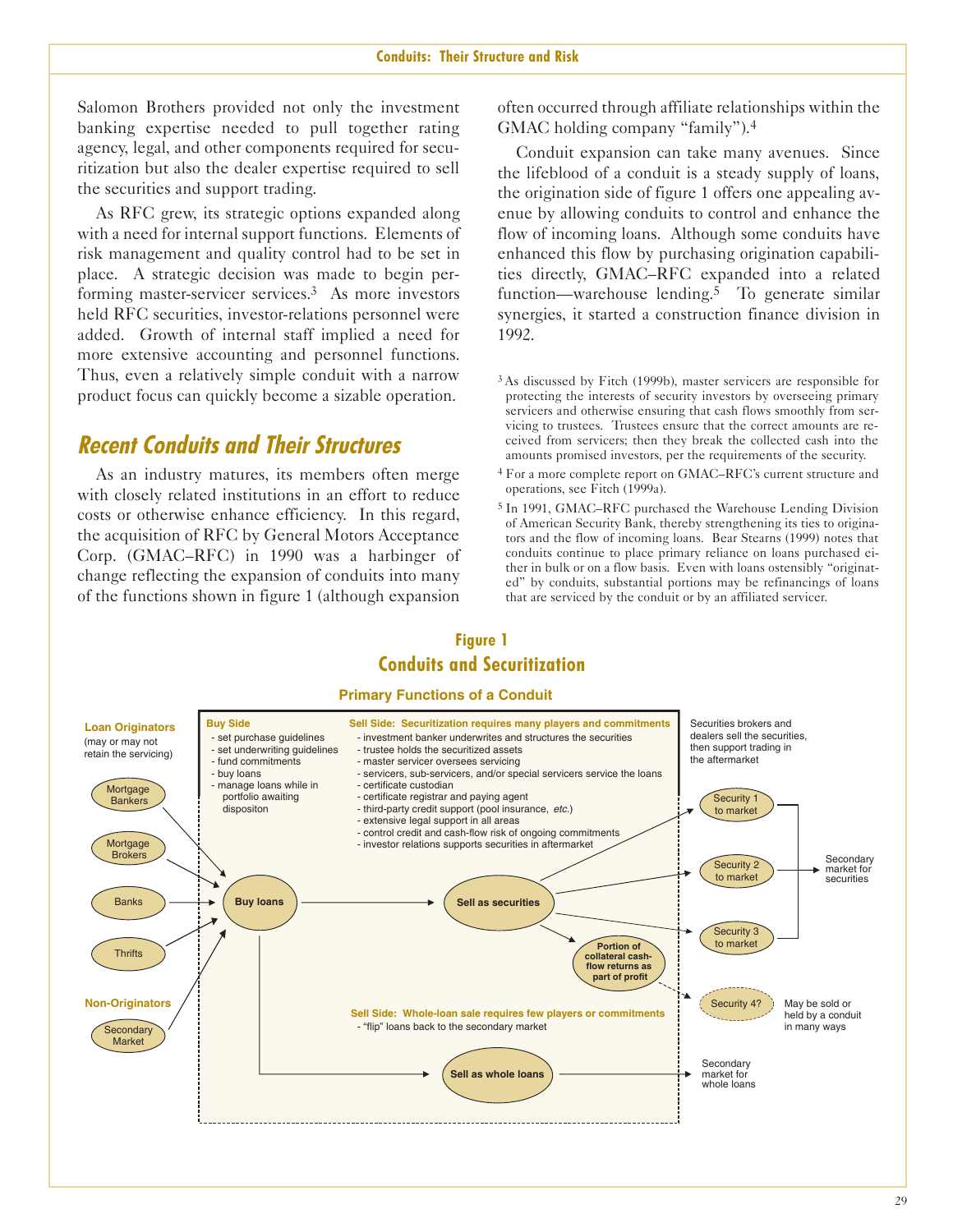A second cornerstone of loan activity representing a natural avenue for conduit expansion is servicing. Servicer affiliates enable conduits to expand their purchases to include acquisition of loans on either a servicing "released" or a servicing "retained" basis. That is, affiliating with a servicer allows a conduit to offer a premium for loans that are sold with their servicing, or pay a lower price and let the originator retain the servicing.6 On the one hand, this flexibility appeals to sellers with little interest in servicing the loans after origination, such as loan brokers, while on the other hand it generates a flow of new servicing to servicer affiliates. Developing an extensive servicing network has other strategic advantages, such as providing opportunities to refinance loans and to cross-sell other products. These advantages have led GMAC-RFC to maintain a servicing operation that acquires "released" servicing for about two out of every three jumbo mortgages purchased.

Conduits can also expand by affiliating with securities-related firms. As shown in figure 1, conduits may sell some loans as whole loans while pooling and selling others as securities. For example, loans with exceptionally high quality may fetch a higher price if sold as whole loans, while loans with very poor quality, such as those with legal problems or unique characteristics, may be preempted from inclusion in a security. In this regard, conduit securitization activities constantly compete with whole-loan sales to achieve the highest possible value ("best" execution) for any package of loans. Indeed, the link between conduits and the capital markets is so close that Wall Street dealers often maintain their own conduits, which may be run in an independent fashion or alongside whole-loan or securities trading functions. This tie is illustrated by the central role of Salomon Brothers in RFC's formative years. More recently, GMAC-RFC counts two broker-dealer subsidiaries as affiliates in its holding company family.

Apart from expanding into complementary businesses, conduits throughout the 1990s expanded into complementary loan product lines. Given their start with jumbo mortgages, conduits were quick to begin other mortgage programs that lay outside the domain of Freddie Mac and Fannie Mae, such as home-equity loans and manufactured housing, as well as other types of consumer loans, such as credit cards and auto loans. From these roots in mortgage and consumer loans, conduits branched into all types of commercial loans and receivables.

Somewhat surprisingly, bank and thrift conduit ac-

tivities have been relatively limited. Banks and thrifts, either on their own or through subsidiaries, have always been among the largest originators and servicers of all types of mortgage, consumer, and commercial loans; banks are also the primary source of trustee services; and a number of larger banks have developed sophisticated securities sales capabilities. Nevertheless, as figure 2 shows, the bank and thrift share of private-label mortgage-backed securities is only 15 percent, whereas private conduits at 24 percent represent the largest single class of issuers. Figure 3 shows a similar pattern for the issuance shares of "asset-backed" securities (securities backed by credit-card, auto, home-equity, and other consumer loans outside the area of first mortgages). Although several large credit-card banks boost the bank and thrift share of asset-backed securities issued to almost one-quarter (23 percent) of the market, this share falls far below the 44 percent share claimed by finance and nonbank credit-card companies. And even in the area of commercial loans (figure 4), banks and thrifts claim only 13 percent of the market. Thus, bank and thrift direct participation in conduit operations appears relatively modest, although banks and thrifts remain primary providers of origination, servicing, warehouse lending, and trustee services.

In summary, after beginning as streamlined businesses focused on buying and securitizing loans, conduits expanded in structure and became more complex, affiliated and integrated with a variety of complementary businesses. Pure conduits may still exist, but they are commonly not independent organizations; rather, they tend to be narrowly defined affiliates or groups residing in larger organizations.

Despite the wide range of activities that conduits may engage in, their most basic economic function is defined by two characteristics:

- � they are engaged in the business of buying or accumulating financial assets for the purpose of packaging and selling them as securities, and
- � they maintain close ties to the many players required in assembling and securitizing financial assets.

<sup>6</sup> The idea that servicing has value is confusing outside of the area of mortgage finance, because servicers incur significant expense in collecting and managing loan cash flows. However, standard servicing fees paid to servicers tend to exceed the cost of servicing loans by a considerable margin, and this differential implies that the "right" to service loans has value. Selling loans on a servicing-released basis allows an originator to collect at least a portion of the value associated with servicing at the time the loan is sold.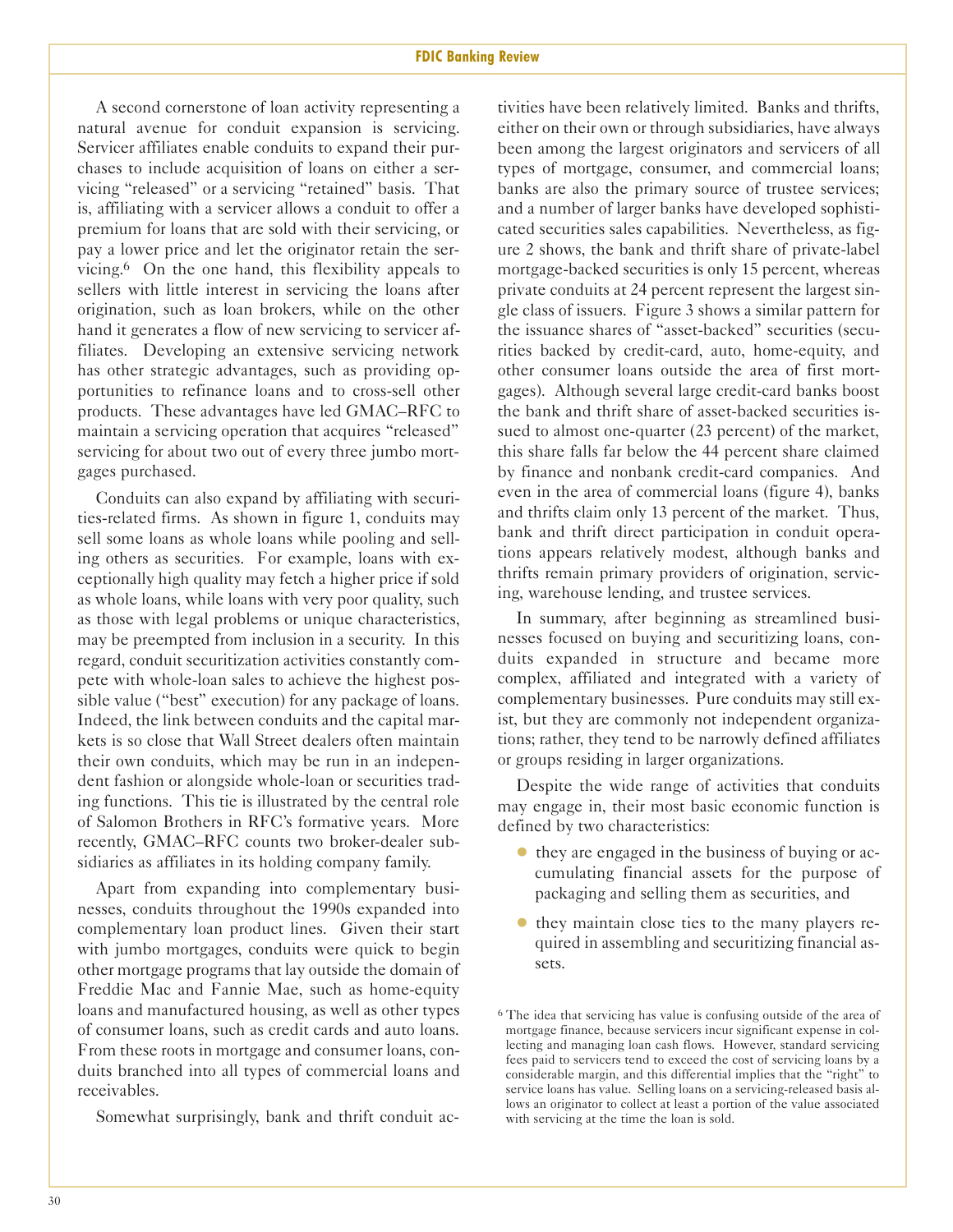

income—the income that derives from holding per-<br>loans. Unusual and heterogeneous loans are placed forming loans in inventory and, especially, the income into securities with "miscellaneous" loans or are sold as generated when loans are packaged and sold as securi-<br>whole loans. ties.7 The sawtooth pattern can vary considerably, de-

**Inventory and the Value of Spread**<br>
The starting point of the value created by conduit<br>
every two weeks, whereas the same company's<br>
tartivities is the accumulation of inventory in anticipa-<br>
too of packaging and sale as their own conduits to securitize blocks of whole loans

tern: inventory builds, then drops at each securitiza-<br>tion or whole-loan sale. At any point the base<br>volved in warehouse lending, servicing, or other activities generate inventory of loans may be substantial because not all income from these endeavors. It is also possible for conduits to sim-<br>leave may fit on work well in avery equipmention. The plify their operations to the point that the loans may fit or work well in every securitization. The pury their operations to the point that they earn income from only bulk of the loans are packaged in pools of at least \$100 curitization.

These core activities generate two primary sources of million to \$200 million of relatively homogeneous

pending on the types of loans accumulated and market **Conduit Economics (I):**<br> **Conduit Economics (I):**<br> **Conduit Economics (I):**<br> **Conduit Economics (I):**<br>
RFC pipeline of high-volume single-family "jumbo"<br>
RFC pipeline of high-volume single-family "jumbo"

purchased through the capital markets.<br>The two sources of income discussed in this article are the primary-but not necessarily the only-sources of income arising<br>The level of loans in inventory traces a sawtooth pat-<br>from The level of loans in inventory traces a sawtooth pat-<br>trom conduit activities. Conduits involved in other activities will<br>generate other types of income. For example, conduits that directly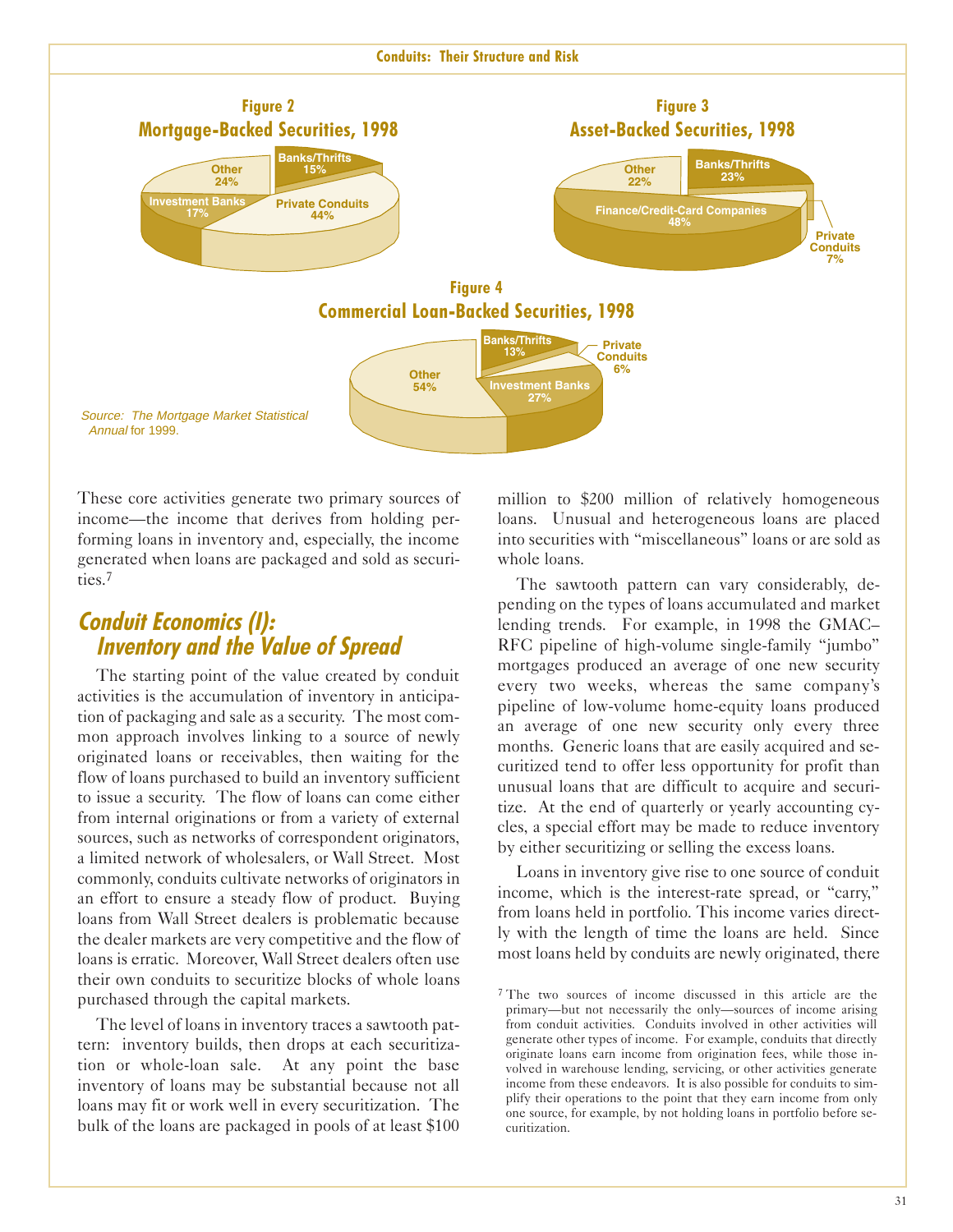is little likelihood of default during the several months they may be held in the conduit's inventory "pipeline" awaiting securitization. During this period of low credit risk, conduits earn the difference between the interest income received from loans held in portfolio and the interest expense paid to fund those loans, net of hedge costs.

Carry = Interest Inc. – Interest Exp. – Hedge Cost (1)

To further simplify, one can reasonably assume that the cost of hedging some types of risks, such as the risk of a general rise in interest rates, is relatively small, so these risks can be ignored for this analysis. Other risks that are difficult or expensive to hedge will be considered below in a discussion of conduit risks.

Figure 5 illustrates spreads earned during the 1997-1999 period by conduits carrying commercial mortgages. That is, the spreads reflect the difference between the interest income earned on long-term fixed-rate commercial mortgages and the interest expense paid on three-month commercial paper, net of 20 basis points for servicing, hedging, or administrative expenses. The two series reflect the different net yields earned by conduits with relatively high *versus* low commercial paper funding costs.

The spreads in figure 5 suggest that over the past two years, the carry earned by commercial mortgage conduits with relatively low funding costs fell in the 1.0-2.0 percent range, averaging approximately 1.50 percent. This translates to a value of approximately 50 basis points (0.50 percent) when the loan is carried for four months, or a value of one-eighth point (0.125 percent) if it is carried for only one month. The spreads were approximately 50 basis points lower for conduits that funded at the more expensive end of the commercial paper market. However, the 50 basis points of higher interest expense appear modest, given the fact that the total carry remained positive throughout the past two years and that the carry represents only one of two sources of conduit income. Moreover, funding



*Note:* The spread between the commercial mortgage and commercial paper rates is calculated as the difference between the Levy commercial mortgage rate and either the high- or low-quality commercial paper rate, net of twenty basis points servicing fee. The Levy commercial mortgage rate is reported monthly by *Barron's*. Commercial paper rates are reported by Bloomberg Financial Markets. All yields are computed on a bond yield basis.

expenses should not significantly limit competition, as hundreds of firms can fund within the highand low-cost ends of the commercial paper market.

## **Conduit Economics (II): The Value of the Deal**

The primary source of conduit income is the value of the "deals" created by packaging loans and selling them as securities. What often makes this value seem anomalous is that securitization represents simply a repackaging of cash flows. In fact, some securities, known as "pass-throughs," are structured to have almost no effect on the cash flows of the underlying loans. Nevertheless, the additional liquidity and other advantages of securitized pools enhance value to the point that the value of the securities and other assets created from a pool exceeds the value of the corresponding loans; if it does not, the pool will be either held in portfolio or sold as whole loans.

Securitization deals have two basic structures. The most commonly used structure grants security investors an interest in the *specific assets* placed in a securitization "trust," which is administered by the trustee. This structure is used for "closed-end" loans, such as mortgages or auto loans, because their maturates and payments are well defined. As the principal balance of the loans in the trust is paid down, so is the principal of the securities created by the trust. When the initial assets are paid off, the securities must also be paid off and the trust is dissolved. The second type of securitization structure grants investors an interest in a *pool of assets* without listing the specific assets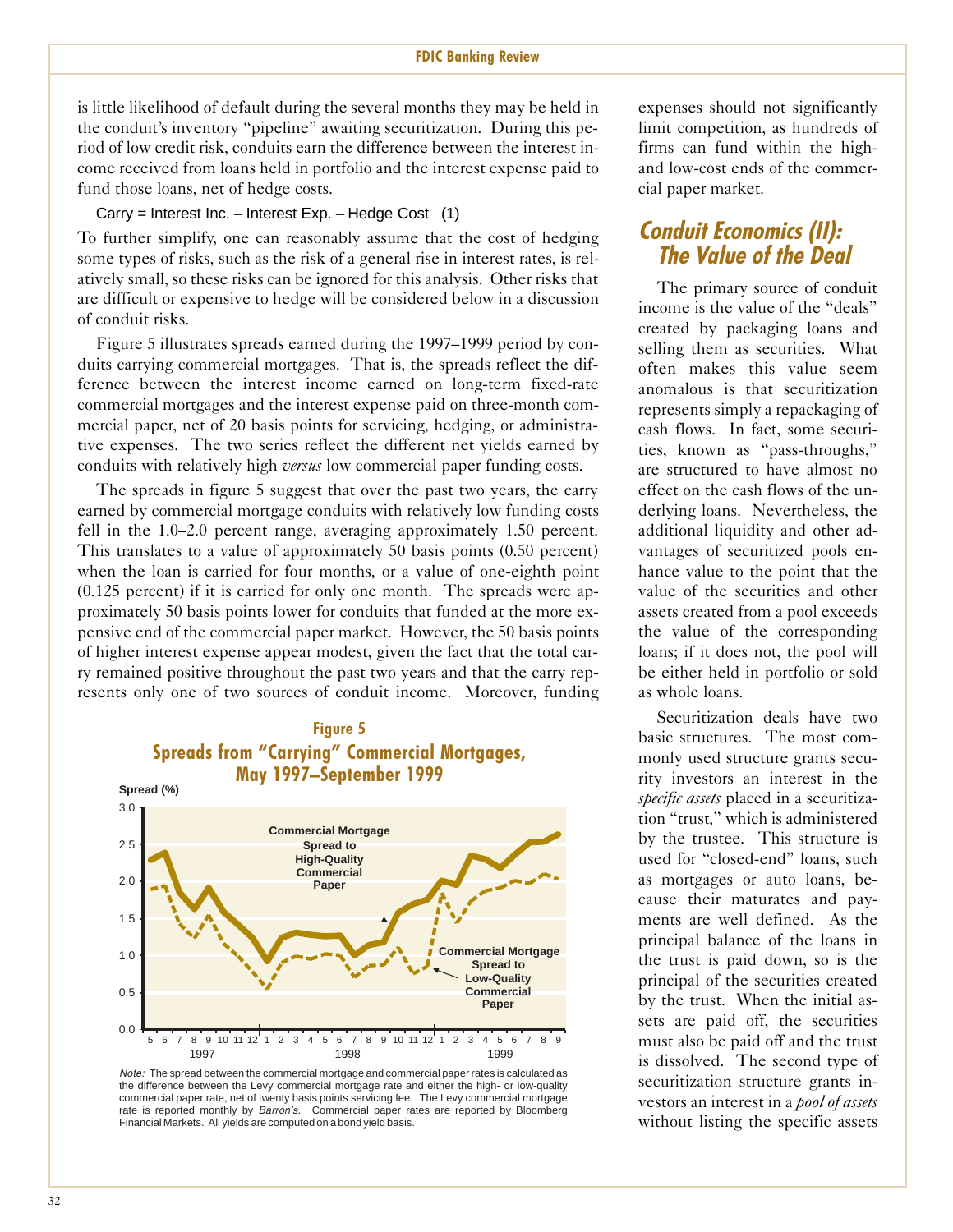that will be in the pool throughout its life. This structure is designed to into easily sold securities because hold loans with loosely defined maturates and/or highly variable character- of their higher risk. Therefore, the istics, such as credit cards. This structure permits a "revolving asset" higher-risk cash flows are used to arrangement whereby paid-off loans are replaced with new loans possess-<br>produce several other types of asing similar characteristics. Generally speaking, the total balance of the sets, such as excess interest, excess loans is maintained even though the specific loans in the pool change. servicing, and residuals. A deal Since the payoff of the initial collateral bears no particular relation to the makes economic sense when the payoff of the securities, the principal balance of the corresponding securi-<br>total value of the securities and ties remains relatively stable until the trust permits the payoff of principal. other assets created exceeds a min-

Regardless of the differences between structures, the generation of val-<br>is relatively consistent. That is in both structures the value created by<br>pensate a conduit for its various ue is relatively consistent. That is, in both structures the value created by securitization is the difference between the value of the securities ("class-expenses, including equity. es," or "tranches") and other assets created by the deal, and the value of Figure 6 depicts the creation of the loans or receivables placed in the deal, net of underwriting and sale-value that arises when the two prirelate. The mary components of a package of relationship in the mary components of a package of

Value of Securitization = Value of Class A + Value of Class B + .... commercial-loan cash flows---prin-

- 
- + Value of Excess Servicing
- + Value of the Residual (or Seller's Interest) Class
- 
- 

It is common to create in one deal several or more classes of securities produce many of the same unusual assets, with different credit ratings, because doing so broadens the market for the such as excess interest and excess servicing.<br>One asset unique to a revolving loan deal, securities and therefore enhances the total value of the package. The "seller's interest," is similar to the resid-Unfortunately, however, some cash flows in a deal cannot be incorporated ual in a specific asset structure.

cipal and interest-are split.8 The + Value of Excess Interest total principal balance of all loans

**8** Figure 6 represents a security created from  $\frac{8 \text{ Figure 6 represents a security created from}}{8 \text{ specified pool of commercial-load assets.}}$ – Underwriting/Sale Expenses (2) However, securities created for revolving

#### **Figure 6 Sample Principal and Interest Distribution for Commercial Mortgage Senior/Subordinated Securitization**



\*Excess interest  $=$  net coupon  $(7.50%)$  less the combined interest expense of the bonds,  $((0.75<sup>*</sup>6.40)+(0.08<sup>*</sup>6.65)+(0.05<sup>*</sup>7.00)+(0.05<sup>*</sup>8.00)+(0.04<sup>*</sup>11.00)+(0.03<sup>*</sup>6.0))$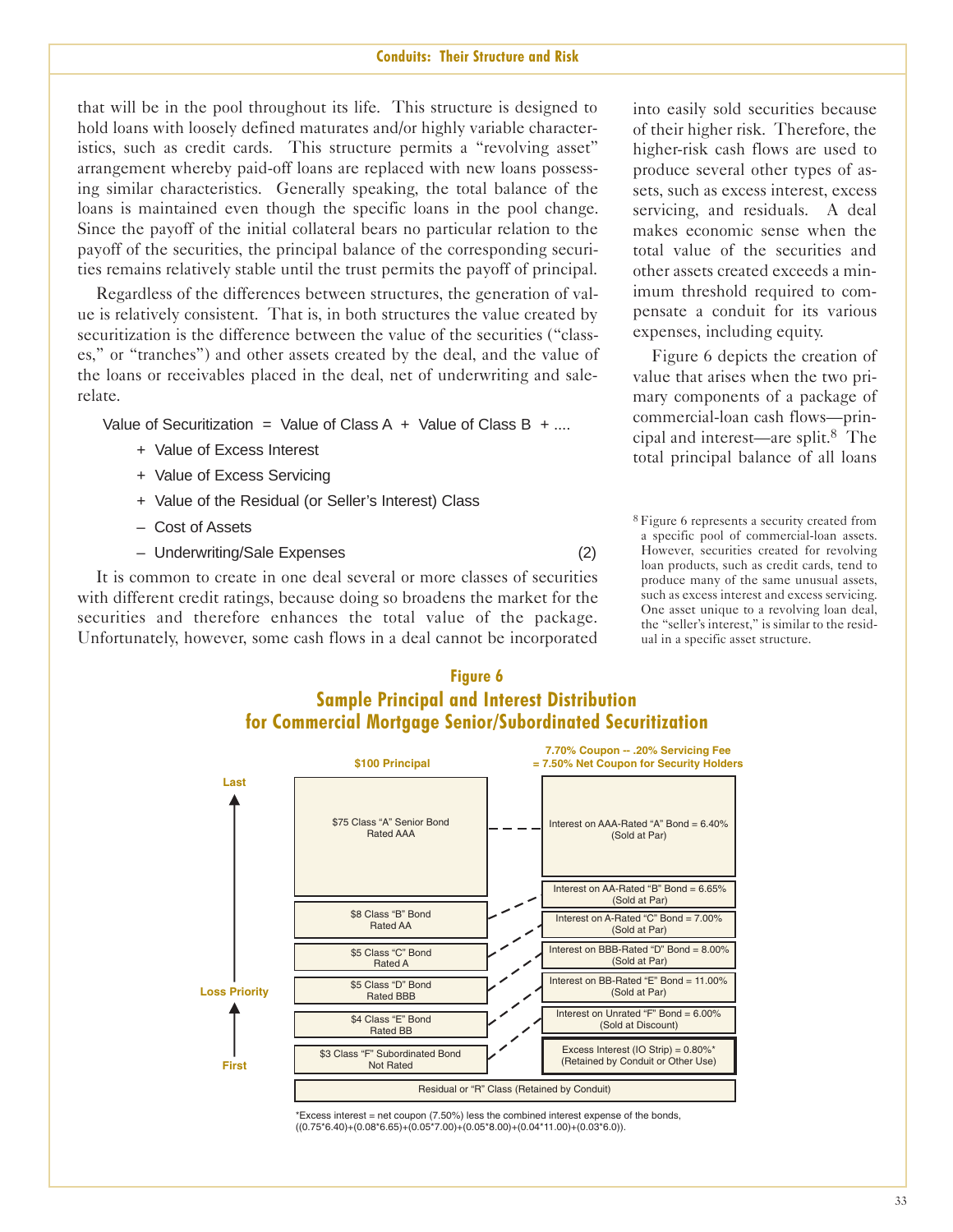#### **FDIC Banking Review**

in the pool is allocated to at least one class of bonds. Typically the principal is divided into one or more large pieces with AAA or AA credit ratings and the highest seniority in loss priority. Several intermediate or "mezzanine" classes may be created with ratings in the BBBAAA range, followed by other classes with lower loss priority and lower credit ratings. For example, figure 6 shows a \$75 AAArated senior security created by subordinating 25 percent of the principal among five mezzanine and other classes of securities with varying sizes and credit ratings. The residual, or "R," class claims bits and pieces of cash flows that are not claimed by any other class.

Subordinated bonds have lower ratings than senior bonds because they stand ready to absorb default-related losses before those losses can be applied to bonds with senior priority. The subordinated bonds are often sliced into several classes with varying credit ratings that depend on the level of subordination supporting each bond. Bonds in the BBB and higher "investment grade" rating range are normally easier to price and sell. The bond with the lowest priority has the highest risk of loss and, if rated, has the lowest credit rating. However, the highest-risk bonds may not be rated because they are either retained by a conduit affiliate or are privately placed to sophisticated investors. Since only a limited number of buyers purchase the highestrisk bonds, selling these components of the securitization can be the pivotal factor in consummating a deal.

The level of credit support or subordination varies with the risk of the underlying loan collateral. Securitizing loans with higher levels of default risk results in higher levels of subordination and therefore a smaller senior class of AAA-rated securities. Similarly, loans with lower default risk require lower levels of subordination, leaving a larger senior class. Thus, the risk of the underlying loans is directly related to the level of subordination required to secure the senior class.9 In this regard, it is a mistake to interpret relatively high levels of subordination as suggesting a lower-risk security, as they actually indicate higher-risk loans in the underlying collateral.

Splitting the interest component of the cash flows is distinct from splitting the principal cash flows. Whereas all principal is allocated to the bonds, all interest may not be. In essence, the coupon rate on the loan collateral, net of servicing fees, tends to exceed the weighted average interest rate required by the market on the securities backed by the loans, and this generates "excess interest." Excess interest can be

lumped into servicing contracts to generate excess servicing; it can be formally structured as an interest-only (IO) strip; it can be used to cover losses; or it can be allocated in a variety of ways to the residual. Portions of the excess interest may be held by a conduit, in which case accounting and valuation issues arise (see below).<sup>10</sup> Thus, excess interest is central to an understanding of the most problematic issues associated with securitization.

Figure 6 illustrates the creation of excess interest in a deal that allocates the excess to a separate claim retained by the conduit. In the example, the AAArated class pays a rate of only 6.40 percent, which represents an interest savings of 110 basis points *vis-a-vis* the 7.50 percent net coupon received from the loan collateral. The AA-rated class pays 6.65 percent for an interest savings of 85 basis points. Bond yields do not rise above the net loan coupon until the class "D" bond, rated BBB. This and other lower-rated bonds use up some, but not all, of the interest savings associated with the higher-rated bonds. The end result of receiving 7.50 percent net interest from the loan, then paying between 6 and 11 percent on the bonds, is an IO strip equaling 80 basis points (0.80 percent).

As we have said, excess interest may be formally structured as an IO strip, in which case the value of the IO strip represents most of the profit available to compensate conduits for their efforts. For example, in figure 6 the value of the 0.80 percent IO strip is approximately 3.10-4.50 points, which is much larger than the 0.12-0.50 points estimated above as the value of the pipeline "carry."

• • •

<sup>&</sup>lt;sup>9</sup> Since the credit risk of other types of loans differs significantly from the risk of commercial mortgages, the subordination levels of securities backed by other types of loans may be very different from those shown in figure 6. For example, single-family mortgages have very low credit risk, to the point that only 5 percent subordination of principal may be required to create an AAArated senior class security. High-risk commercial mortgages may require 30 percent or more subordination to create an AAArated class.

<sup>&</sup>lt;sup>10</sup> The IO strip adds significant complexity to a deal because it can be structured in many ways. For example, the IO strip may be formed into a separate security (as suggested by figure 6); used as first-loss credit support; included as a portion of the residual; or made a part of excess servicing. The easiest way to use the strip is simply to sell it and collect its value up front. However, since the strip often has very high risk, especially before the underlying pool has established a payment history, its market value tends to be relatively low when the security is created. Holding either all or a portion of the strip avoids a deep market discount while generating cash flow and assuring investors that the conduit retains an interest in the deal.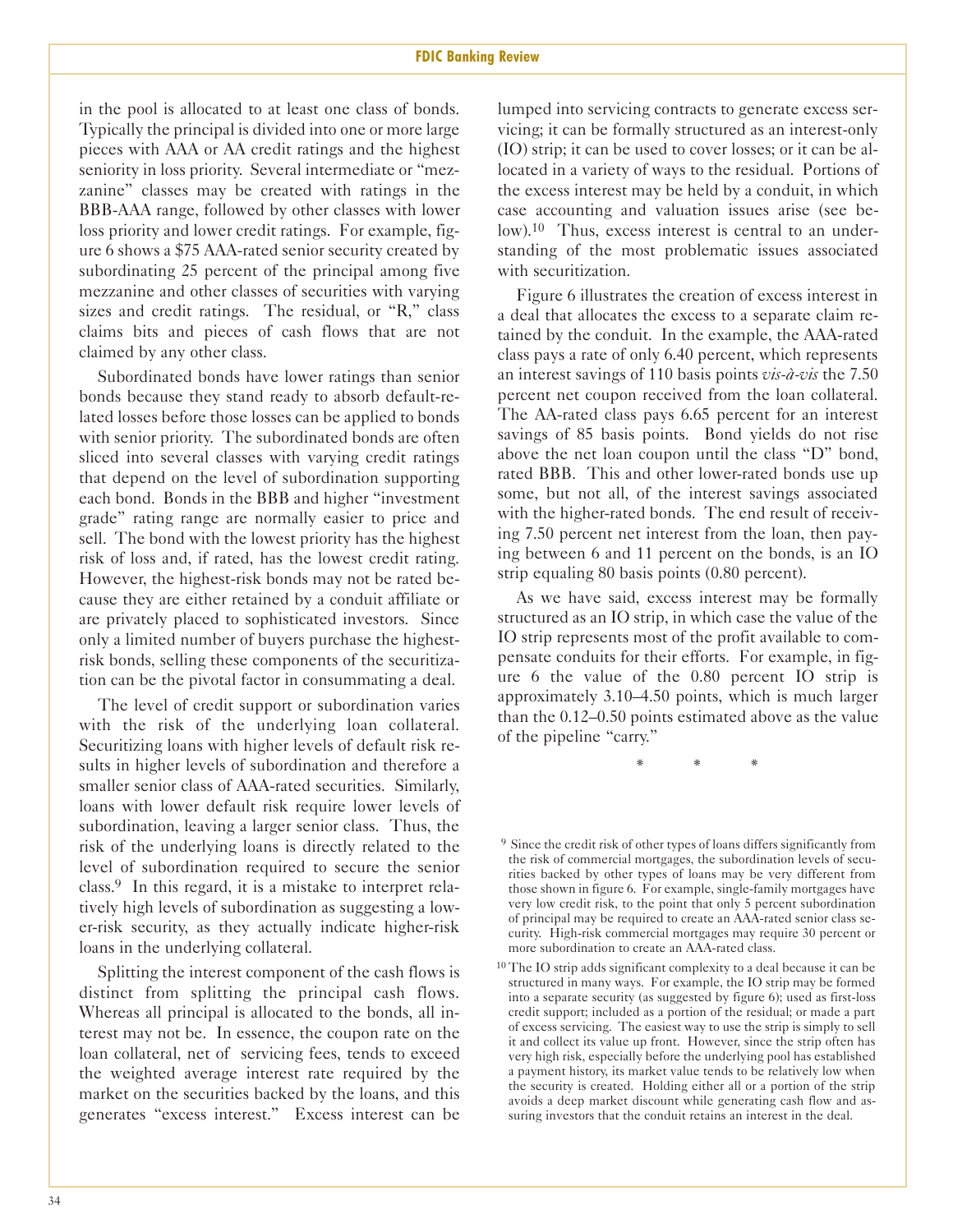#### **Conduits: Their Structure and Risk**

We can now estimate the value that securitization creates. To simplify matters, assume that  $(1)$  the carry is used to cover sale expenses, (2) the rated classes ("A" through "E") are sold at par, and (3) the class with no rating (class "F") is sold at 50 percent of its face value. Given these assumptions, the value created by the securitization shown in figure 6 falls in the range of 1.60-3.00 percent of the original balance of the securitized loans.11 This estimate suggests that the profit margin accruing to the securitization of mortgagerelated assets is surprisingly "thin."

The tendency to hold, in one form or another, significant portions of excess interest adds a layer of complexity to conduit operations. That is, conduits often become involved in the investment and management of unusual cash flows, residuals, and other remnants of the securitization process. During periods of stability these unusual arrangements can generate a rewarding flow of income that can be valued and accounted for in an acceptable fashion. During times of stress, however, cash flow, accounting, valuation, and other issues can quickly overwhelm conduits.

#### **Elements of Risk**

Conduits enjoyed remarkable success during much of the 1990s. As shown in figure 7, the value of publicly traded conduit equity increased much faster than the value of the stock market until early 1997. This conduit success

was attributable to a robust economic environment, a relatively stable financial environment, and a broadening range of financial products securitized by conduits. During the mid-1990s, conduits quickly carved niches for themselves by learning to securitize new loan products, such as commercial mortgages, mobile home loans, and home-equity loans. As securitization brought new funds to well-established loan products, some conduits ventured into riskier types of loans, thereby setting the stage for additional securitizations, but at the cost of additional risk.

The stock index shown in figure 7 suggests that conduits began encountering problems in early 1997, followed by a nearly complete recovery. A second round of problems developed in the latter half of 1997, but this was followed by only a modest recovery. The industry has yet to recover from a third, disastrous drop in the second half of 1998. The problems encountered by conduits during the 1997-1998 period serve to illustrate nine elements of conduit risk.12

#### **Figure 7 Value of Public Conduit Equitr versus S&P 500, Januarr 1993-September 1999**



conduits listed in the top 25 conduits by Th*e Mortgage Market Statistical Annual* for 1998: Firstplus Financial Group, Advanta Note: The index of conduit equity, set with January 1993 = 1, is calculated by summing the value of public equity of 7 public Corp., Aames Financial Corporation,AMRESCO, Cityscape Financial Corporation, IMC Mortgage, and Southern Pacific. Two other public conduits in this listing, Greentree Financial Corp. and the Money Store, Inc., were omitted from the index because they were purchased by other institutions in 1998 before the decline in the stock market in July 1998.

<sup>&</sup>lt;sup>11</sup> This calculation values an 0.80 percent strip from a commercial mortgage with a 30-year amortization schedule, a balloon at the end of 15 years, a gross coupon of 7.70 percent, and a prepayment rate that begins at 0 and then rises to 5 percent at the 30th and following months. For this scenario, the strip value equals 4.49 and 3.07 points at discount rates of 10 and 20 percent, respectively. Subtracting 1.50 points for a 50 percent discount on class "F" results in an approximate range of 1.60-3.00 points.

<sup>&</sup>lt;sup>12</sup> Comments about the risk-related problems of individual financial institutions were gathered from news articles reported on Bloomberg Financial Markets. The elements of risk presented here provide an overview of the topic, with special emphasis on problems observed in the 1997-1998 period. Thus, this list of risks is by no means comprehensive.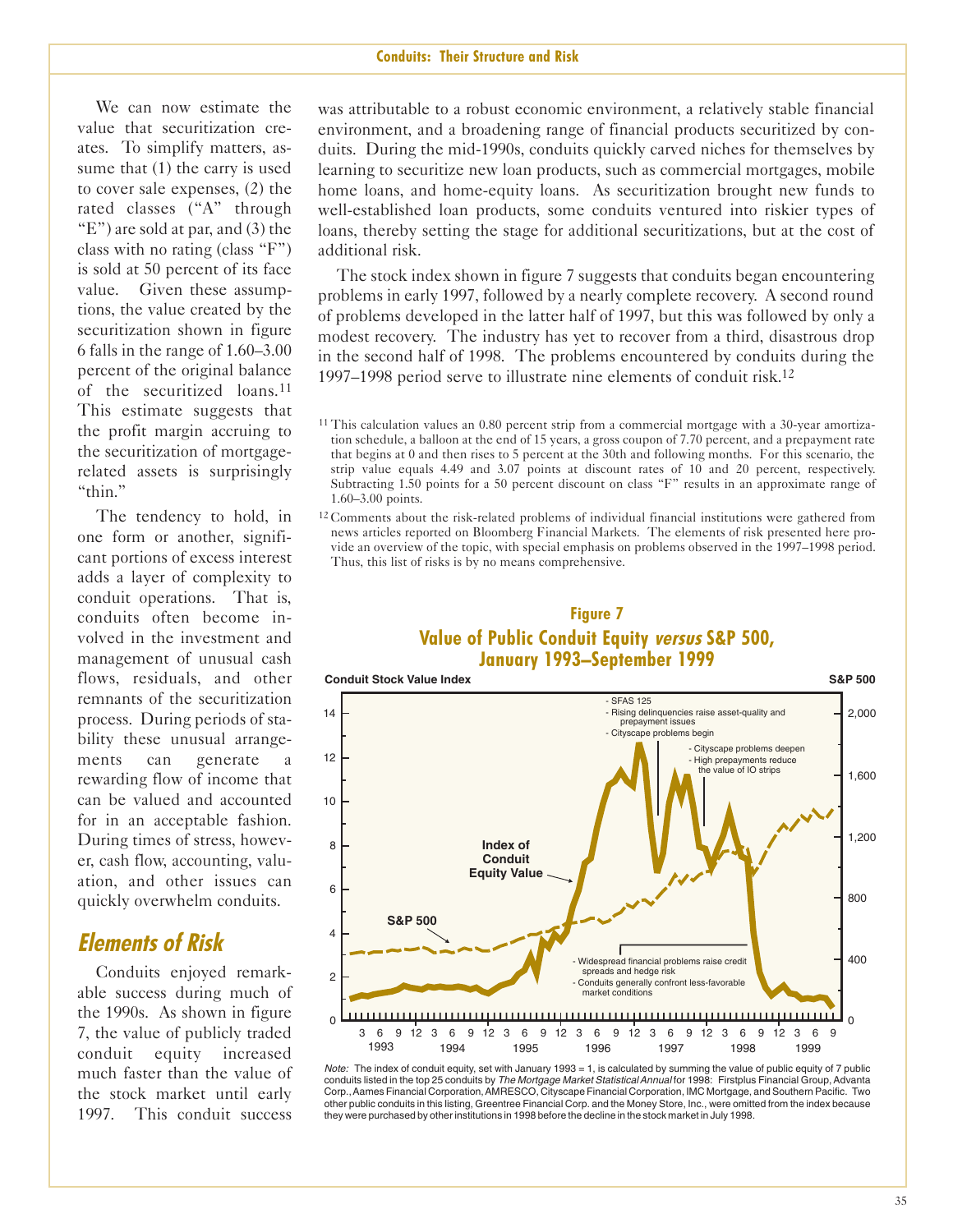#### *Accounting Risk*

At the start of 1997, conduits had to confront a fundamental change in their accounting practices because of a new accounting rule, Statement of Financial Accounting Standards No. 125 (SFAS 125). SFAS 125 requires that entities recognize, or "book," the value of financial and servicing assets and liabilities that remain under their control after a securitization. In particular, conduits are required to estimate and record as a gainon-sale the value of excess servicing fees and related IO strips. IO strips are treated like marketable equity securities, so they must be carried at fair market value throughout their lives-a requirement that implies the possibility of adjusting entries in the event the value of the asset changes.

SFAS 125 affected conduit financial reporting in two ways. First, conduits began recognizing the value of IO strips as gains-on-sale.<sup>13</sup> The ramifications of this are noteworthy. Although this reporting necessarily improves the transparency of conduit financial statements with respect to the types of assets held, it significantly raises reported earnings and equity at the issuance date of each securitization. In addition, the reported gains reflect projections of uncertain cash flows. The fact that the cash flows are often irregular and may not begin until several years after a securitization is completed gives rise to financial management problems. Second, the need to recognize changes in IO strip values often results in profit adjustments that bear little relation to operating performance during the same period. Because benchmark market values are often not available on IO strips and other related assets, the only way to determine IO strip value is to perform present-value calculations. But these estimates are notoriously sensitive to a variety of underlying assumptions (ranging from loan payoff and default rates to the present-value discount rate), and considerable discretion exists in the setting of these assumptions. Thus, interpreting reported values is difficult. Even modest changes in the assumptions can produce significant adjustments to earnings and capital-adjustments that bear little relation to current operating cash flows.

#### *Asset-Quality Risk*

A spate of unexpected credit-card losses reported in early 1997 helped fuel the first downturn in conduit stock prices. Although portfolio lenders continued to more than cover their losses with the high interest rates received on loans, the asset-quality problems that had

surfaced raised special issues for conduits.<sup>14</sup> The IO strips, residuals, and other remnants of a securitization are often exposed to much higher levels of credit risk than are found in traditional portfolio structures. Conduits that elect to hold subordinated and other remnants used as credit support probably carry much more credit risk in a given level of assets than does a traditional lender holding a comparable level of loans. Moreover, the value of other remnants that ostensibly have no credit risk can also be adversely affected by credit problems. For example, a rise in delinquencies can squeeze the excess interest generated by a pool, thereby reducing the value of IO strips that might otherwise have no credit risk. Per SFAS 125, a drop in excess interest can force a downward adjustment of IO asset values and of a firm's capital.

#### *Servicing Risk*

In the spring of 1997 asset-quality problems at Cityscape Financial Corp. (Cityscape) highlighted another dimension of risk. In April of that year Moody's downgraded Cityscape's bonds, citing asset-quality problems and the fear that Cityscape's servicing capabilities were not prepared to deal with higher levels of problem assets.15 As noted earlier, there are sound business reasons for conduits to integrate servicing into their internal operations. Nevertheless, servicing is a distinct business function with its own risks and efficiencies. For example, significant economies of scale accrue to larger servicing operations, and the quality of the assets serviced plays an important role in the determination of servicing expenses. Delinquent and defaulted loans are much more expensive to service than performing loans, especially for smaller and inexperienced servicers in nontraditional loan products. High-cost servicing can directly reduce excess interest, and inefficient servicing can raise default rates. Conduits that service the loans backing the securities they issued risk higher expenses and, if delinquencies rise above the expected levels, these higher expenses will coincide with a drop in the value of IO strips and other assets.

15 As reported by Bloomberg News, April 21, 1997.

<sup>13</sup> *See* Duff & Phelps (1997) and Baskin and Gregoire (1997) for more discussion of SFAS 125 and its effect on entities that securitize assets. Moody's Investors Service (1997) points out that gain-on-sale accounting can result in significantly higher earnings without materially changing the economics of the underlying risk.

<sup>&</sup>lt;sup>14</sup> Credit-card losses at Advanta Corp. in March 1997 were responsible for a decline in Advanta's stock price and a bond downgrade by Fitch Investors Service.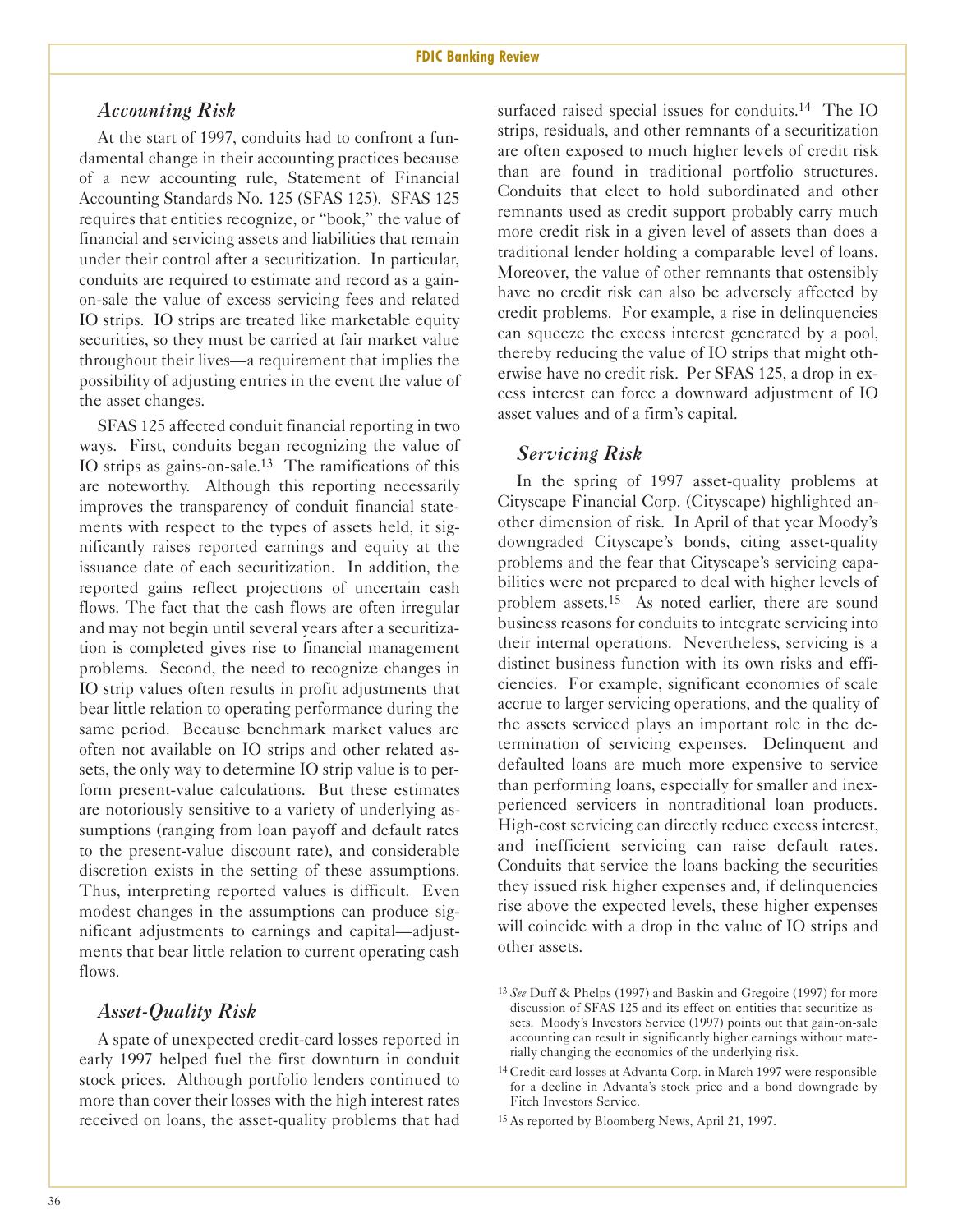#### *Regulatory Risk*

In mid-1997 Cityscape encountered a second round of problems, this time with a regulatory and political origin in the United Kingdom.16 Several years earlier Cityscape had grown its operations in the United Kingdom through loans to individuals with high credit risk (sub-prime loans). In addition to requiring high interest rates, these loans also imposed high penalties for delinquency. As delinquencies rose so did the penalties, along with political pressure in the United Kingdom for consumer relief. Cityscape finally acquiesced by reducing its penalties, but these reductions cut into Cityscape's anticipated income. In the end, uncertainty enveloped earnings from loans originated in the United Kingdom, forcing write-downs of IO strips and similar assets per SFAS 125.

Cityscape's problems in the United Kingdom illustrate the influences that political and regulatory factors may have on the management and value of outstanding loans. Sovereign authorities always retain the ability to change or otherwise affect a variety of elements in the lending and loan-management environment, ranging from fair lending practices to bankruptcy laws. This intervention is especially likely in high-risk consumer lending, an activity embraced by many conduits in the 1990s but nevertheless a relatively new area and one where regulatory concerns were uncharted.

#### *Originator (Rep and Warranty) Risk*

Fraud by originators is an especially sensitive issue for conduits because their core business involves purchasing loans originated by other entities. Association with inappropriate origination procedures not only reflects badly on a conduit's ability to control the quality of the loans it has securitized but also raises questions about the quality of loans in any of its securities. Of course, conduits rely on the reps and warranties made by originators before they make similar reps and warranties on the loans they place in securities, so they have recourse to originators if problems are detected. However, this recourse has little value if the originator is small or otherwise unable to repurchase problem loans. Moreover, smaller conduits may have little capacity either to deal with legal problems related to bad loans or to manage the bad loans themselves. SFAS 125 may enter the picture as well by requiring writedowns to IO strip and similar asset values.

#### *Prepayment Risk*

Falling interest rates during the second half of 1997

raised concerns about prepayment risk. The decline in interest rates inevitably raised prepayment rates for many types of consumer loans and, accordingly, raised the possibility of adjusting IO strip, excess servicing, and other related asset values, per SFAS 125. However, prepayment risk was especially uncertain for home-equity, sub-prime, and other types of consumer loans that had been originated in volume, and through conduit channels, for only a few years. The prepayment characteristics of borrowers found through direct mail, borrowers with credit problems, and borrowers having no ongoing relation with the originating lender could simply not be known until a cycle of prepayments had run its course.<sup>17</sup> Complicating matters was the fact that after years of increasing competition for home-equity and high-risk borrowers, market interest rates for these types of consumer loans fell, thereby increasing the potential savings to these borrowers from refinancing. In the end, several types of consumer loans securitized by conduits responded to falling rates with substantial refinancing activity, and this activity generated write-downs of IO strip-related assets, per SFAS 125.18

#### *Hedge Risk*

Global financial stress and the stock market meltdown in mid-1998 marked the start of new problems for conduits. The financial problems of mid-1998 helped motivate a rise in the market cost of credit risk, causing spreads-to-Treasuries to rise, even as the general level of interest rates fell. This market anomaly exposed the true meaning of "hedge risk." For most changes in interest rates, standard hedging practices mitigate risk for a reasonable cost. However, when spreads-to-Treasuries widen, hedging activities often fail to mitigate interest-rate risk. In such cases, holding substantial amounts of loans can result in losses many times greater than the modest "carry" that carrying loans with lower-cost financing earns. For example, figure 8 shows commercial mortgage spreads increasing over 100 basis points (1.0 percent) in the fall of 1998, an increase that could easily cause hedge losses to exceed the full benefit expected from a securitization. This problem of hedge losses was encountered by conduits

<sup>16</sup> As reported by Bloomberg News, July 14, 1997.

<sup>&</sup>lt;sup>17</sup> Higher prepayment speeds for loans originated by loan brokers and other third-party originators have only recently been formally documented (see Lacour-Little and Chung [1999]).

<sup>18</sup> Unexpected prepayments caused Aames Financial to write down sub-prime loans in September 1997, and Green Tree Financial to write down mobile-home loans in November 1997.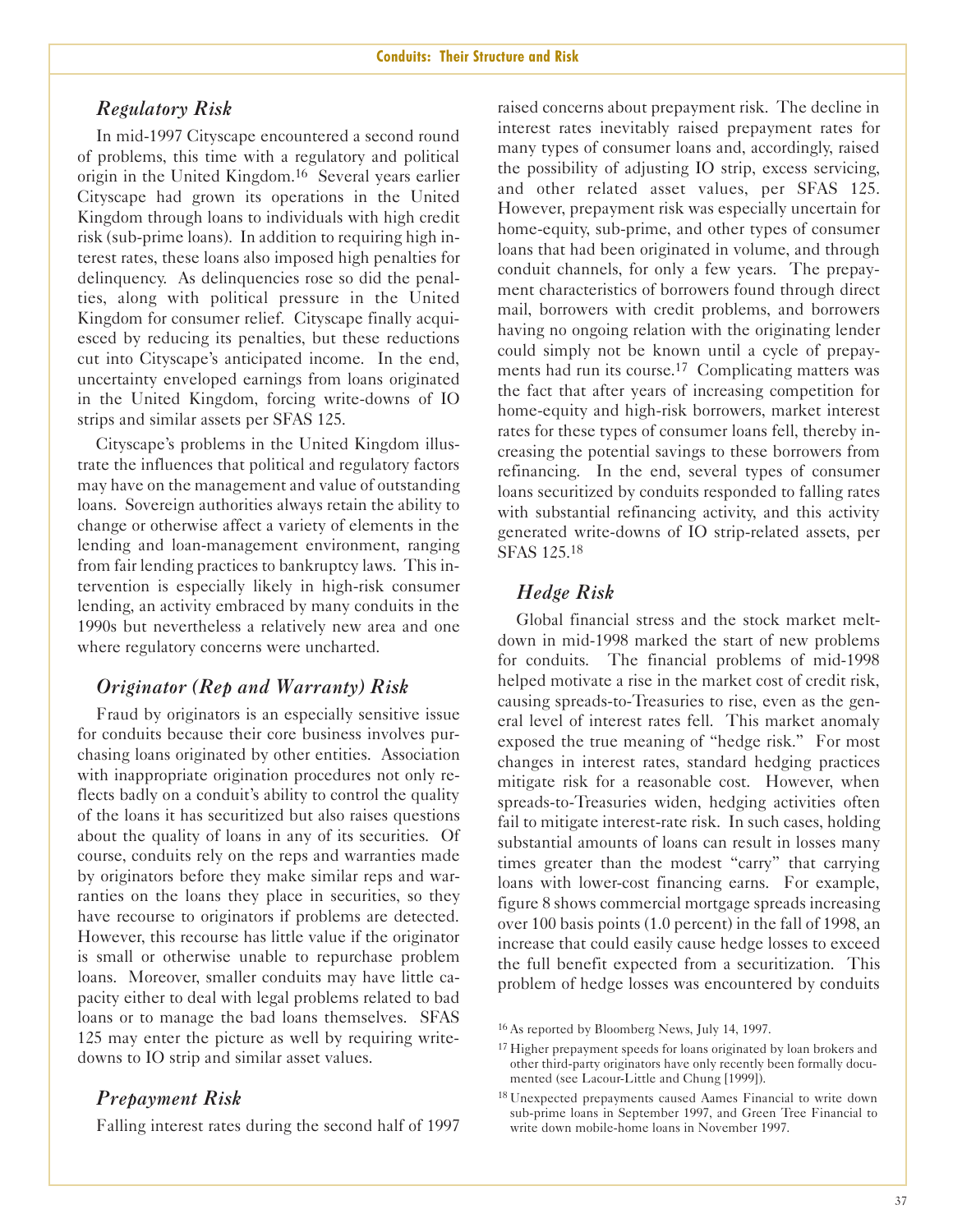with many types of loans, including products such as commercial loans that had largely escaped the consumer finance trials of 1997.

#### *�arket Risk*

Figure 8 also illustrates the less-favorable market conditions conduits confronted after the jump in spreads in October 1998. One can see this by comparing the spread between the two lines in figure 8 before October 1998 with the spread after that date. Before October 1998, commercial mortgage rates were very close to the rates on securities created from loans in the AAA to BBB range, but after that date the spreads between the rates were much wider. Wider spreads imply that conduits will probably find it harder to securitize loans profitably. They will have to earn a larger profit from each deal to compensate them for the higher risk that is effectively assessed by financial markets, especially after a period of substantial hedge-related losses. The immediate effect is that conduits need to make a higher profit on each securitization to justify continued activity. Moreover, higher spreads for investment-grade securities are often associated with much higher spreads for non-investment-grade securities, as well as greater difficulty finding buyers for the non-investment-grade classes of each deal. In short, conduits' close proximity to the financial markets makes them especially susceptible to financial ebbs and flows, even apart from the hedge risk associated with an isolated spike in spreads.

#### *�e�-Product Risk*

Once a conduit has drawn together the many players needed to securitize assets, it can often apply its experience easily to other loan products. As conduits



 Note: AAAand BBB spreads are calculated relative to ten-year Treasury rates by Morgan Stanley for conduit commercial mortgage securities, as reported by Bloomberg Financial Markets. The Levy commercial mortgage rate is spread to tenyear Treasury rates, net of twenty basis points servicing fee.

matured in the 1990s, established firms gained control over origination networks, and profit margins for established and lower-risk loan products thinned. Accordingly, many conduits began to securitize higher-risk loan products that had never been originated on a nationwide scale, such as "B/C" quality loans and mortgages with loan-to-value ratios as high as 125 percent. Even if the credit risk of these new products is ignored, the refinancing and other payoff characteristics of these products remain largely unknown. Because a significant portion of the value of securitization can be traced to the value of the excess interest and because this value is heavily influenced by loan payoff patterns, an additional level of risk arises for conduits in new loan products with unknown payoff characteristics.

• • •

The experiences of 1997- 1998 underscore many (not all) of the risks faced by conduits. These risks seem especially problematic for independent conduits because of the complex nature of the conduit business. Conduits that affiliate with larger institutions seem better suited to focus on the core "middleman" role they were initially intended to play. Affiliating with larger organizations also increases the possibility of synergies with affiliates, provides a steadier source of funding, and ensures a degree of insulation from the market during periods of stress. For these reasons it is not surprising that, as table 1 shows, large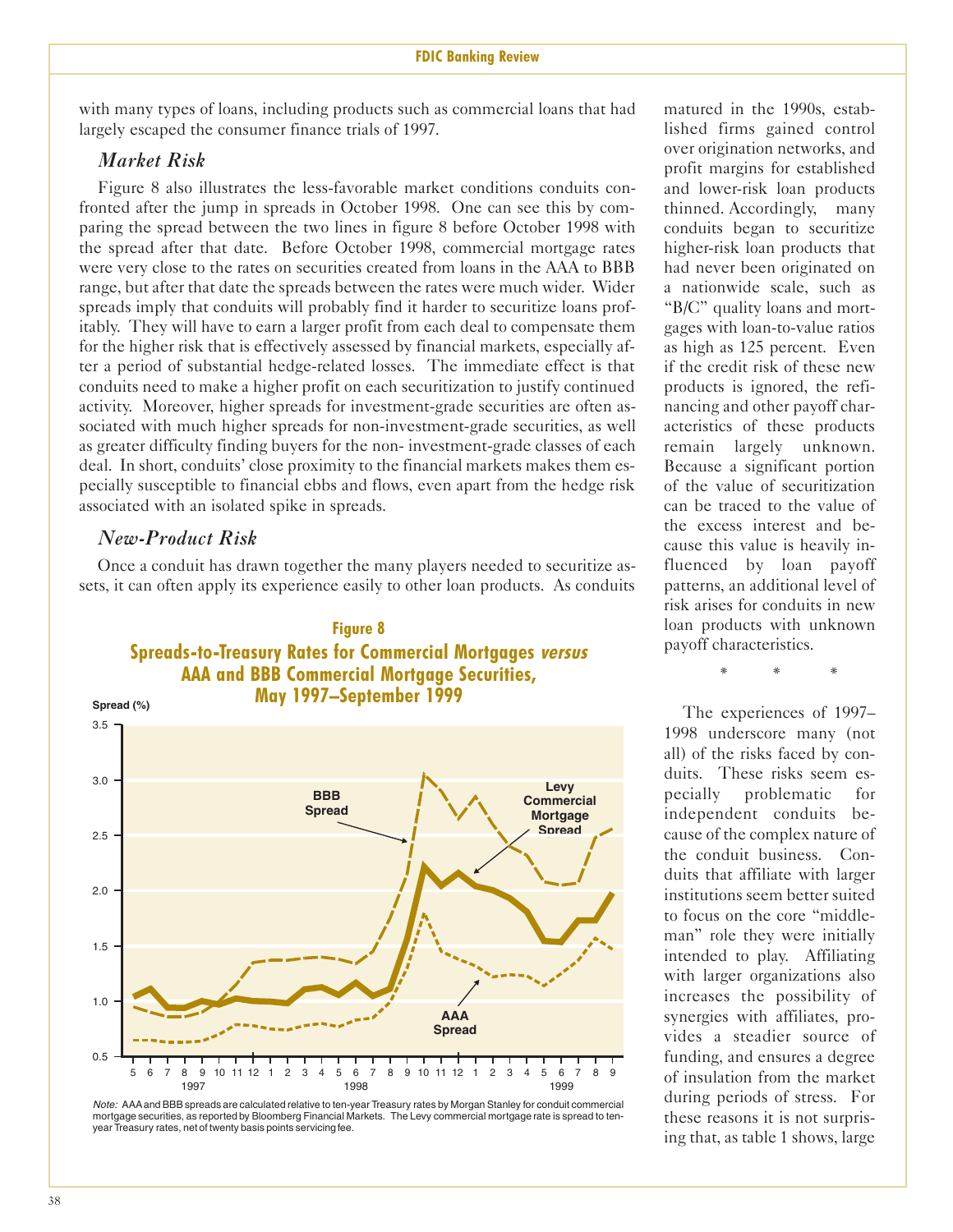conduits affiliated with larger institutions have survived the stress of the past several years, whereas independent conduits have fared poorly.

#### **Conclusions**

In many respects, conduits have been remarkably successful. They now function as a small industry, operating in a variety of forms ranging from independent to affiliated entities. Conduits have grown

#### **Table 1 Transformation of Affiliated versus Independent Conduits, 1997-1999**

| Name                                      | Rank<br>in 1997 | Rank<br>in 1998 | Status in 1999                                                                                                                                                                                              |
|-------------------------------------------|-----------------|-----------------|-------------------------------------------------------------------------------------------------------------------------------------------------------------------------------------------------------------|
| Top 5 Affiliated Conduits in 1997         |                 |                 |                                                                                                                                                                                                             |
| <b>GMAC-RFC</b>                           | 1               | 1               | Continuing operations.                                                                                                                                                                                      |
| Norwest Asset Securities Corp.            | $\overline{c}$  | $\overline{c}$  | Continuing operations.                                                                                                                                                                                      |
| GE Capital Mortgage Services              | 4               | 3               | Continuing operations.                                                                                                                                                                                      |
| Salomon Brothers                          | 8               | 10              | Continuing operations.                                                                                                                                                                                      |
| Countrywide Mortgage Securities           | 9               | 5               | Continuing operations.                                                                                                                                                                                      |
| Top 5 Independent Public Conduits in 1997 |                 |                 |                                                                                                                                                                                                             |
| ContiMortgage                             | 3               | 8               | Severe financial problems<br>in 1998. Proposed buyout<br>by GMAC in 1999 never<br>consummated.<br>Seventy<br>percent decline in stock<br>price in year before pro-<br>posed merger.                         |
| <b>IMC</b> Mortgage                       | 5               | 9               | Severe financial problems<br>in 1998 motivate agree-<br>with<br>ment<br>merge<br>to<br>Greenwich Street Capital<br>price<br>Partners.<br>Stock<br>declined over 95 percent<br>during year before merger.    |
| The Money Store                           | 6               | 14              | Purchased by First Union<br>6/30/98 (before market fall-<br>out). Before merger, stock<br>price was trading near the<br>year's high.                                                                        |
| Firstplus Financial                       | 7               | 19              | Severe problems; portions<br>placed in Chapter 11 in<br>3/99. Stock price trading<br>below $$1$ as of $5/99$ .                                                                                              |
| Advanta Corp.                             | 11              | 13              | 1998 earnings dropped but<br>remained positive. Revised<br>business strategy by selling<br>core credit-card business in<br>Stock price rose in<br>2/99.<br>5/99 to 50 percent of previ-<br>ous year's high. |

*Note:* 1997 and 1998 conduit rankings are from *The Mortgage Market Statistical Annual* for 1998 and 1999, respectively.

throughout the 1990s, to the point that their operations account for a large proportion of the private-label securitization market. Conduits have also led the way in securitizing commercial loans as well as many other popular products that lie outside the domain of Freddie Mac and Fannie Mae, and they have done so without federal intervention.

For banks and thrifts conduits also offer new strategic options in the form of securitization, which represents an alternative to traditional forms of financing for the institutions' many types of loan products. The new technology also facilitates the ability of banks and thrifts to specialize in component activities, thereby enhancing their strategic flexibility. If credit risk and loan default become problems for institutions, securitization also offers innovative options for disposing of troubled assets.

Nevertheless, although conduits were very successful in the early and mid-1990s and the benefits of securitization were considerable, recent experience has illustrated many risks. In particular, the 1997-1998 period exposed risks ranging from regulatory and accounting problems to prepayment and market issues. During this period almost every independent conduit had severe problems, as evidenced by stock prices languishing at small fractions of the values that had been observed only one and two years earlier. This experience suggests that conduits are more successful when they are affiliated with larger entities engaged in related activities, such as securities-brokerage or banking-related enterprises. In these institutional contexts conduits appear sufficiently viable that they can be counted on to play a central role in securitization well into the next century.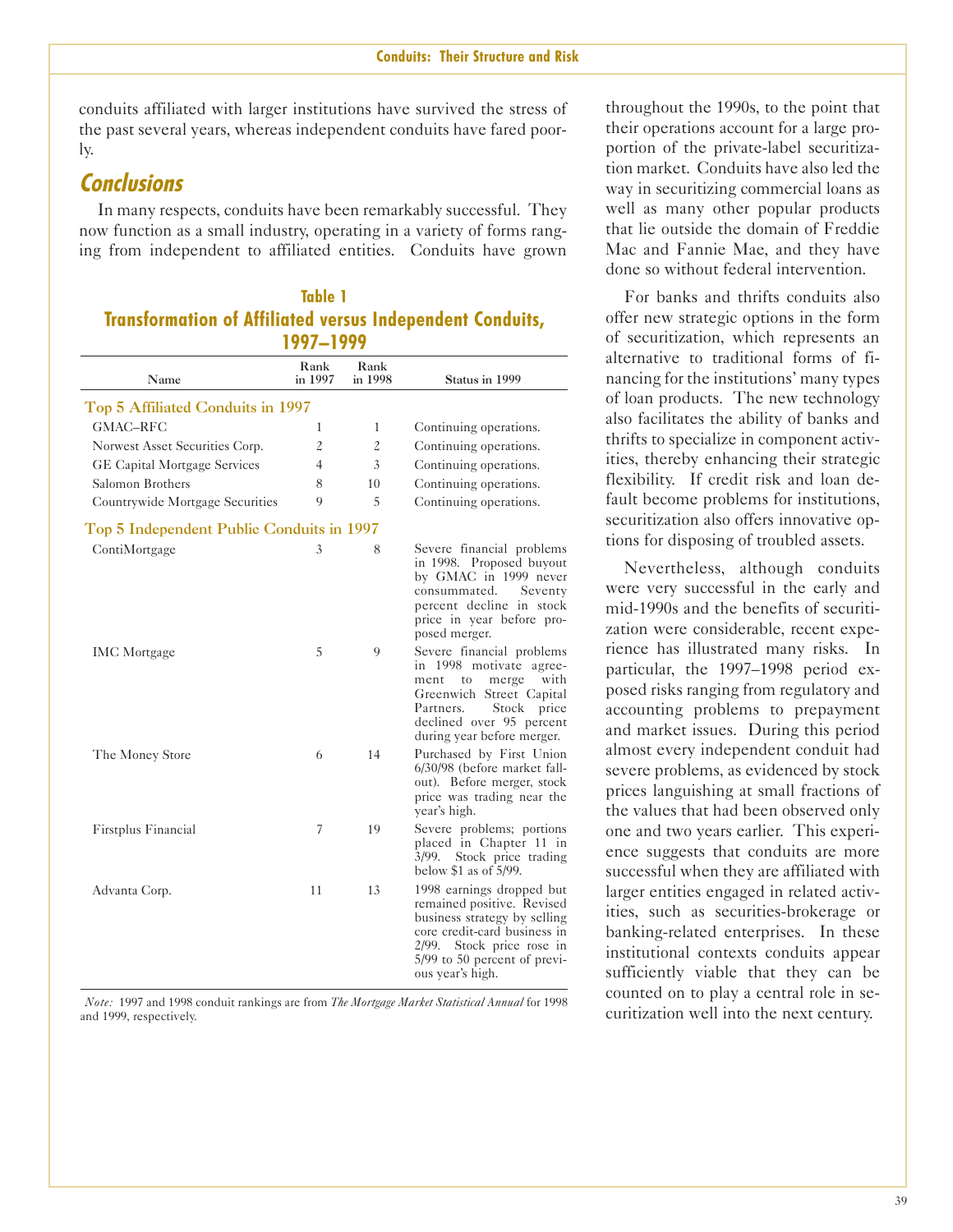#### **FDIC Banking Review**

#### **REFERENCES**

- Baskin, Dorsey L., Jr., and Keri N. Gregoire. 1997. SFAS No. 123 Gives New Flexibility in Accounting for Retained Interests. *Bank Accounting and Finance* 10, no. 3:11-22.
- Bear Stearns. 1999. Whole Loan Securitization: It's All in the Collateral. *Mortgage Research,* January 4.
- Brendsel, Leland C. 1985. Conventional Mortgage-Backed Securities. In *The Handbook of Mortgage Banking*, edited by James M. Kinney and Richard T. Garrigan. Dow-Jones Irwin.
- Duff & Phelps Credit Rating Company. 1997. Securitization and Corporate Credit Risk. *Special Report Financial Services Industry,* July.

Fitch IBCA. 1999a. GMAC-RFC. *Residential Mortgage Special Report,* April 14.

- ---. 1999b. Rating Residential Loan Servicers. *Residential Mortgage Servicer Report,* August 3.
- Lacour-Little, Michael, and Gregory H. Chung. 1999. Third Party Originators and Mortgage Prepayment Risk: An Agency Problem? *Journal of Real Estate Research* 17, no. 1/2:55-70.
- Moody's Investors Service. 1997. Alternative Financial Ratios for the Effects of Securitization: Tools for Analysis. *Structured Finance Special Report,* September 19.
- Moreland-Gunn, Penelope, Peter J. Elmer, and Timothy J. Curry. 1995. Reps and Warranties. *FDIC Banking Review* 8, no. 3:1-9.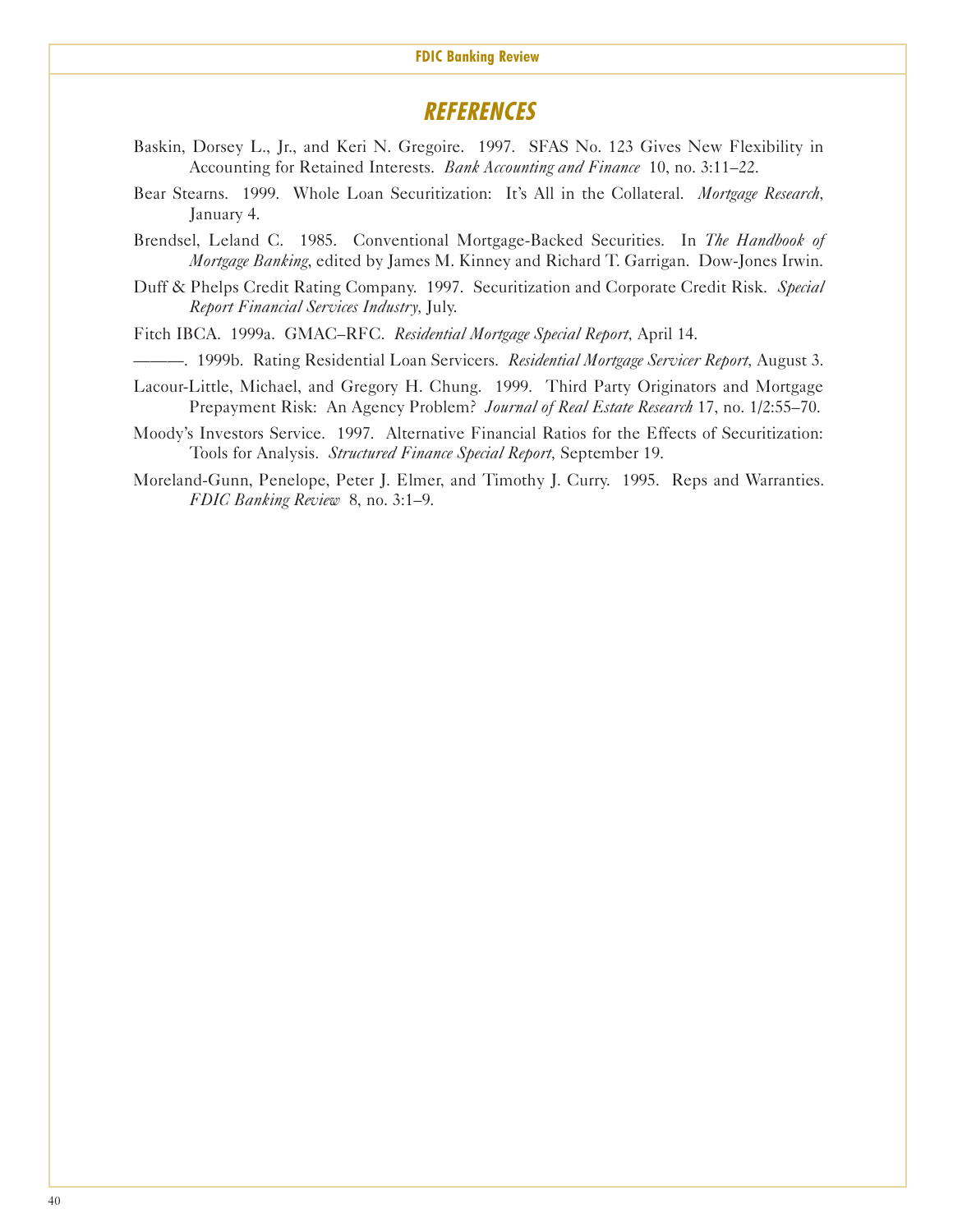## <span id="page-42-0"></span>**Recent Developments Affecting Depository Institutions**

by Lynne Montgomery\*

## **REGULATORY AGENCY ACTIONS**

help state and local authorities identify accounts held Oceanmark's assets. The FDIC retained the remainby "deadbeat parents." The "data match program" is ing assets for later disposition. The FDIC estimates part of a 1996 welfare reform law and requires banks, this transaction will cost the Savings Association thrifts, credit unions, and brokerages to match<br>account holders' Social Security numbers against a first failure of a SAIF-insured institution in the database of child support debtors provided quarterly United States since August 1996. *PR-39-99, FDIC, 7/9/99.* by the government. The first copy of the national<br>database was sent to participating banks at the end of<br>June 1999. After receiving the government's quarter-<br>ly list of debtors, financial institutions will have 45<br>days to

(OTS) closed Oceanmark Bank, a FSB, in North Miami Beach, Florida, and the Federal Deposit \*Lynne Montgomery is a senior financial analyst in the FDIC's Division<br>
I contract the CHOLO: CHOLO: Limitation of Research and Statistics. Insurance Corporation (FDIC) was named receiver.<br>Reference sources: *American Banker* (AB); *The Wall Street Journal* (WSJ); The failed institution had total deposits of \$64.2 mil-<br>*BNA's Banking Report* (BBR); and *Federal Register* (FR).

Interagency Actions<br>
Financial Institutions Help Identify Child-<br>
Support Debtors<br>
Support Debtors<br>
Support Debtors<br>
Support Debtors<br>
Support Debtors<br>
Support Debtors<br>
Miami Beach, Florida, for a premium of \$12.5 million. Beginning July 1, 1999, financial institutions must The acquirer also purchased \$6.3 million of first failure of a SAIF-insured institution in the

*7/1/99.* administration practices by management and inade-**Federal Deposit Insurance Corporation** quate supervision by the bank's board of directors.<br> **For FDIC** entered into an agreement with Fredonia<br>
State Bank in Nacogdoches Texas, to assume all of *Bank in Nacogdoches, Texas, to assume all of* On July 9, 1999, the Office of Thrift Supervision the failed bank's \$113.0 million in total deposits.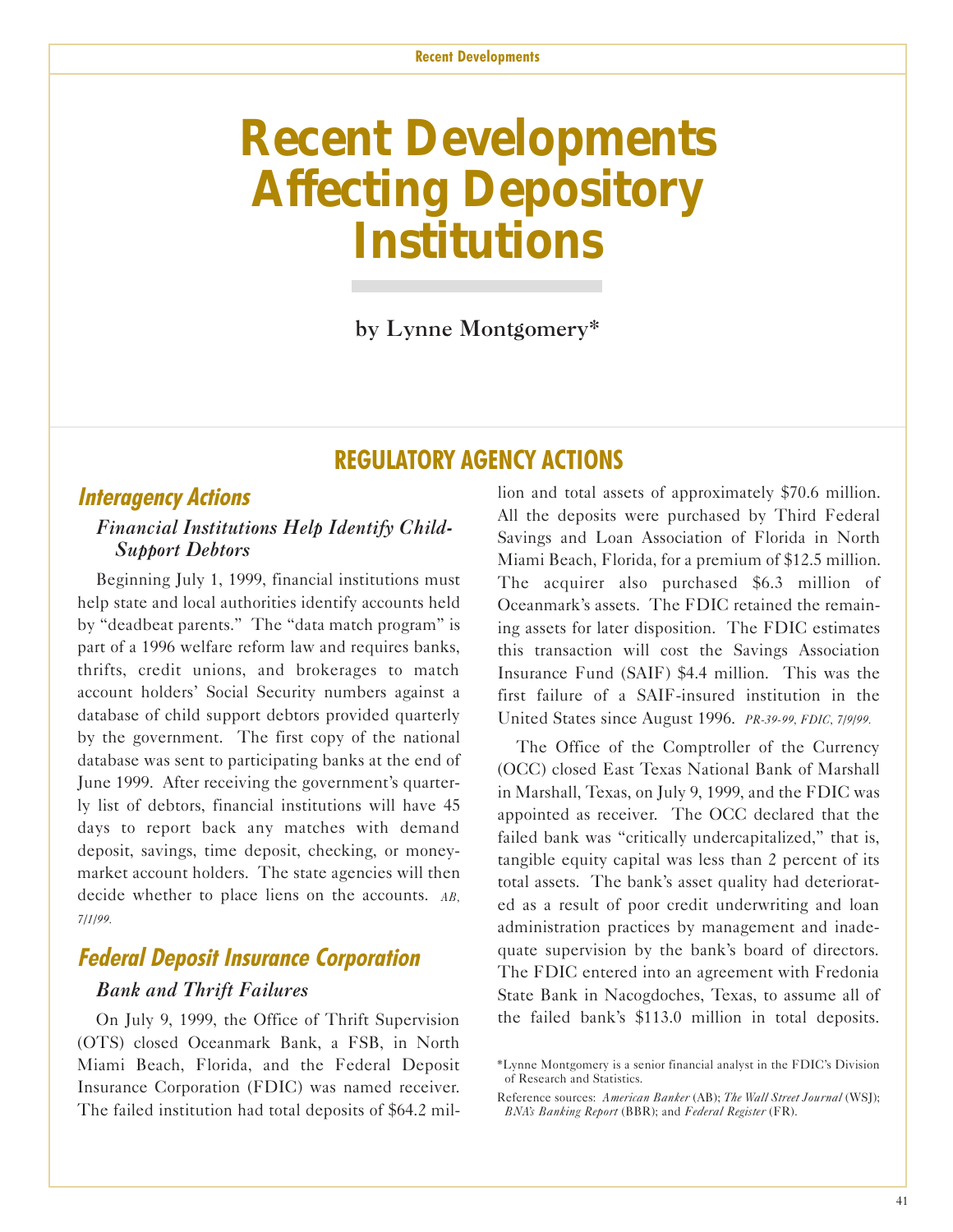Fredonia State Bank also purchased \$127.3 million of the assets at a discount of \$5.5 million. The FDIC retained the remaining \$13.6 million in assets for later disposition. The FDIC estimates this transaction will cost the Bank Insurance Fund (BIF) \$6.2 million. This was the third bank failure of a BIF-insured institution in the United States this year. *PR-38-99, FDIC, 7/9/99.*

 insured institution in the United States this year. *PR-*The First National Bank of Keystone in Keystone, West Virginia, was closed by the OCC on September 1, 1999, and the FDIC was named receiver. The OCC found evidence of fraud that resulted in the depletion of the bank's capital. As of June 30, 1999, the failed bank reported approximately \$1.1 billion in assets and \$880.9 million in deposits. Ameribank, Incorporated in Welch, West Virginia, assumed approximately \$135.0 million of the local insured deposits at a discount of \$105,000. Ameribank also purchased \$74.1 million in assets, and the FDIC retained the remaining assets for future disposition. The remaining out-of-area insured deposits, which are primarily brokered deposits, will be paid directly by the FDIC. This was the fourth failure of a BIF-*49-99, FDIC, 9/1/99; PR-52-99, FDIC, 9/3/99.*

On September 10, 1999, the OCC closed Peoples National Bank of Commerce in Miami, Florida, and appointed the FDIC as receiver. The OCC declared that the failed bank was "critically undercapitalized" and was in an unsafe and unsound condition to transact business. The bank suffered from poor lending practices, improper record keeping and accounting, and ineffective board and management supervision. As of June 30, 1999, the failed bank had total assets of \$37.6 million and total deposits of \$36.1 million. The FDIC entered into an agreement with Boston Bank of Commerce, a minority-owned bank based in Boston, Massachusetts, to assume all of the failed bank's deposits and approximately \$34.0 million of the failed bank's assets at a discount of \$1.8 million. The FDIC as receiver retained the remaining \$3.6 million in assets for later disposition. This was the fifth bank failure of a BIF-insured institution in the United States in 1999. The FDIC estimates the cost of this transaction to the BIF will be approximately \$2.2 million. *PR-55-99, FDIC, 9/10/99.*

#### *RealEstate Survey - July 1999*

The July 1999 issue of the *Survey of Real Estate Trends* reported that the nation's commercial and residential real-estate markets continued to show improvement in the early summer. The quarterly survey polled 293 senior examiners and asset managers from the FDIC, the Federal Reserve System, the OCC, and the OTS. Survey respondents noted robust home sales and higher home sale prices despite recent rises in mortgage interest rates. Fortyfive percent of the survey respondents said local housing market conditions were improving, while only 3 percent noted deterioration. The respondents also indicated that improvements in commercial markets reported in the April survey continued into the summer. Thirty-five percent of the July respondents noted gains in local commercial markets, up from 33 percent in April.

The national composite index used by the FDIC to summarize results for both residential and commercial real-estate markets remained at 69 in July, unchanged from the April index. Index scores above 50 indicate improving conditions, while index scores below 50 indicate declining conditions. *Survey of Real Estate Trends, FDIC, July 1999.*

#### *Financial Results for*  Second-Ouarter 1999

The FDIC reported that the Bank Insurance Fund (BIF) earned \$219 million during the first six months of 1999, and the Savings Association Insurance Fund (SAIF) earned \$226 million for the same period. The BIF closed the second quarter of 1999 with a fund balance of \$29.8 billion. The SAIF closed the quarter with an unrestricted fund balance of \$9.1 billion and \$978 million in the restricted SAIF Special Reserve, which was established on January 1, 1999, and contains the amount by which the SAIF exceeds the Designated Reserve Ratio of 1.25 percent. Revenue for the BIF totaled \$902 million for the first six months of 1999, including \$857 million in interest on investments in U.S. Treasury obligations and \$16 million in deposit insurance assessments. The SAIF earned \$292 million in revenue during the first half of 1999, consisting of \$286 million in interest on investments in U.S. Treasury obligations and \$6 million in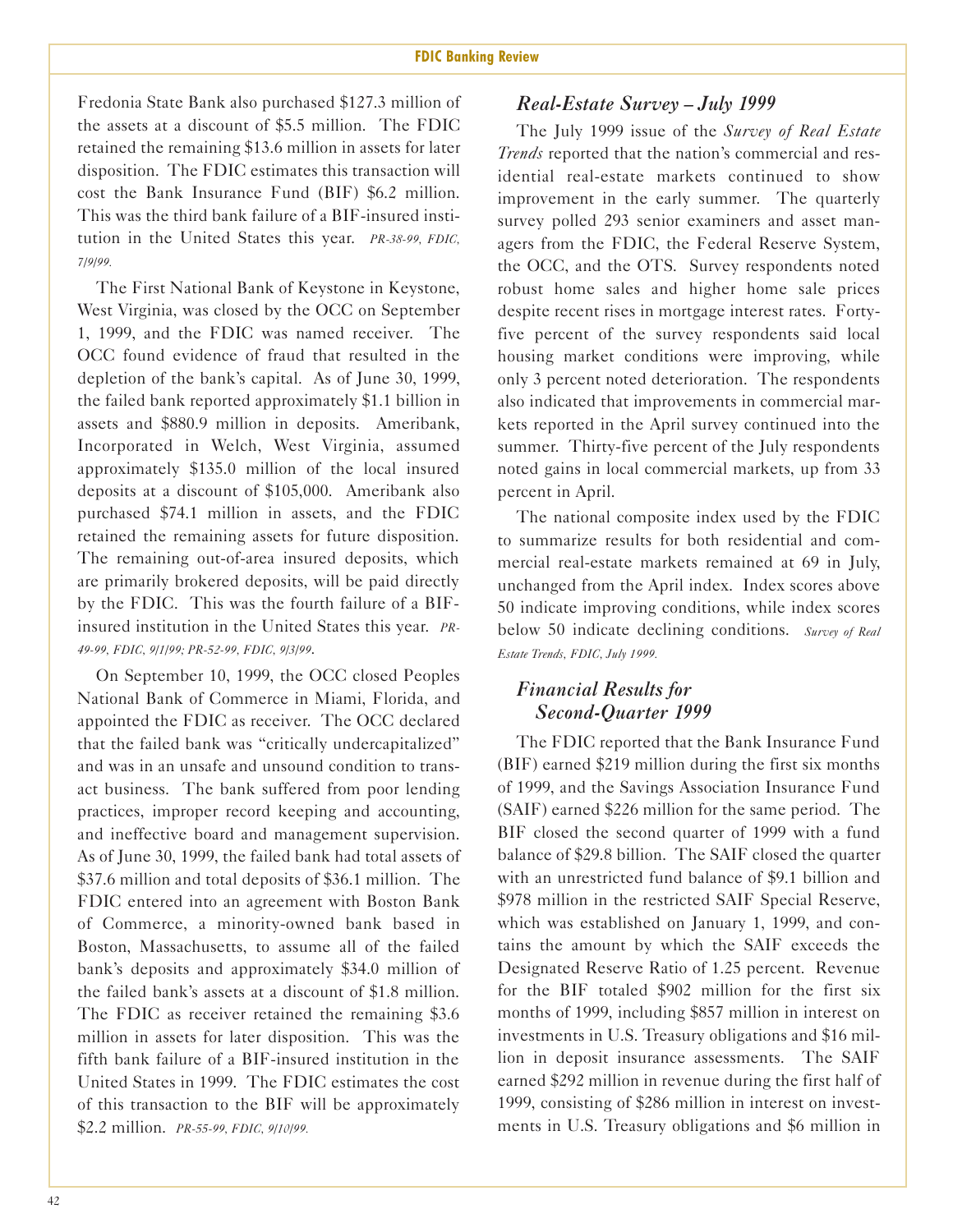deposit insurance assessments. The low numbers of bank and thrift failures contributed to the strong financial results.

The FSLIC Resolution Fund (FRF) assets in liquidation were reduced by \$1.092 billion during the previous twelve months, with a remaining balance of \$714 million on June 30, 1999. The FRF was established in 1989 to assume the remaining assets and obligations of the former Federal Savings and Loan Insurance Corporation. On January 1, 1996, the former Resolution Trust Corporation's financial operations were merged into the FRF. *PR-47-99, FDIC, 8/31/99.*

#### *New Deposit Insurance Guide for Employees*

On August 24, 1999, the FDIC released a revised version of its deposit insurance guide for employees of insured financial institutions. The revised publication, *The Financial Institution Employee's Guide to Deposit Insurance,* is a comprehensive guide that explains federal deposit insurance rules in a nontechnical manner. The publication includes instructional materials to assist in developing training programs for staff at financial institutions, operations and savings officers, and others who require knowledge of the federal deposit insurance system. *FIL-76-99, FDIC, 8/25/99; BBR, 8/30/99, p. 335.*

## **Federal Reserve Board**

#### *Interest Rates*

On June 30, 1999, the Federal Open Market Committee voted to raise the targeted federal funds rate by 25 basis points, increasing the rate from 4.75 percent to 5.0 percent. At that time, the Committee voted to keep the discount rate unchanged. At the Federal Open Market Committee meeting on August 24, 1999, the policymakers voted to increase the federal funds rate an additional 25 basis points, raising the rate from 5.0 percent to 5.25 percent. The discount rate was also increased by 25 basis points, bringing the rate to 4.75 percent. The federal funds rate is the fee that banks charge each other for overnight loans, and the discount rate is the fee charged to financial institutions for borrowing from their district Federal Reserve Banks. *BBR, 7/5/99, p. 24-25; BBR, 8/30/99, p. 330-331.*

#### *President Clinton Announces Two Nominations for Federal Reserve Board*

On August 5, 1999, President Clinton announced his plan to nominate Carol J. Parry to fill one of the two vacant positions on the Board of Governors of the Federal Reserve System. Ms. Parry was formerly an executive vice president of Chase Manhattan Bank and was also a member of the bank's Policy Council. Ms. Parry has a background in lending to low- and moderate-income communities. If confirmed by the Senate, Ms. Parry's term on the Board of Governors would expire January 31, 2012. She will fill the seat vacated by former Federal Reserve Governor Susan Phillips. *BBR, 8/9/99, p. 222-223.*

On August 6, 1999, President Clinton announced his plan to nominate Roger W. Ferguson Jr. to be vice chairman of the Federal Reserve Board. Although Mr. Ferguson is already a Board member, his term was slated to expire on January 31, 2000. If the Senate approves his nomination, he would serve a 14year term that would expire on January 31, 2014. *BBR, 8/23/99, p. 279.*

#### *New Approach for Oversight of Large Banking Organizations*

On June 24, 1999, the Federal Reserve Board issued guidance to supervisory staff and bankers on the oversight of large, complex banking organizations. The guidance calls for bank supervisors to use key risk-management processes and closely monitor the risk profiles of large, complex banking organizations. The guidance requires the regulators to form supervisory teams to focus more closely on the banking organizations' business and risks. Each team of regulators should have specialized skills and experience suited to the assigned institution, and the team should designate a senior supervisor as the central point of contact for the institution. In addition, each team should update its supervisory plan at least quarterly by continually reviewing the institution's current information, such as management reports and internal and external audits. To minimize duplicative regulatory effort, the guidance calls for close consultation with other domestic banking agencies, state insurance commissioners, securities regulators and foreign bank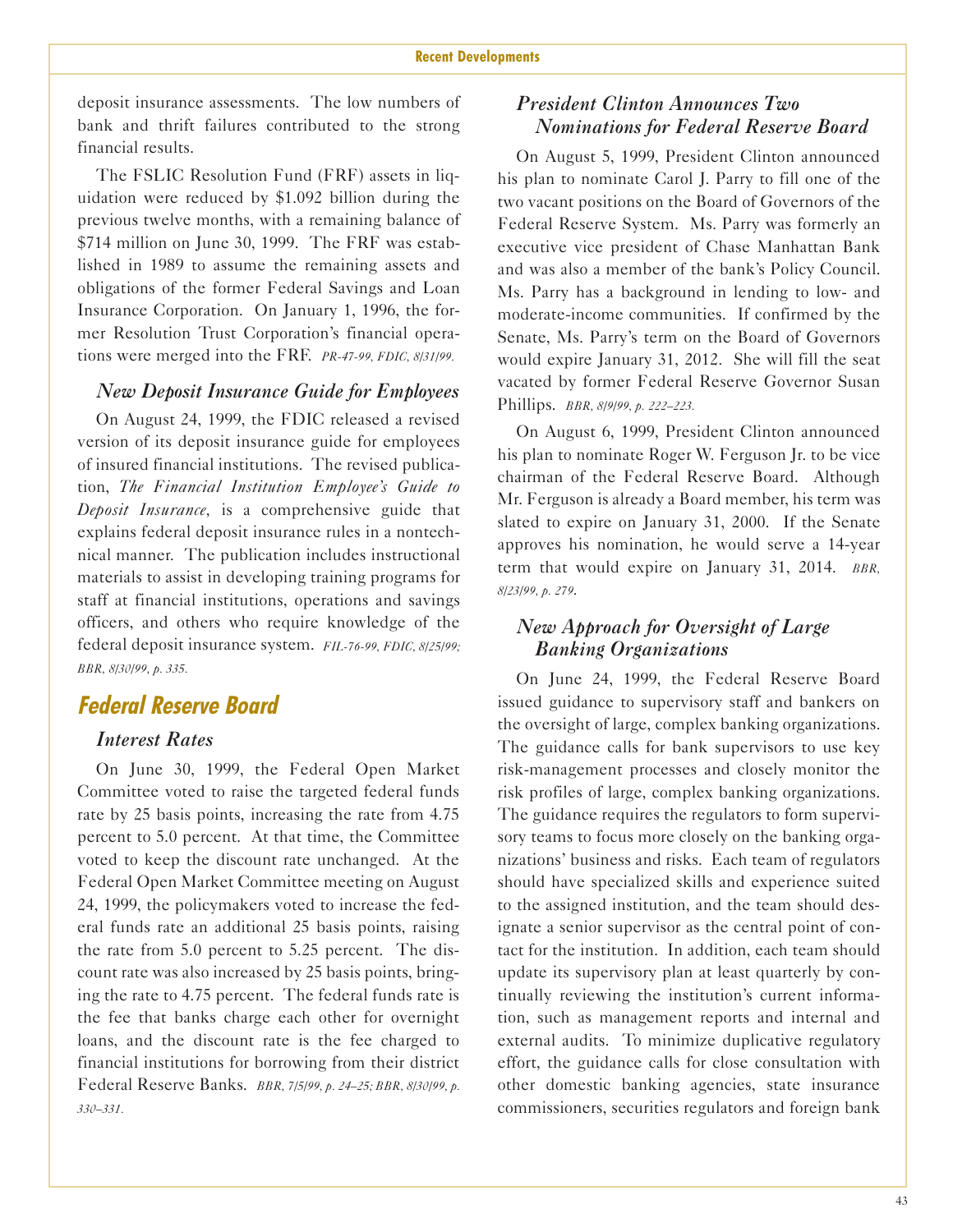#### **FDIC Banking Review**

supervisors. The Federal Reserve Board stressed the need for a different approach to supervision of large, complex banks because these institutions account for a considerable and growing share of total banking assets. In addition, these banking organizations are entering into more nontraditional activities, such as securities underwriting, and they are growing nationally and internationally. *BBR, 6/28/99, p. 1150.*

#### *Liquidity Facility Established for Year 2000 Cash Problems*

On July 20, 1999, the Federal Reserve Board approved a proposal to set up a special lending program to ensure that banks have enough liquidity to meet high cash demands caused by the century date change. The Century Date Change Special Liquidity Facility will be available from October 1, 1999 through April 7, 2000, to make extra loans to banks and other depository institutions experiencing liquidity problems. The Federal Reserve will charge interest at a rate equal to 1.50 percentage points above the fed funds rate. *PR-FRB, 7/20/99; BBR, 7/26/99, p. 125.*

#### *Deposit Reporting Schedules Unchanged*

In order to help banks manage the upcoming century date change, the Federal Reserve Board announced on July 15, 1999, that it will not change its deposit reporting schedules this year. Regulation D stipulates reserve requirements for depository institutions and also requires some institutions to file reports on deposit data on an annual, quarterly, or weekly basis. Each September, the Federal Reserve staff reviews the institutions' deposit levels and reserve liabilities, and then assigns the institutions to a reporting schedule. The reporting schedules are determined by the size of the institution, with the larger institutions filing reports more frequently. Normally, institutions may be required to switch to a new reporting category in September, depending on growth in their level of deposits and reservable liabilities. Holding the reporting schedules constant this

year ensures that depository institutions will not need to alter their deposit data processing, and allows institutions to focus on century date issues. *PR-FRB, 7/15/99; BBR, 7/26/99, p. 127.*

#### *Regulation DD*

On August 31, 1999, the Federal Reserve Board published an interim rule to Regulation DD, which implements the Truth in Savings Act. The interim rule, which is effective September 1, 1999, permits depository institutions to deliver disclosures on periodic statements to a consumer's e-mail account or post them on a Web site, if the consumer agrees. Under an earlier interim rule published by the Federal Reserve Board in March 1998, periodic statements and other disclosures required under Regulation E (which implements the Electronic Fund Transfer Act) may be delivered electronically if the consumer agrees. Institutions commonly provide a single periodic statement that complies with Regulations E and DD. Therefore, this interim rule for Regulation DD should allow depository institutions to deliver deposit account statements electronically under a single set of procedures, and avoid the cost of printing and mailing the information. *PR-FRB, 8/31/99.*

## **Office of the Comptroller of the Currency** *Information-Sharing Accord*

On September 15, 1999, the OCC announced that it had reached an agreement with state insurance regulators from Alabama, Arizona, Arkansas, Connecticut, Indiana, Maryland, and West Virginia, to share information about customer complaints that may arise in connection with sales of insurance by banks. The agreement calls for the OCC and the insurance departments to send copies of complaints to each other and also to communicate on other matters, including regulatory and policy initiatives. The OCC now has agreements with 16 state insurance regulators. The agreements enhance consumer protection and ensure compliance with appropriate insurance sales standards. *PR-99-80, aCC, 9/15/99*.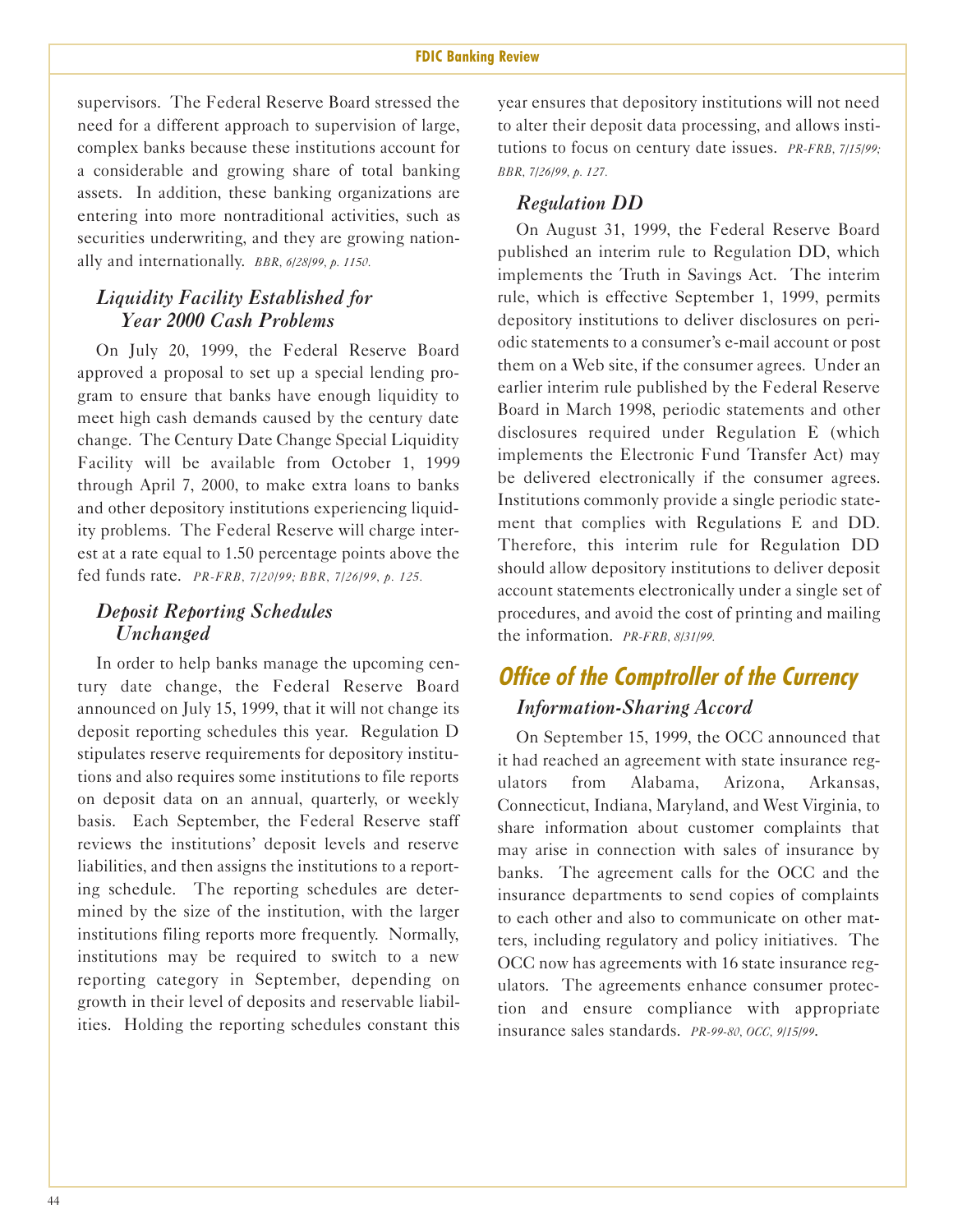## *Final Rule on Surety and Guarantee Risk-Split Pilot Program*

which clarifies a federal savings association's authori-<br>split the credit and interest-rate risk between privatety under Section 5(b)(2) of the Home Owners' Loan sector mortgage lenders and the Home Loan Bank. Act. The final rule states that a federal savings asso-<br>Under the pilot program, named the Community ciation's authority to act as surety also includes the Mortgage Asset, the Home Loan Bank will purchase ability to act as a guarantor. Surety agreements bind single-family mortgages at market value from memthe surety, along with its principal, to pay funds to a ber banks and thrifts, and will package these mortthird party. Guaranty agreements bind the guarantor gages into pools. For the first seven years, member to pay the third party on the principal's behalf only if banks and thrifts will receive 97 percent of the princithe principal fails to perform its side of the contract pal payments and 48.5 percent of the interest paywith the third party. The rule also reduces minimum ments. After seven years, the Home Loan Bank will collateral requirements on suretyship and guaranty take on 97 percent of the risk as well as collect that agreements from 110 percent to 100 percent of the much of the cash flow. Member banks and thrifts will surety or guarantee, provided the collateral is cash or collect just 3 percent of the cash flow, but will only be

ings association may issue letters of credit, eliminat-<br>under a July 28, 1999, proposal by the Federal ing confusion regarding the scope of activities Housing Finance Board. That proposal limits Home authorized for federal savings associations that was Loan Banks' investments and curtails purchases of caused by the deletion of a regulation in 1996. *ors 99*- mortgage-backed securities by the year 2005. The *57, 8/26/99; BBR, 8/30/99, p. 342.* intent of the proposal is to get the Home Loan Banks

## **Office of Thrift Supervision Federal Housing Finance Board**

**Obligations**<br>
On August 19, 1999, the Federal Home Loan Bank The OTS issued a final rule on August 26, 1999, of New York won approval for a pilot program that will a similar safe obligation. liable for 3 percent of any losses. The pilot qualifies In addition, the new rule clarifies that a federal sav-<br>as an acceptable investment by Home Loan Banks focused on their mission of financing affordable housing. *AB, 8/20/99.*

## **STATE LEGISLATION AND REGULATION**

The new law provides a number of consumer safe-<br>risk. *BBR*, 7/5/99, p. 18. guards relating to disclosure and advertising, includ-

*Florida* ing a requirement of written disclosure to customers Effective July 1, 1999, insurance agents in Florida stating that their choice of insurance would not affect are permitted to sell insurance products on the credit decisions. Financial institutions are also premises of financial institutions, repealing a law that required to provide written disclosure to their cusbanned agents from engaging in such activities tomers stating that the insurance products are not except in towns with populations of 5,000 or fewer. guaranteed deposits and may involve investment

## **BANK AND THRIFT PERFORMANCE**

lion during the three months from April through June higher than in the first quarter and merger-related 1999, which represents the second-highest quarterly expenses at that one institution caused all but \$52 earnings ever reported by the industry. The earnings million of the increase. Banks' annualized return on

**Second-Quarter 1999 Results for** were \$1 billion lower than earnings in the first quar-<br> **Commercial Banks and Savings** the state of 1999, primarily because of higher expenses at ter of 1999, primarily because of higher expenses at *Institutions* one large institution that was acquired during the sec-FDIC-insured commercial banks earned \$17.0 bil- ond quarter. Noninterest expenses were \$1.2 billion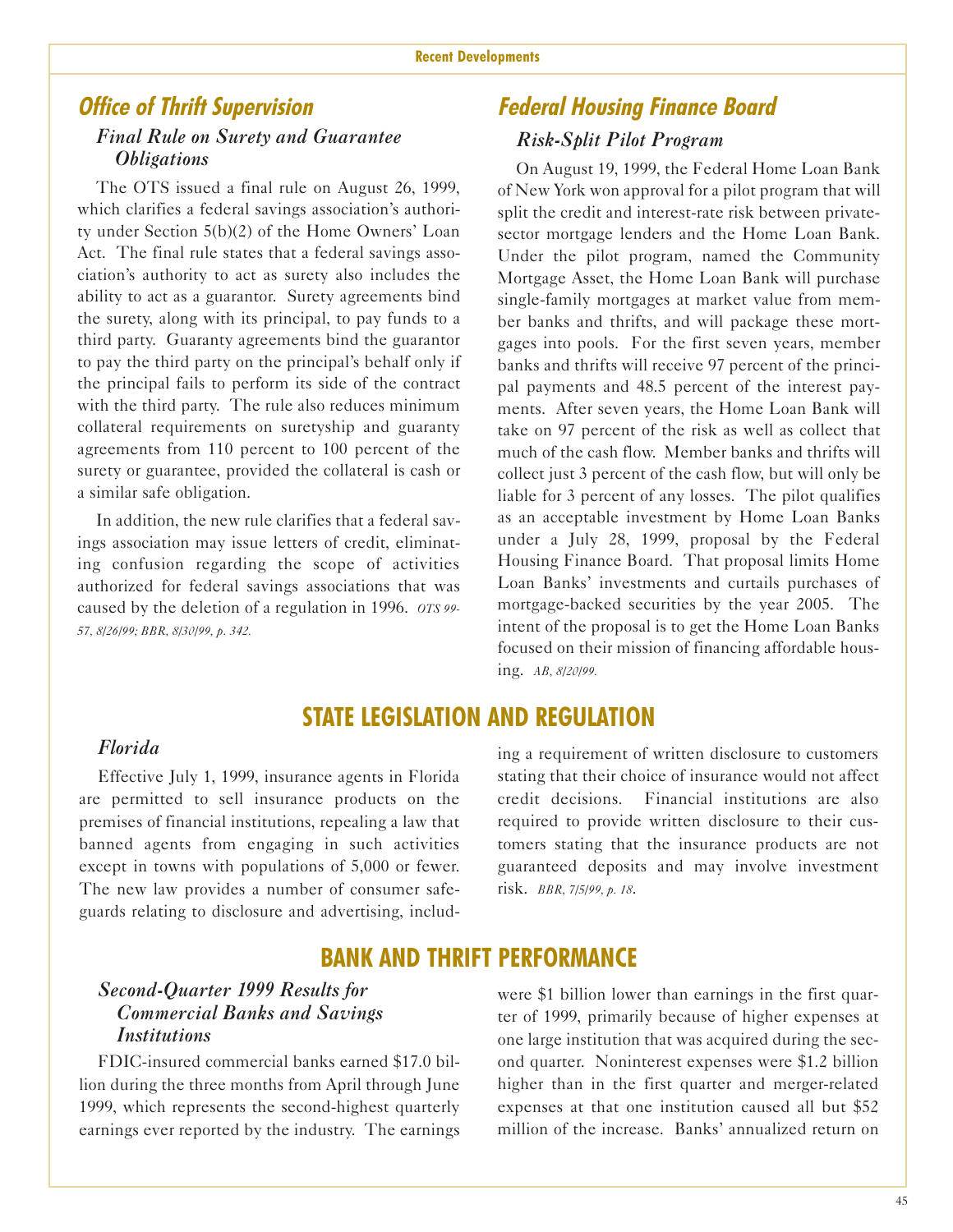ond-highest quarterly total in the industry's history. end. *The FDIC Quarterly Banking Profile, Second Quarter 1999*. Strong growth in noninterest income and lower

assets (ROA) was 1.25 percent in the second quarter, expenses for future loan losses were two of the main which is the same as in the second quarter of 1998, sources of improved earnings. The industry's ROA but down from  $1.32$  percent in the first quarter of for the second quarter was  $1.03$  percent, an improve-1999. The number of problem banks dropped to 62 ment from the 0.98 percent average of the first quarfrom 64 in the first quarter of 1999. There was one ter of 1999, but below the 1.09 percent average in the bank failure during the quarter. Second quarter of 1998. The number of problem FDIC-insured savings institutions reported profits thrifts decreased from 16 institutions at the end of the of \$2.9 billion in the second quarter, which is the sec-<br>first quarter to 14 institutions at the second-quarter

#### **RECENT ARTICLES AND STUDIES**

According to an FDIC study released to the House entitled *Merging the BIF and the SAIF: Would a Merger* and Senate Banking Committees on September 7, *Improve the Funds' Viability*? *Working Paper 99-4, FDIC, 9/7/99*. 1999, consolidation in the banking industry during <br>the 1990s has made the Bank Insurance Fund (BIF) Bank of New York concludes that large companies the 1990s has made the Bank Insurance Fund (BIF) Bank of New York concludes that large companies<br>two-thirds more likely to fail than it was at 1990 bank have come to rely less on banks for their day-to-day two-thirds more likely to fail than it was at 1990 bank have come to rely less on banks for their day-to-day<br>consolidation levels. The study concludes that the credit needs however they still utilize banks when consolidation levels. The study concludes that the credit needs, however they still utilize banks when<br>consolidation that took place between 1990 and 1997 economic conditions are had. The report entitled Are consolidation that took place between 1990 and 1997 economic conditions are bad. The report, entitled *Are*<br>increased the risk of BIF insolvency by approximate-<br>*Ranks Still Important for Financing Large Rusinesses* increased the risk of BIF insolvency by approximate-<br>In the still Important for Financing Large Businesses?,<br>In 50 percent, and megamergers that took place<br>was written by Marc R. Saidenberg and Philip F. between year-end 1997 and midyear 1999 increased Strahan. They found that, as securities markets have the risk of insolvency further. The paper was written grown over the past 25 years, businesses depend less<br>by Robert Oshinsky, a financial economist in the concentral More companies use commercial paper by Robert Oshinsky, a financial economist in the on banks. More companies use commercial paper<br>FDIC's Division of Research and Statistics. Working instead of bank loans because the rates are usually FDIC's Division of Research and Statistics. *Working* instead of bank loans because the rates are usually

September 7, 1999, and also written by Robert from approximately 45 percent in the mid-1970s to Oshinsky, concludes that a merger of the BIF and the approximately 55 percent in the mid-1990s. In addi-SAIF would reduce the chances of either fund tion, banks' share of assets held by financial intermebecoming insolvent. The study reports that a larger, diaries declined approximately 50 percent in the past combined insurance fund would be less at risk than 15 years. *BBR, 8/23/99, p. 279.* either the BIF or the SAIF separately. The study is

was written by Marc R. Saidenberg and Philip E. better. The share of credit extended to non-financial A companion study released by the FDIC on businesses from bonds and commercial paper grew

### **INTERNATIONAL DEVELOPMENTS**

Supervision released four papers providing guidance *Management of Credit Risk*, offers 17 risk-reduction to banks and banking regulators on credit risk. The practices that banks are advised to adopt. The secguidance is part of the Basel Committee's ongoing ond paper, *Best Practices for Credit Risk Disclosure*, receffort to improve risk-management procedures in ommends 24 ways for banks to help investors and banks and create a sounder global banking system. other market players judge asset quality. The third The first paper, *Sound Practices for Loan Accounting and* paper, *Supervisory Guidance for Managing Settlement Disclosure*, was issued in final form and addresses a *Risk in Foreign Exchange Transactions*, recommends range of issues facing banks and bank supervisors in that banks have a formal process for handling settlethe accounting for loans and loan losses. The Basel ment risk. *NR 99-69, aCC, 7/27/99; AB, 7/27/99; BBR, 8/2/99, p. 197*.

*Basel Committee* Committee Committee is seeking comment on the three other On July 27, 1999, the Basel Committee on Banking papers. One of the three papers, *Principles for the*